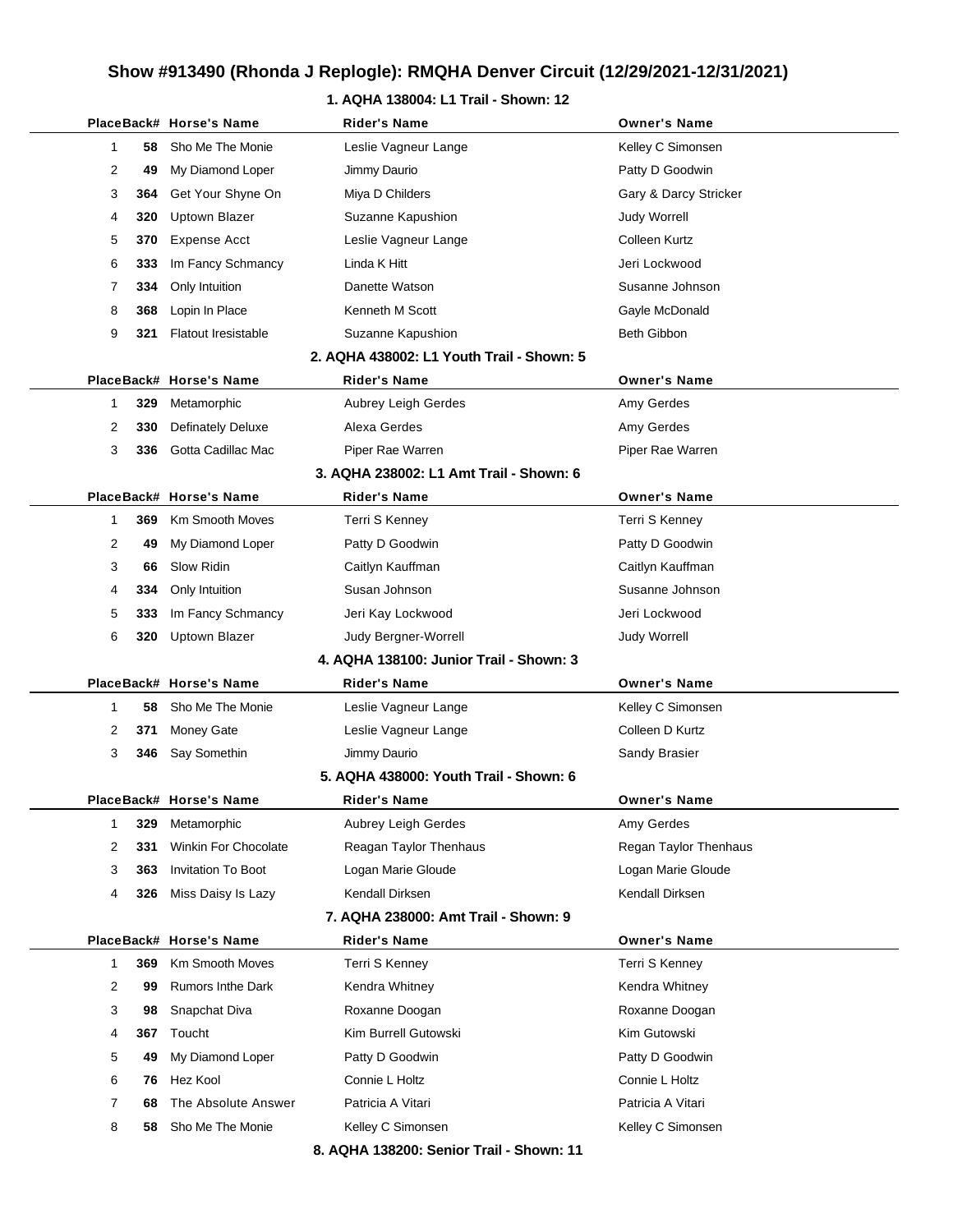|   |              | PlaceBack# Horse's Name     | Rider's Name                                        | <b>Owner's Name</b>            |
|---|--------------|-----------------------------|-----------------------------------------------------|--------------------------------|
| 1 | 347          | <b>Hez Pretty Extreme</b>   | Jimmy Daurio                                        | Sandy Brasier                  |
| 2 | 98           | Snapchat Diva               | Leslie Vagneur Lange                                | Roxanne Doogan                 |
| 3 | 99           | <b>Rumors Inthe Dark</b>    | Kendra Whitney                                      | Kendra Whitney                 |
| 4 | 365          | Sensualyzed                 | Miya D Childers                                     | Megan A Worley                 |
| 5 | 369          | <b>Km Smooth Moves</b>      | Terri S Kenney                                      | Terri S Kenney                 |
| 6 | 76           | Hez Kool                    | Connie L Holtz                                      | Connie L Holtz                 |
| 7 | 342          | Zips Making You Look        | Miya D Childers                                     | Jessica Gonifas                |
| 8 | 364          | Get Your Shyne On           | Miya D Childers                                     | Gary & Darcy Stricker          |
|   |              |                             | 9. AQHA 136004: L1 Western Riding - Shown: 10       |                                |
|   |              | PlaceBack# Horse's Name     | <b>Rider's Name</b>                                 | <b>Owner's Name</b>            |
| 1 | 98           | Snapchat Diva               | Leslie Vagneur Lange                                | Roxanne Doogan                 |
| 2 | 346          | Say Somethin                | Jimmy Daurio                                        | Sandy Brasier                  |
| 3 | 76           | Hez Kool                    | Leslie Vagneur Lange                                | Connie L Holtz                 |
| 4 | 86           | If It Aint Dixie            | Leslie Vagneur Lange                                | Connie L Holtz                 |
| 5 | 320          | <b>Uptown Blazer</b>        | Suzanne Kapushion                                   | <b>Judy Worrell</b>            |
| 6 | 333          | Im Fancy Schmancy           | Linda K Hitt                                        | Jeri Lockwood                  |
| 7 | 334          | Only Intuition              | Danette Watson                                      | Susanne Johnson                |
| 8 | 342          | Zips Making You Look        | Miya D Childers                                     | Jessica Gonifas                |
| 9 | 301          | Shes Lopin The Range        | Miya D Childers                                     | <b>Bill And Susan Gerhardt</b> |
|   |              |                             | 10. AQHA 436002: L1 Youth Western Riding - Shown: 2 |                                |
|   |              | PlaceBack# Horse's Name     | <b>Rider's Name</b>                                 | <b>Owner's Name</b>            |
| 1 |              | 329 Metamorphic             | Aubrey Leigh Gerdes                                 | Amy Gerdes                     |
|   |              |                             | 11. AQHA 236002: L1 Amt Western Riding - Shown: 5   |                                |
|   |              | PlaceBack# Horse's Name     | <b>Rider's Name</b>                                 | <b>Owner's Name</b>            |
| 1 | 66           | Slow Ridin                  | Caitlyn Kauffman                                    | Caitlyn Kauffman               |
| 2 | 377          | Optimyzed                   | <b>Brittany Johnson</b>                             | Brittany Johnson               |
| 3 | 334          | Only Intuition              | Susan Johnson                                       | Susanne Johnson                |
| 4 | 369          | <b>Km Smooth Moves</b>      | Terri S Kenney                                      | Terri S Kenney                 |
|   |              |                             | 13. AQHA 436000: Youth Western Riding - Shown: 3    |                                |
|   |              | PlaceBack# Horse's Name     | <b>Rider's Name</b>                                 | <b>Owner's Name</b>            |
| 1 |              | 326 Miss Daisy Is Lazy      | Kendall Dirksen                                     | Kendall Dirksen                |
|   |              |                             | 14. AQHA 236000: Amt Western Riding - Shown: 2      |                                |
|   |              | PlaceBack# Horse's Name     | <b>Rider's Name</b>                                 | <b>Owner's Name</b>            |
| 1 | 369          | <b>Km Smooth Moves</b>      | Terri S Kenney                                      | Terri S Kenney                 |
| 2 | 377          | Optimyzed                   | <b>Brittany Johnson</b>                             | Brittany Johnson               |
|   |              |                             | 16. AQHA 443002: L1 Youth Ranch Riding - Shown: 9   |                                |
|   |              | PlaceBack# Horse's Name     | <b>Rider's Name</b>                                 | <b>Owner's Name</b>            |
| 1 | 351          | Voodoo Doctor               | Kristin Bullard                                     | Ronda Bullard                  |
| 2 | 335          | Gunnabe N Hollywood         | Bella Beck                                          | Krista Beck                    |
| 3 | 327          | Miss Winnie Whiz            | Savannah De Kruif                                   | Savannah DeKruif               |
| 4 | 372          | <b>Shes Gotta Pistol</b>    | Mattea L McQueen                                    | Mattea L McQueen               |
| 5 | 373.         | Sneak Me Chocolate          | Moriah McQueen                                      | Moriah McQueen                 |
| 6 | $\mathbf{2}$ | Kemakat                     | Savanna McGuire                                     | Paula Pytlik                   |
| 7 | 16           | No Surprise Here            | Savanna McGuire                                     | Savanna McGuire                |
| 8 | 340          | <b>NVR Moonshine Dunnit</b> | Peyton R Wahl                                       | Peyton R Wahl                  |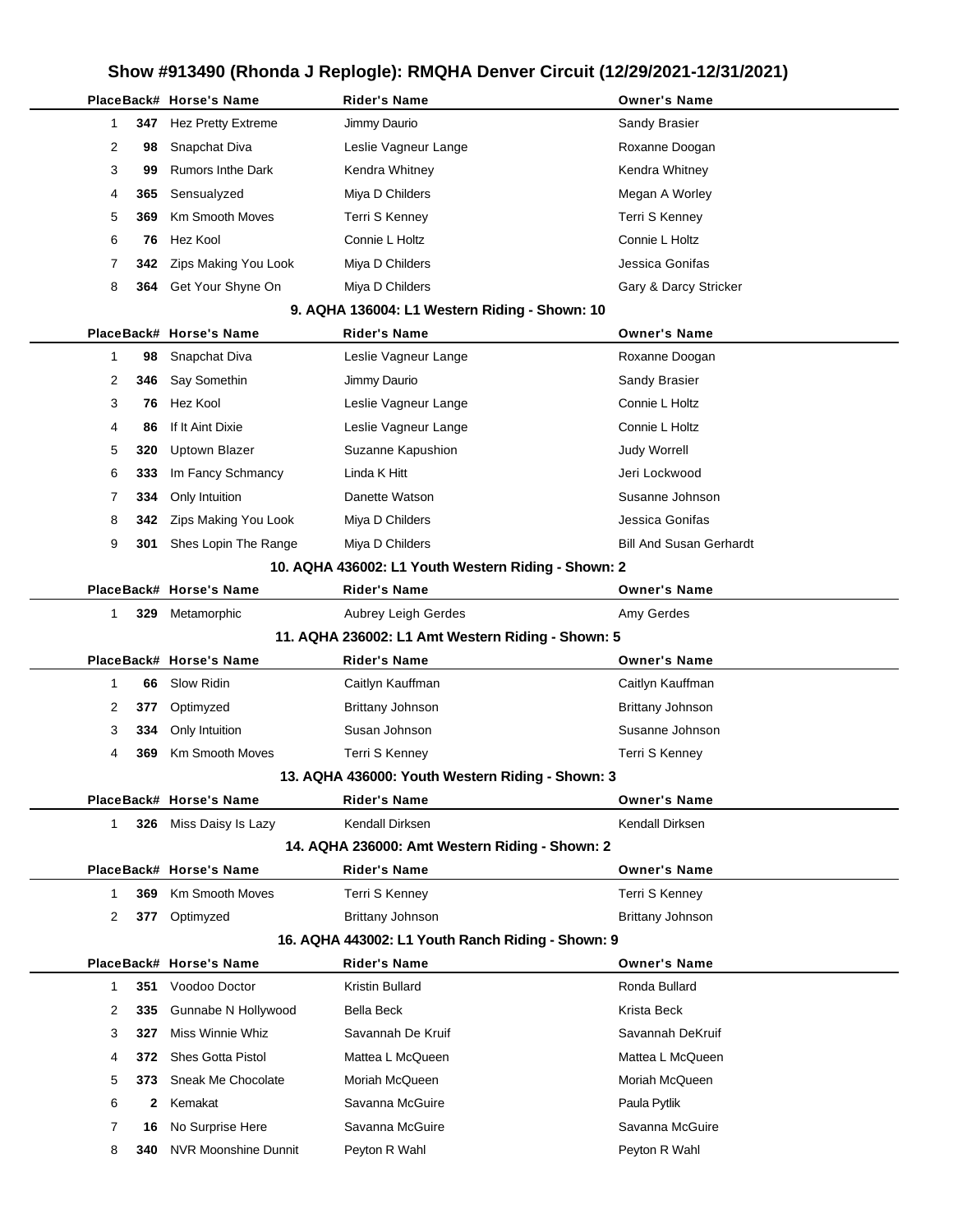#### **17. AQHA 443000: Youth Ranch Riding - Shown: 15**

|              |     | PlaceBack# Horse's Name                              | Rider's Name                                                 | <b>Owner's Name</b>            |
|--------------|-----|------------------------------------------------------|--------------------------------------------------------------|--------------------------------|
| 1            | 351 | Voodoo Doctor                                        | Kristin Bullard                                              | Ronda Bullard                  |
| 2            | 337 | Steps Of Perfection                                  | Payton Porterfield                                           | Brenda Berlin                  |
| 3            | 55  | Von Sugar Doll                                       | Ayla Hermanson                                               | Ayla Hermanson                 |
| 4            | 375 | Sports Model Scooter                                 | Kaitlynn Paige Hanes                                         | Kaitlynn Paige Hanes           |
| 5            | 372 | <b>Shes Gotta Pistol</b>                             | Mattea L McQueen                                             | Mattea L McQueen               |
| 6            | 361 | Can Buttermilk Shine                                 | Ava Reed                                                     | Julia Reed                     |
| 7            | 341 | You Dont Spook Me                                    | Campbell Zink                                                | Campbell Zink                  |
| 8            | 376 | <b>Dunnit With Moves</b>                             | Kaitlynn Paige Hanes                                         | Kaitlynn Paige Hanes           |
| 9            | 340 | <b>NVR Moonshine Dunnit</b>                          | Peyton R Wahl                                                | Peyton R Wahl                  |
|              |     |                                                      | 18. AQHA 434000: Youth Reining - Shown: 16                   |                                |
|              |     | PlaceBack# Horse's Name                              | <b>Rider's Name</b>                                          | <b>Owner's Name</b>            |
| 1            | 341 | You Dont Spook Me                                    | Campbell Zink                                                | Campbell Zink                  |
| 2            | 356 | Magnums Chexy Dream                                  | Hannah Schuck                                                | Michelle Schuck                |
| 3            | 349 | Mercedes Kenz                                        | <b>Brooke Hudson</b>                                         | Jeff And Kristen Hudson        |
| 4            | 355 | Bit Of Magnum                                        | Hannah Schuck                                                | Michelle Schuck                |
| 5            | 400 | Conquistarita                                        | Ryan A Jensen                                                | Ryan Jensen                    |
| 6            | 373 | Sneak Me Chocolate                                   | Moriah McQueen                                               | Moriah McQueen                 |
| 7            | 372 | <b>Shes Gotta Pistol</b>                             | Mattea L McQueen                                             | Mattea L McQueen               |
| 8            | 335 | Gunnabe N Hollywood                                  | <b>Bella Beck</b>                                            | Krista Beck                    |
| 9            | 362 | <b>Tinseltown Footprint</b>                          | Josephine Krekeler                                           | Josephine Krekeler             |
|              |     |                                                      | 19. AQHA 173000: Performance Halter Stallions - Shown: 1     |                                |
|              |     | PlaceBack# Horse's Name                              | <b>Rider's Name</b>                                          | <b>Owner's Name</b>            |
| 1            |     | 344 Cowpuncher Cadillac                              | Jimmy Daurio                                                 | Jimmy Daurio/David Renier      |
|              |     |                                                      | 26. AQHA 273000: Amt Performance Halter Stallions - Shown: 1 |                                |
|              |     | PlaceBack# Horse's Name                              | <b>Rider's Name</b>                                          | <b>Owner's Name</b>            |
| $\mathbf{1}$ |     | 344 Cowpuncher Cadillac                              | David Renier                                                 | Jimmy Daurio/David Renier      |
|              |     | 33. AQHA 175000: Performance Halter Mares - Shown: 2 |                                                              |                                |
|              |     | PlaceBack# Horse's Name                              | <b>Rider's Name</b>                                          | <b>Owner's Name</b>            |
| 1            | 98  | Snapchat Diva                                        | Leslie Vagneur Lange                                         | Roxanne Doogan                 |
| 2            | 301 | Shes Lopin The Range                                 | Miya D Childers                                              | <b>Bill And Susan Gerhardt</b> |
|              |     |                                                      | 36. AQHA 105600: Three Yr Old Mares - Shown: 1               |                                |
|              |     | PlaceBack# Horse's Name                              | <b>Rider's Name</b>                                          | <b>Owner's Name</b>            |
| $\mathbf 1$  | 21  | <b>Clear Blue Platinum</b>                           | Shaun Duley-Gloude                                           | Natalie Rasperger              |
|              |     |                                                      | 38. AQHA 101200: Grand Champion Mares - Shown: 1             |                                |
|              |     | PlaceBack# Horse's Name                              | <b>Rider's Name</b>                                          | <b>Owner's Name</b>            |
| 0            | 21  | <b>Clear Blue Platinum</b>                           | Shaun Duley-Gloude                                           | Natalie Rasperger              |
|              |     |                                                      | 39. AQHA 101300: Reserve Champion Mare - Shown: 1            |                                |
|              |     | PlaceBack# Horse's Name                              | <b>Rider's Name</b>                                          | <b>Owner's Name</b>            |
| $\mathbf{1}$ |     | 21 Clear Blue Platinum                               | Shaun Duley-Gloude                                           | Natalie Rasperger              |
|              |     |                                                      | 40. AQHA 275000: Amt Performance Halter Mares - Shown: 3     |                                |
|              |     | PlaceBack# Horse's Name                              | Rider's Name                                                 | <b>Owner's Name</b>            |
| $\mathbf{1}$ | 98  | Snapchat Diva                                        | Roxanne Doogan                                               | Roxanne Doogan                 |
| 2            | 333 | Im Fancy Schmancy                                    | Jeri Kay Lockwood                                            | Jeri Lockwood                  |
| 3            | 7   | MitaBeenTheMoonShine                                 | Kelley C Simonsen                                            | Kelley C Simonsen              |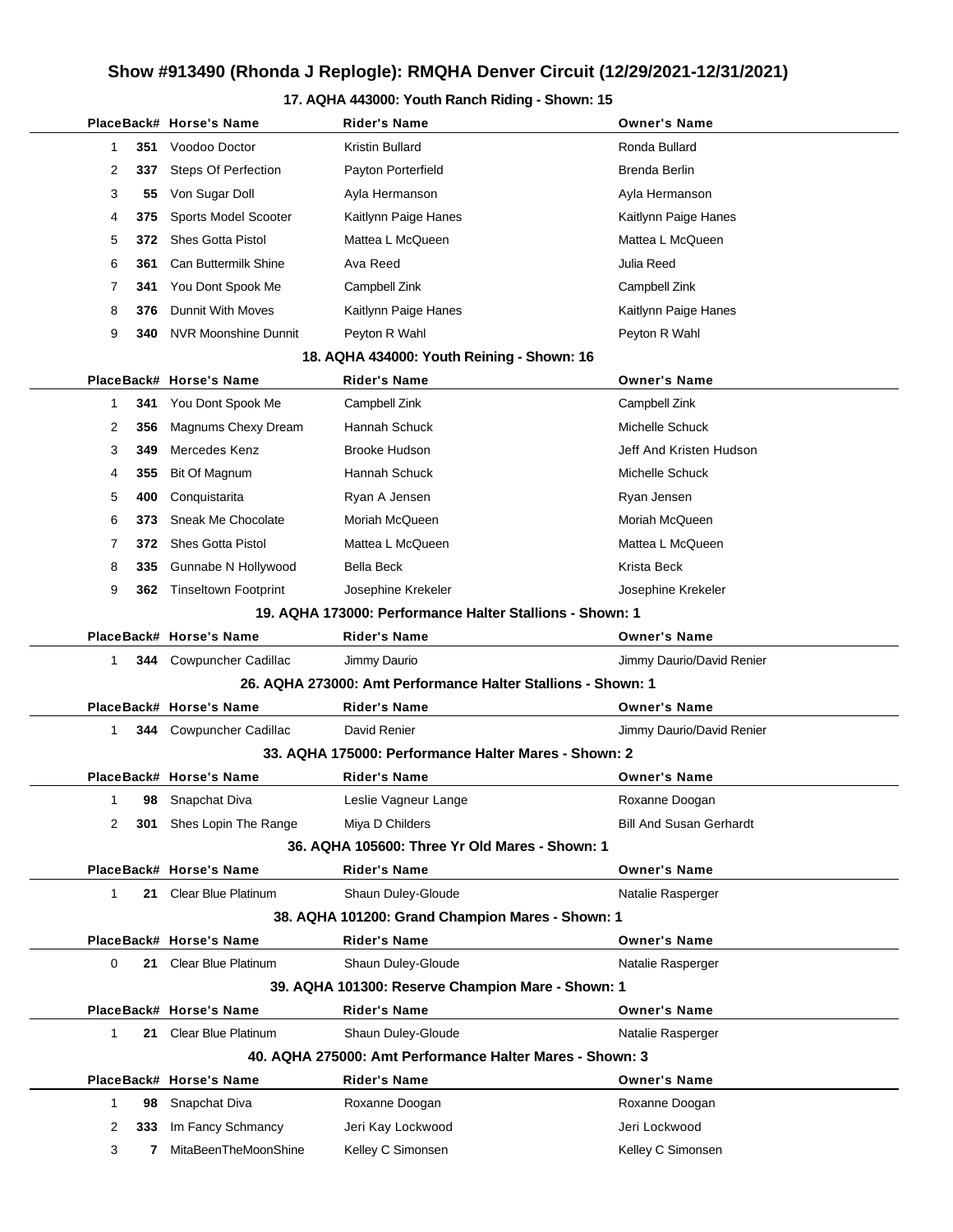#### **50. AQHA 405600: Youth Three Yr Old Mares - Shown: 1**

|   |     | PlaceBack# Horse's Name                                  | Rider's Name                                                  | <b>Owner's Name</b>   |
|---|-----|----------------------------------------------------------|---------------------------------------------------------------|-----------------------|
| 1 | 21  | <b>Clear Blue Platinum</b>                               | Natalie Rasperger                                             | Natalie Rasperger     |
|   |     |                                                          | 54. AQHA 177000: Performance Halter Geldings - Shown: 6       |                       |
|   |     | PlaceBack# Horse's Name                                  | <b>Rider's Name</b>                                           | <b>Owner's Name</b>   |
| 1 | 99  | <b>Rumors Inthe Dark</b>                                 | Kendra Whitney                                                | Kendra Whitney        |
| 2 | 346 | Say Somethin                                             | Jimmy Daurio                                                  | Sandy Brasier         |
| 3 | 364 | Get Your Shyne On                                        | Miya D Childers                                               | Gary & Darcy Stricker |
| 4 | 74  | My Invited Machine                                       | Marvin Kapushion                                              | Kathie English        |
| 5 | 347 | Hez Pretty Extreme                                       | Jimmy Daurio                                                  | Sandy Brasier         |
| 6 | 351 | Voodoo Doctor                                            | Kristin Bullard                                               | Ronda Bullard         |
|   |     |                                                          | 58. AQHA 107700: Aged Geldings - Shown: 1                     |                       |
|   |     | PlaceBack# Horse's Name                                  | <b>Rider's Name</b>                                           | <b>Owner's Name</b>   |
| 1 |     | 324 Certainly A Chance                                   | Chad L Toney                                                  | Lily Bennion          |
|   |     |                                                          | 61. AQHA 277000: Amt Performance Halter Geldings - Shown: 3   |                       |
|   |     | PlaceBack# Horse's Name                                  | <b>Rider's Name</b>                                           | <b>Owner's Name</b>   |
| 1 | 99  | <b>Rumors Inthe Dark</b>                                 | Kendra Whitney                                                | Kendra Whitney        |
| 2 | 76  | Hez Kool                                                 | Connie L Holtz                                                | Connie L Holtz        |
| 3 | 367 | Toucht                                                   | Kim Burrell Gutowski                                          | Kim Gutowski          |
|   |     |                                                          | 68. AQHA 477000: Youth Performance Halter Geldings - Shown: 3 |                       |
|   |     | PlaceBack# Horse's Name                                  | Rider's Name                                                  | <b>Owner's Name</b>   |
| 1 | 329 | Metamorphic                                              | Aubrey Leigh Gerdes                                           | Amy Gerdes            |
| 2 | 122 | Oneandonlyintuition                                      | Mackenzie Koon                                                | Jennifer Koon         |
| 3 |     | 351 Voodoo Doctor                                        | Kristin Bullard                                               | Ronda Bullard         |
|   |     |                                                          | 75. AQHA 412002: L1 Youth Showmanship at Halter - Shown: 4    |                       |
|   |     | PlaceBack# Horse's Name                                  | Rider's Name                                                  | <b>Owner's Name</b>   |
| 1 | 330 | <b>Definately Deluxe</b>                                 | Alexa Gerdes                                                  | Amy Gerdes            |
| 2 | 336 | Gotta Cadillac Mac                                       | Piper Rae Warren                                              | Piper Rae Warren      |
| 3 | 342 | Zips Making You Look                                     | Nicholas Brady Gonifas                                        | Jessica Gonifas       |
| 4 | 122 | Oneandonlyintuition                                      | Mackenzie Koon                                                | Jennifer Koon         |
|   |     | 76. AQHA 212002: L1 Amt Showmanship at Halter - Shown: 3 |                                                               |                       |
|   |     | PlaceBack# Horse's Name                                  | Rider's Name                                                  | <b>Owner's Name</b>   |
| 1 | 93  | Only Time And Money                                      | <b>MS Lindsey Brackle</b>                                     | MS Lindsey Brackle    |
| 2 | 49  | My Diamond Loper                                         | Patty D Goodwin                                               | Patty D Goodwin       |
| 3 | 345 | <b>Tattle Tails</b>                                      | Jessica Collier                                               | Jessica Collier       |
|   |     |                                                          | 77. AQHA 412000: Youth Showmanship at Halter - Shown: 4       |                       |
|   |     | PlaceBack# Horse's Name                                  | Rider's Name                                                  | <b>Owner's Name</b>   |
| 1 | 363 | <b>Invitation To Boot</b>                                | Logan Marie Gloude                                            | Logan Marie Gloude    |
| 2 | 326 | Miss Daisy Is Lazy                                       | Kendall Dirksen                                               | Kendall Dirksen       |
| 3 | 330 | <b>Definately Deluxe</b>                                 | Alexa Gerdes                                                  | Amy Gerdes            |
| 4 | 342 | Zips Making You Look                                     | Nicholas Brady Gonifas                                        | Jessica Gonifas       |
|   |     |                                                          | 79. AQHA 212000: Amt Showmanship at Halter - Shown: 4         |                       |
|   |     | PlaceBack# Horse's Name                                  | <b>Rider's Name</b>                                           | <b>Owner's Name</b>   |
| 1 | 367 | Toucht                                                   | Kim Burrell Gutowski                                          | Kim Gutowski          |
| 2 | 49  | My Diamond Loper                                         | Patty D Goodwin                                               | Patty D Goodwin       |
| 3 | 98  | Snapchat Diva                                            | Roxanne Doogan                                                | Roxanne Doogan        |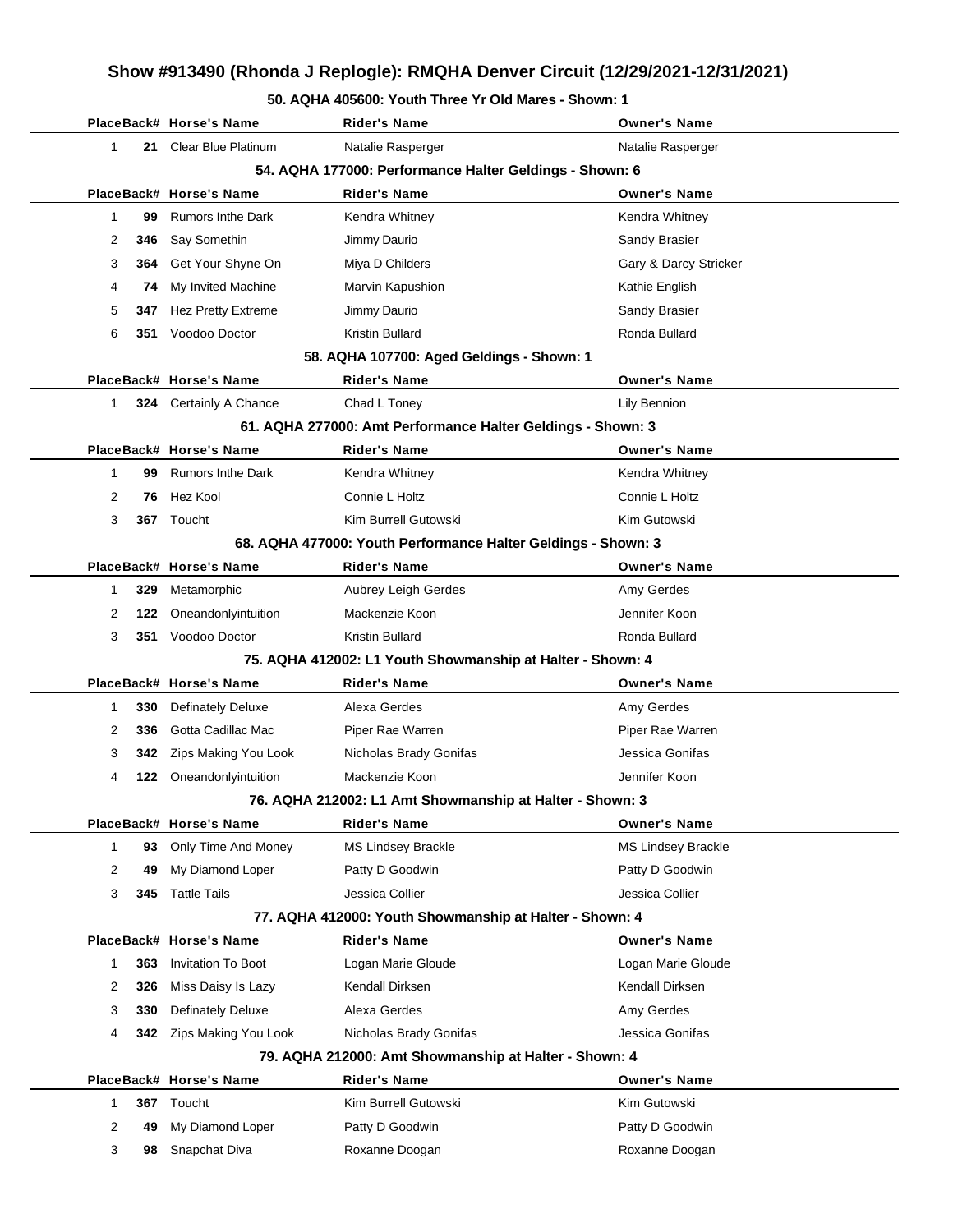|              |     |                            |                                                           | Show #913490 (Rhonda J Replogle): RMQHA Denver Circuit (12/29/2021-12/31/2021) |
|--------------|-----|----------------------------|-----------------------------------------------------------|--------------------------------------------------------------------------------|
| 4            |     | 345 Tattle Tails           | Jessica Collier                                           | Jessica Collier                                                                |
|              |     |                            | 80. AQHA 144004: L1 Hunter Under Saddle - Shown: 3        |                                                                                |
|              |     | PlaceBack# Horse's Name    | Rider's Name                                              | <b>Owner's Name</b>                                                            |
| 1            | 324 | Certainly A Chance         | Miya D Childers                                           | Lily Bennion                                                                   |
| 2            | 21  | <b>Clear Blue Platinum</b> | Shaun Duley-Gloude                                        | Natalie Rasperger                                                              |
| 3            | 320 | <b>Uptown Blazer</b>       | Suzanne Kapushion                                         | Judy Worrell                                                                   |
|              |     |                            | 81. AQHA 444002: L1 Youth Hunter Under Saddle - Shown: 4  |                                                                                |
|              |     | PlaceBack# Horse's Name    | <b>Rider's Name</b>                                       | <b>Owner's Name</b>                                                            |
| 1            | 21  | <b>Clear Blue Platinum</b> | Natalie Rasperger                                         | Natalie Rasperger                                                              |
| 2            | 343 | Bound To Be Blazin         | David I Gonifas                                           | Jessica Gonifas                                                                |
| 3            | 324 | Certainly A Chance         | Lily Bennion                                              | Lily Bennion                                                                   |
| 4            | 122 | Oneandonlyintuition        | Mackenzie Koon                                            | Jennifer Koon                                                                  |
|              |     |                            | 82. AQHA 244002: L1 Amt Hunter Under Saddle - Shown: 3    |                                                                                |
|              |     | PlaceBack# Horse's Name    | <b>Rider's Name</b>                                       | <b>Owner's Name</b>                                                            |
| 1            | 93  | Only Time And Money        | <b>MS Lindsey Brackle</b>                                 | <b>MS Lindsey Brackle</b>                                                      |
| 2            | 320 | Uptown Blazer              | Judy Bergner-Worrell                                      | <b>Judy Worrell</b>                                                            |
| 3            | 345 | <b>Tattle Tails</b>        | Jessica Collier                                           | Jessica Collier                                                                |
|              |     |                            | 84. AQHA 444000: Youth Hunter Under Saddle - Shown: 4     |                                                                                |
|              |     | PlaceBack# Horse's Name    | Rider's Name                                              | <b>Owner's Name</b>                                                            |
| 1            | 21  | <b>Clear Blue Platinum</b> | Natalie Rasperger                                         | Natalie Rasperger                                                              |
| 2            | 366 | VS Life Flight             | Logan Marie Gloude                                        | Logan Marie Gloude                                                             |
| 3            | 324 | Certainly A Chance         | Lily Bennion                                              | Lily Bennion                                                                   |
| 4            | 343 | Bound To Be Blazin         | David I Gonifas                                           | Jessica Gonifas                                                                |
|              |     |                            | 86. AQHA 244000: Amt Hunter Under Saddle - Shown: 4       |                                                                                |
|              |     | PlaceBack# Horse's Name    | Rider's Name                                              | <b>Owner's Name</b>                                                            |
| 0            | 58  | Sho Me The Monie           | Kelley C Simonsen                                         | Kelley C Simonsen                                                              |
| 1            | 93  | Only Time And Money        | <b>MS Lindsey Brackle</b>                                 | <b>MS Lindsey Brackle</b>                                                      |
| 2            | 502 | Fulla Rythm N Blues        | Jessica Laine Martin                                      | Jessica Laine Martin                                                           |
| 3            | 58  | Sho Me The Monie           | Kelley C Simonsen                                         | Kelley C Simonsen                                                              |
|              |     |                            | 88. AQHA 452002: L1 Youth Hunt Seat Equitation - Shown: 2 |                                                                                |
|              |     | PlaceBack# Horse's Name    | <b>Rider's Name</b>                                       | <b>Owner's Name</b>                                                            |
| $\mathbf{1}$ | 343 | Bound To Be Blazin         | David I Gonifas                                           | Jessica Gonifas                                                                |
| 2            |     | 122 Oneandonlyintuition    | Mackenzie Koon                                            | Jennifer Koon                                                                  |
|              |     |                            | 89. AQHA 252002: L1 Amt Hunt Seat Equitation - Shown: 3   |                                                                                |
|              |     | PlaceBack# Horse's Name    | <b>Rider's Name</b>                                       | <b>Owner's Name</b>                                                            |
| 1            | 66  | Slow Ridin                 | Caitlyn Kauffman                                          | Caitlyn Kauffman                                                               |
| 2            | 320 | Uptown Blazer              | Judy Bergner-Worrell                                      | <b>Judy Worrell</b>                                                            |
| 3            | 93  | Only Time And Money        | <b>MS Lindsey Brackle</b>                                 | <b>MS Lindsey Brackle</b>                                                      |
|              |     |                            | 90. AQHA 452000: Youth Hunt Seat Equitation - Shown: 2    |                                                                                |
|              |     | PlaceBack# Horse's Name    | <b>Rider's Name</b>                                       | <b>Owner's Name</b>                                                            |
| 1            | 326 | Miss Daisy Is Lazy         | Kendall Dirksen                                           | Kendall Dirksen                                                                |
|              |     |                            | 92. AQHA 252000: Amt Hunt Seat Equitation - Shown: 3      |                                                                                |
|              |     | PlaceBack# Horse's Name    | <b>Rider's Name</b>                                       | <b>Owner's Name</b>                                                            |
| $\mathbf{1}$ | 502 | Fulla Rythm N Blues        | Jessica Laine Martin                                      | Jessica Laine Martin                                                           |
| 2            | 58  | Sho Me The Monie           | Kelley C Simonsen                                         | Kelley C Simonsen                                                              |
| 3            | 93  | Only Time And Money        | <b>MS Lindsey Brackle</b>                                 | <b>MS Lindsey Brackle</b>                                                      |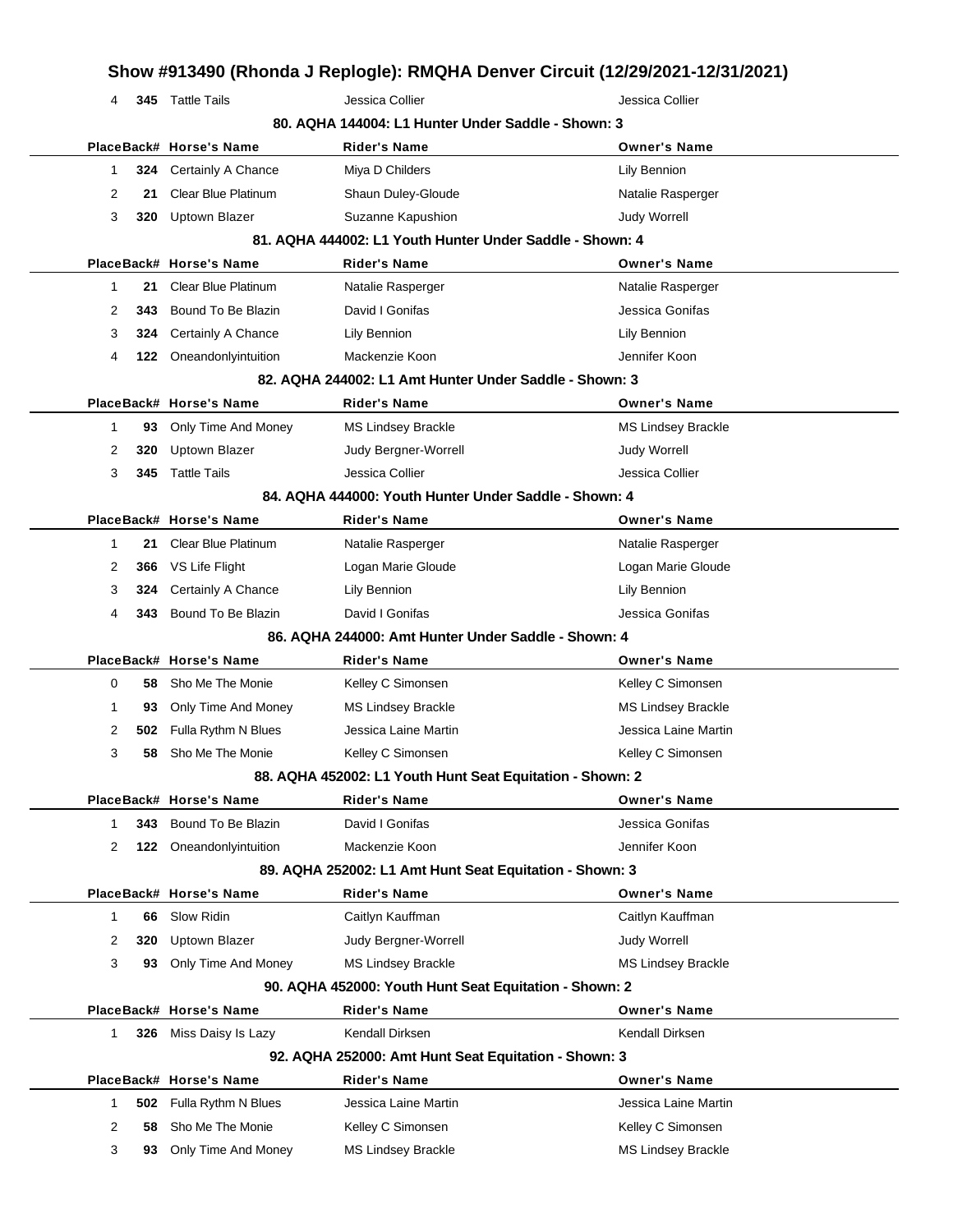#### **93. AQHA 142004: L1 Western Pleasure - Shown: 3**

|   |     | PlaceBack# Horse's Name    | <b>Rider's Name</b>                                          | Owner's Name              |
|---|-----|----------------------------|--------------------------------------------------------------|---------------------------|
| 1 | 74  | My Invited Machine         | Marvin Kapushion                                             | Kathie English            |
| 2 | 346 | Say Somethin               | Jimmy Daurio                                                 | Sandy Brasier             |
| 3 | 321 | <b>Flatout Iresistable</b> | Suzanne Kapushion                                            | Beth Gibbon               |
|   |     |                            | 94. AQHA 442002: L1 Youth Western Pleasure - Shown: 1        |                           |
|   |     | PlaceBack# Horse's Name    | <b>Rider's Name</b>                                          | <b>Owner's Name</b>       |
| 1 |     | 122 Oneandonlyintuition    | Mackenzie Koon                                               | Jennifer Koon             |
|   |     |                            | 95. AQHA 242002: L1 Amt Western Pleasure - Shown: 5          |                           |
|   |     | PlaceBack# Horse's Name    | <b>Rider's Name</b>                                          | <b>Owner's Name</b>       |
| 1 | 49  | My Diamond Loper           | Patty D Goodwin                                              | Patty D Goodwin           |
| 2 | 66  | Slow Ridin                 | Caitlyn Kauffman                                             | Caitlyn Kauffman          |
| 3 | 334 | Only Intuition             | Susan Johnson                                                | Susanne Johnson           |
| 4 | 58  | Sho Me The Monie           | Kelley C Simonsen                                            | Kelley C Simonsen         |
| 5 | 320 | Uptown Blazer              | Judy Bergner-Worrell                                         | <b>Judy Worrell</b>       |
|   |     |                            | 99. AQHA 242000: Amt Western Pleasure - Shown: 5             |                           |
|   |     | PlaceBack# Horse's Name    | <b>Rider's Name</b>                                          | <b>Owner's Name</b>       |
| 1 | 99  | <b>Rumors Inthe Dark</b>   | Kendra Whitney                                               | Kendra Whitney            |
| 2 | 86  | If It Aint Dixie           | Connie L Holtz                                               | Connie L Holtz            |
| 3 | 98  | Snapchat Diva              | Roxanne Doogan                                               | Roxanne Doogan            |
| 4 | 333 | Im Fancy Schmancy          | Jeri Kay Lockwood                                            | Jeri Lockwood             |
| 5 | 334 | Only Intuition             | Susan Johnson                                                | Susanne Johnson           |
|   |     |                            | 101. AQHA 440002: L1 Youth Western Horsemanship - Shown: 4   |                           |
|   |     | PlaceBack# Horse's Name    | <b>Rider's Name</b>                                          | <b>Owner's Name</b>       |
| 1 | 329 | Metamorphic                | Aubrey Leigh Gerdes                                          | Amy Gerdes                |
| 2 | 330 | <b>Definately Deluxe</b>   | Alexa Gerdes                                                 | Amy Gerdes                |
| 3 | 122 | Oneandonlyintuition        | Mackenzie Koon                                               | Jennifer Koon             |
| 4 | 336 | Gotta Cadillac Mac         | Piper Rae Warren                                             | Piper Rae Warren          |
|   |     |                            | 102. AQHA 240002: L1 Amt Western Horsemanship - Shown: 6     |                           |
|   |     | PlaceBack# Horse's Name    | Rider's Name                                                 | <b>Owner's Name</b>       |
| 1 | 49  | My Diamond Loper           | Patty D Goodwin                                              | Patty D Goodwin           |
| 2 | 93  | Only Time And Money        | <b>MS Lindsey Brackle</b>                                    | <b>MS Lindsey Brackle</b> |
| 3 | 66  | Slow Ridin                 | Caitlyn Kauffman                                             | Caitlyn Kauffman          |
| 4 | 333 | Im Fancy Schmancy          | Jeri Kay Lockwood                                            | Jeri Lockwood             |
| 5 | 377 | Optimyzed                  | Brittany Johnson                                             | <b>Brittany Johnson</b>   |
| 6 | 320 | Uptown Blazer              | Judy Bergner-Worrell                                         | Judy Worrell              |
|   |     |                            | 103. AQHA 440000: Youth Western Horsemanship - Shown: 5      |                           |
|   |     | PlaceBack# Horse's Name    | <b>Rider's Name</b>                                          | <b>Owner's Name</b>       |
| 1 | 363 | <b>Invitation To Boot</b>  | Logan Marie Gloude                                           | Logan Marie Gloude        |
| 2 | 326 | Miss Daisy Is Lazy         | Kendall Dirksen                                              | Kendall Dirksen           |
| 3 | 330 | <b>Definately Deluxe</b>   | Alexa Gerdes                                                 | Amy Gerdes                |
|   |     |                            | 104. AQHA 240800: Amt Select Western Horsemanship - Shown: 5 |                           |
|   |     | PlaceBack# Horse's Name    | <b>Rider's Name</b>                                          | <b>Owner's Name</b>       |
| 1 | 98  | Snapchat Diva              | Roxanne Doogan                                               | Roxanne Doogan            |
| 2 | 58  | Sho Me The Monie           | Kelley C Simonsen                                            | Kelley C Simonsen         |
| 3 | 76  | Hez Kool                   | Connie L Holtz                                               | Connie L Holtz            |
|   |     |                            |                                                              |                           |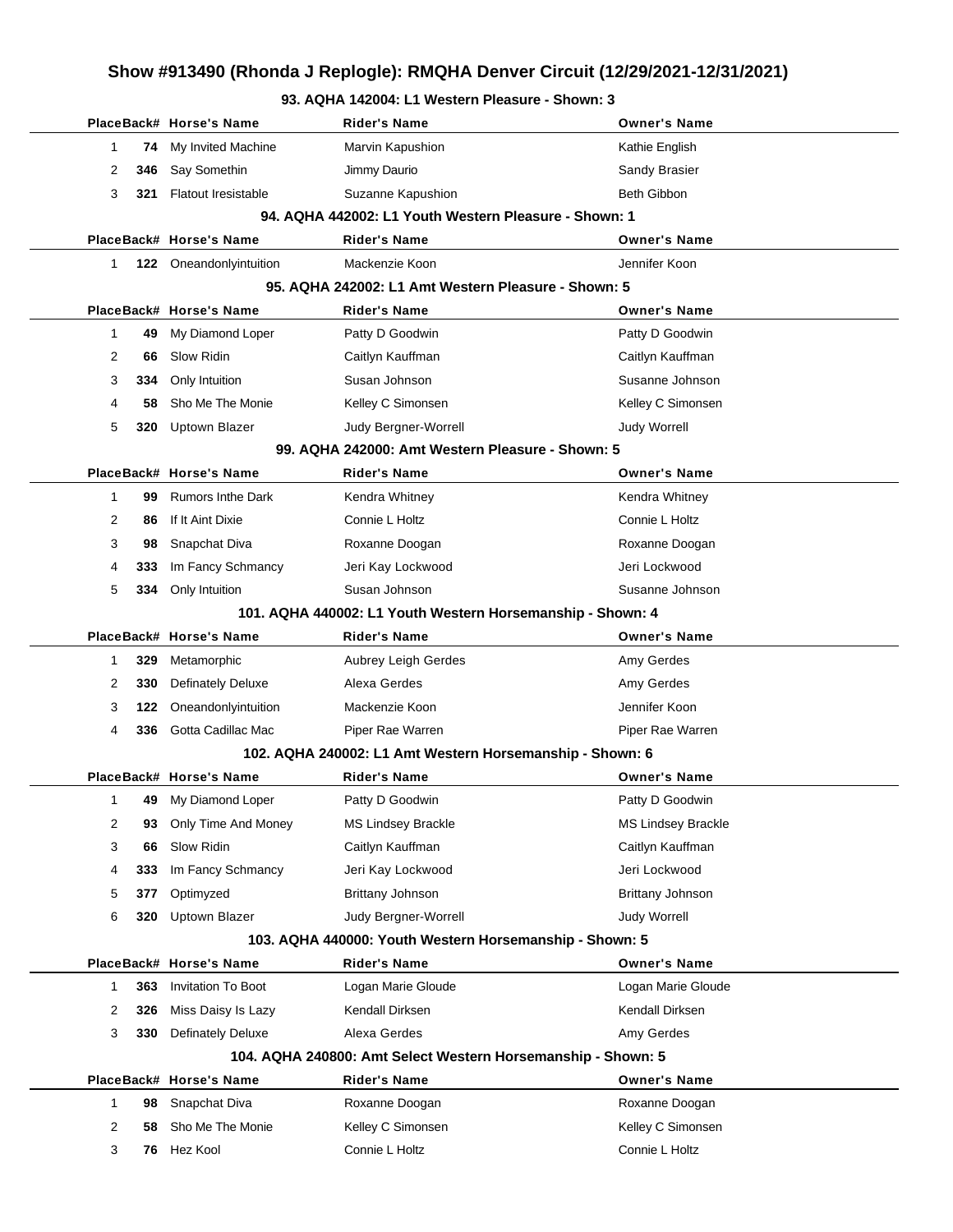#### **105. AQHA 240000: Amt Western Horsemanship - Shown: 3**

|   |              | PlaceBack# Horse's Name     | Rider's Name                                      | <b>Owner's Name</b>       |
|---|--------------|-----------------------------|---------------------------------------------------|---------------------------|
| 1 | 7            | MitaBeenTheMoonShine        | Kelley C Simonsen                                 | Kelley C Simonsen         |
| 2 | 86           | If It Aint Dixie            | Connie L Holtz                                    | Connie L Holtz            |
| 3 | 377          | Optimyzed                   | <b>Brittany Johnson</b>                           | Brittany Johnson          |
|   |              |                             | 106. AQHA 143004: L1 Ranch Riding - Shown: 27     |                           |
|   |              | PlaceBack# Horse's Name     | <b>Rider's Name</b>                               | <b>Owner's Name</b>       |
| 1 | 344          | <b>Cowpuncher Cadillac</b>  | Jimmy Daurio                                      | Jimmy Daurio/David Renier |
| 2 | 501          | Chics Dig This Catt         | <b>Aubrey Dolph</b>                               | Radan & Victoria Dolph    |
| 3 | 337          | <b>Steps Of Perfection</b>  | Cody Crow                                         | <b>Brenda Berlin</b>      |
| 4 | 505          | <b>SCR Dualinon Tuesday</b> | <b>Kelsey Dawson</b>                              | <b>Kelsey Dawson</b>      |
| 5 | 354          | <b>SE Spicy Wine</b>        | Cody Crow                                         | Ann Hards                 |
| 6 | 386          | Magnanimous                 | Cody Crow                                         | Mary Jane Scruggs         |
| 7 | 306          | Xtra Okie Shiner            | Suzanne Kapushion                                 | Marvin Kapushion          |
| 8 | $\mathbf{2}$ | Kemakat                     | Savanna McGuire                                   | Paula Pytlik              |
| 9 | 314          | Indigo Commandacat          | Marvin Kapushion                                  | Spencer's Quarter Horses  |
|   |              |                             | 107. AQHA 143100: Junior Ranch Riding - Shown: 16 |                           |
|   |              | PlaceBack# Horse's Name     | <b>Rider's Name</b>                               | <b>Owner's Name</b>       |
| 1 |              | 344 Cowpuncher Cadillac     | Jimmy Daurio                                      | Jimmy Daurio/David Renier |
| 2 | 385          | Chicsnrobbers               | Cody Crow                                         | Don And Vivian Beard      |
| 3 | 382          | Buckles N Gin Chic          | Cody Crow                                         | <b>Stacey Chope</b>       |
| 4 | 387          | <b>SS Genuine Metal</b>     | Cody Crow                                         | Brenda & James Brown      |
| 5 | 506          | Joemaster                   | Barry Bader                                       | Ruth P Dismuke-Blakley    |
| 6 | 390          | Hes Pretty Tuff             | Elizabeth Kennedy Snyder                          | Elizabeth Kennedy Snyder  |
| 7 | 395          | <b>Gunnz N Money</b>        | Shane Allen Brown                                 | Glo Tazi                  |
| 8 | 314          | Indigo Commandacat          | Marvin Kapushion                                  | Spencer's Quarter Horses  |
| 9 | 338          | <b>Wicked Spook</b>         | Barry Bader                                       | Alison Bendele            |
|   |              |                             | 108. AQHA 134100: Junior Reining - Shown: 20      |                           |
|   |              | PlaceBack# Horse's Name     | <b>Rider's Name</b>                               | <b>Owner's Name</b>       |
| 1 | 325          | Spooks Matrix               | Sharee R                                          | Sharee R Schwartzenberger |
| 2 | 357          | Lil Joes Cash N Gold        | Devin K Warren                                    | <b>Grace Wins LLC</b>     |
| 3 | 317          | <b>Ruf Vintage</b>          | Sharee R                                          | Jill Cook DVM             |
| 4 | 11           | <b>Foolin Whiz Guns</b>     | Devin K Warren                                    | Caryn Hill                |
| 5 | 318          | Decode Her                  | Dori Schwartzenberger                             | Patrice A Lee-Begnaud     |
| 6 | 315          | Shineywhippersnapper        | Sharee R                                          | <b>Charlie Sue Pates</b>  |
| 7 | 396          | Xtra Voodoos Storm          | Shane Allen Brown                                 | Shane Allen Brown         |
| 8 | 338          | <b>Wicked Spook</b>         | Barry Bader                                       | Alison Bendele            |
| 9 | 312          | Illshowumybuckle            | Dori Schwartzenberger                             | Hannah Hardy              |
|   |              |                             | 109. AQHA 243002: L1 Amt Ranch Riding - Shown: 16 |                           |
|   |              | PlaceBack# Horse's Name     | Rider's Name                                      | <b>Owner's Name</b>       |
| 1 | 382          | Buckles N Gin Chic          | <b>Stacey Chope</b>                               | <b>Stacey Chope</b>       |
| 2 | 380          | Peps Chromed Out            | Eve J Colton                                      | Eve J Colton              |
| 3 | 309          | <b>Tinker Taylor Spook</b>  | Sandra Guerrieri                                  | Sandy Guerrieri           |
| 4 | 509          | Wired On Pepto              | <b>Alison Brantley</b>                            | <b>Alison Brantley</b>    |
| 5 | 387          | <b>SS Genuine Metal</b>     | Ryan Brown                                        | Brenda & James Brown      |
| 6 | 339          | METALLIC SHOCK WAVE         | Colette M Ledlow                                  | Colette M Ledlow          |
|   |              |                             |                                                   |                           |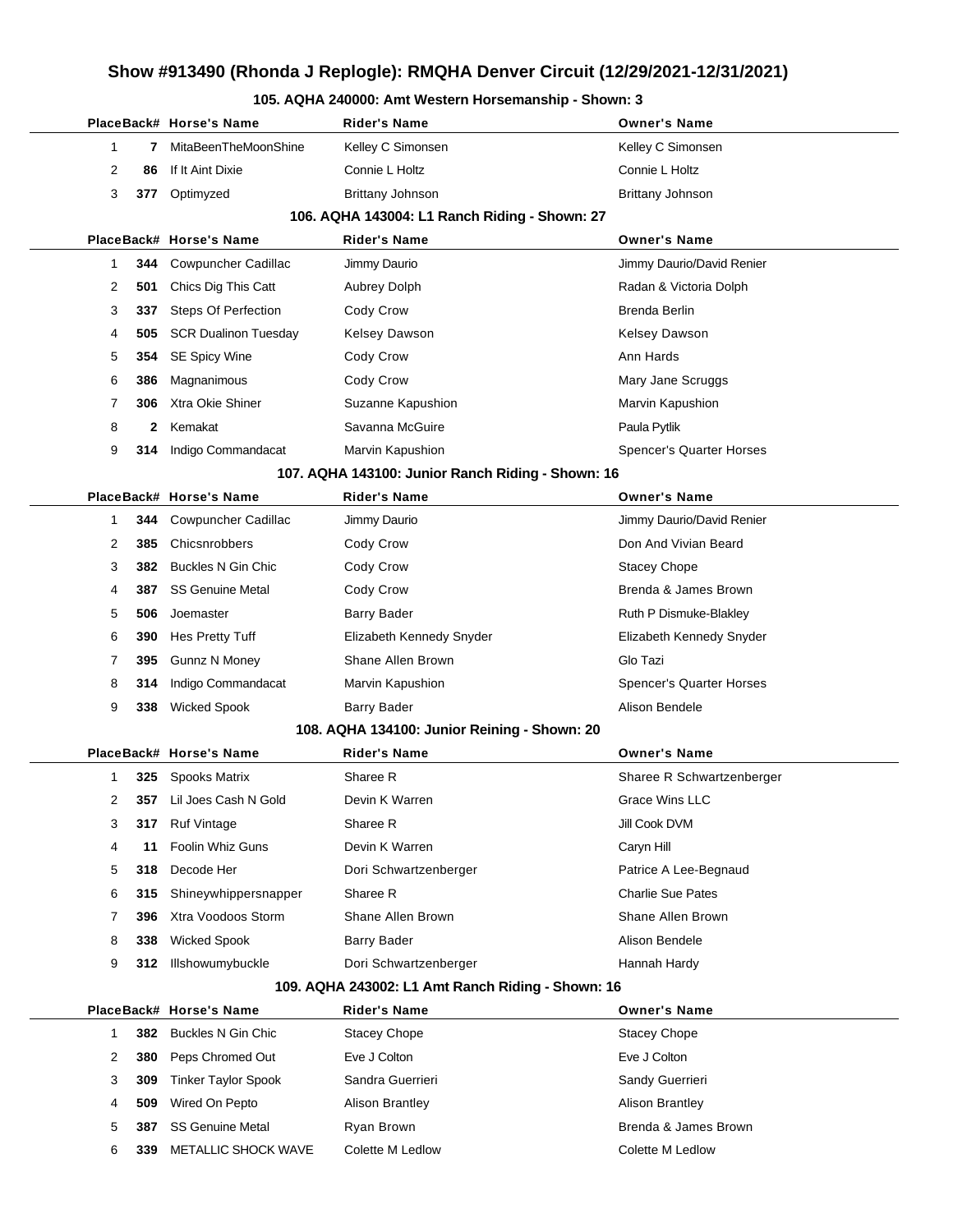|  | 522 StopNForACocktail          | Angela K Piccone | Angela K Piccone |
|--|--------------------------------|------------------|------------------|
|  | 8 512 Roosters Jose            | John Scruggs     | Carly J Scruggs  |
|  | <b>303</b> Cant Fool This Chic | Julie Wunderlich | Julie Wunderlich |

#### **110. AQHA 243000: Amt Ranch Riding - Shown: 22**

|   |     | PlaceBack# Horse's Name    | <b>Rider's Name</b>                               | <b>Owner's Name</b>            |
|---|-----|----------------------------|---------------------------------------------------|--------------------------------|
| 1 | 344 | Cowpuncher Cadillac        | David Renier                                      | Jimmy Daurio/David Renier      |
| 2 | 508 | <b>Metallic Dual</b>       | <b>Alison Brantley</b>                            | <b>Alison Brantley</b>         |
| 3 | 516 | Rascals Hot Chex           | Aubrey Lind                                       | David Or Tami Lind             |
| 4 | 380 | Peps Chromed Out           | Eve J Colton                                      | Eve J Colton                   |
| 5 | 384 | Xtra Chex Step             | Susan K Harding                                   | Susan K Harding                |
| 6 | 503 | Sweet Lil Oak              | <b>Bruce Rice</b>                                 | <b>Bruce Rice/Susan Tower-</b> |
| 7 | 14  | <b>Houstons Colt45</b>     | Lindsay Rae Guynn                                 | Lindsay Guynn                  |
| 8 | 382 | <b>Buckles N Gin Chic</b>  | <b>Stacey Chope</b>                               | <b>Stacey Chope</b>            |
| 9 | 509 | Wired On Pepto             | <b>Alison Brantley</b>                            | <b>Alison Brantley</b>         |
|   |     |                            | 111. AQHA 143200: Senior Ranch Riding - Shown: 25 |                                |
|   |     | PlaceBack# Horse's Name    | <b>Rider's Name</b>                               | <b>Owner's Name</b>            |
| 1 | 351 | Voodoo Doctor              | Cody Crow                                         | Ronda Bullard                  |
| 2 | 508 | <b>Metallic Dual</b>       | <b>Alison Brantley</b>                            | <b>Alison Brantley</b>         |
| 3 | 55  | Von Sugar Doll             | Ayla Hermanson                                    | Ayla Hermanson                 |
| 4 | 95  | Mr Gallo Tee Cross         | <b>Garrett Tyler Ashby</b>                        | Katherine Wilson               |
| 5 | 501 | Chics Dig This Catt        | Aubrey Dolph                                      | Radan & Victoria Dolph         |
| 6 | 2   | Kemakat                    | Savanna McGuire                                   | Paula Pytlik                   |
| 7 | 311 | <b>Smart Sparklin Chic</b> | Marvin Kapushion                                  | Leigh Taylor                   |
| 8 | 509 | Wired On Pepto             | <b>Alison Brantley</b>                            | <b>Alison Brantley</b>         |
| 9 | 337 | <b>Steps Of Perfection</b> | Cody Crow                                         | <b>Brenda Berlin</b>           |

#### **112. AQHA 234800: Amt Select Reining - Shown: 11**

|   |     | PlaceBack# Horse's Name        | <b>Rider's Name</b> | <b>Owner's Name</b>       |
|---|-----|--------------------------------|---------------------|---------------------------|
|   |     | 358 Sure Steps                 | Diana W Kenyon      | Grace Wins LLC            |
| 2 | 310 | Walla Whiz Affair              | Alison Bendele      | Alison Bendele            |
| 3 |     | 522 StopNForACocktail          | Angela K Piccone    | Angela K Piccone          |
| 4 |     | <b>384</b> Xtra Chex Step      | Susan K Harding     | Susan K Harding           |
| 5 | 317 | <b>Ruf Vintage</b>             | Jill Cook DVM       | Jill Cook DVM             |
| 6 |     | <b>504</b> Shining At Midnight | Susan Tower-Rice    | Bruce Rice / Susan Tower- |
|   | 332 | Hooked On Boon                 | Linda Palmer        | Linda Palmer              |
| 8 | 309 | Tinker Taylor Spook            | Sandra Guerrieri    | Sandy Guerrieri           |
| 9 | 360 | Doctor Dreamer                 | Diana W Kenyon      | <b>Grace Wins LLC</b>     |
|   |     |                                |                     |                           |

#### **113. AQHA 234000: Amt Reining - Shown: 10**

|   |     | PlaceBack# Horse's Name   | <b>Rider's Name</b>    | <b>Owner's Name</b>     |  |
|---|-----|---------------------------|------------------------|-------------------------|--|
|   | 14  | <b>Houstons Colt45</b>    | Lindsay Rae Guynn      | Lindsay Guynn           |  |
| 2 | 37  | Diamonds Are For Rio      | Jake W Merritt         | Dale And Brenda Merritt |  |
| 3 | 378 | This Chics Not Wimpy      | Brittany Johnson       | Brittany Johnson        |  |
| 4 | 508 | Metallic Dual             | <b>Alison Brantley</b> | Alison Brantley         |  |
| 5 |     | Sanjos Platinum CD        | Lindsay Rae Guynn      | Lindsay Rae Guynn       |  |
| 6 | 511 | <b>Smart Fantasy Stik</b> | Laura Bergroth         | Laura Bergroth          |  |
|   | 323 | Dun Smarter               | Kathryn Painter        | Kate Painter            |  |
|   |     |                           |                        |                         |  |

**114. AQHA 134200: Senior Reining - Shown: 20**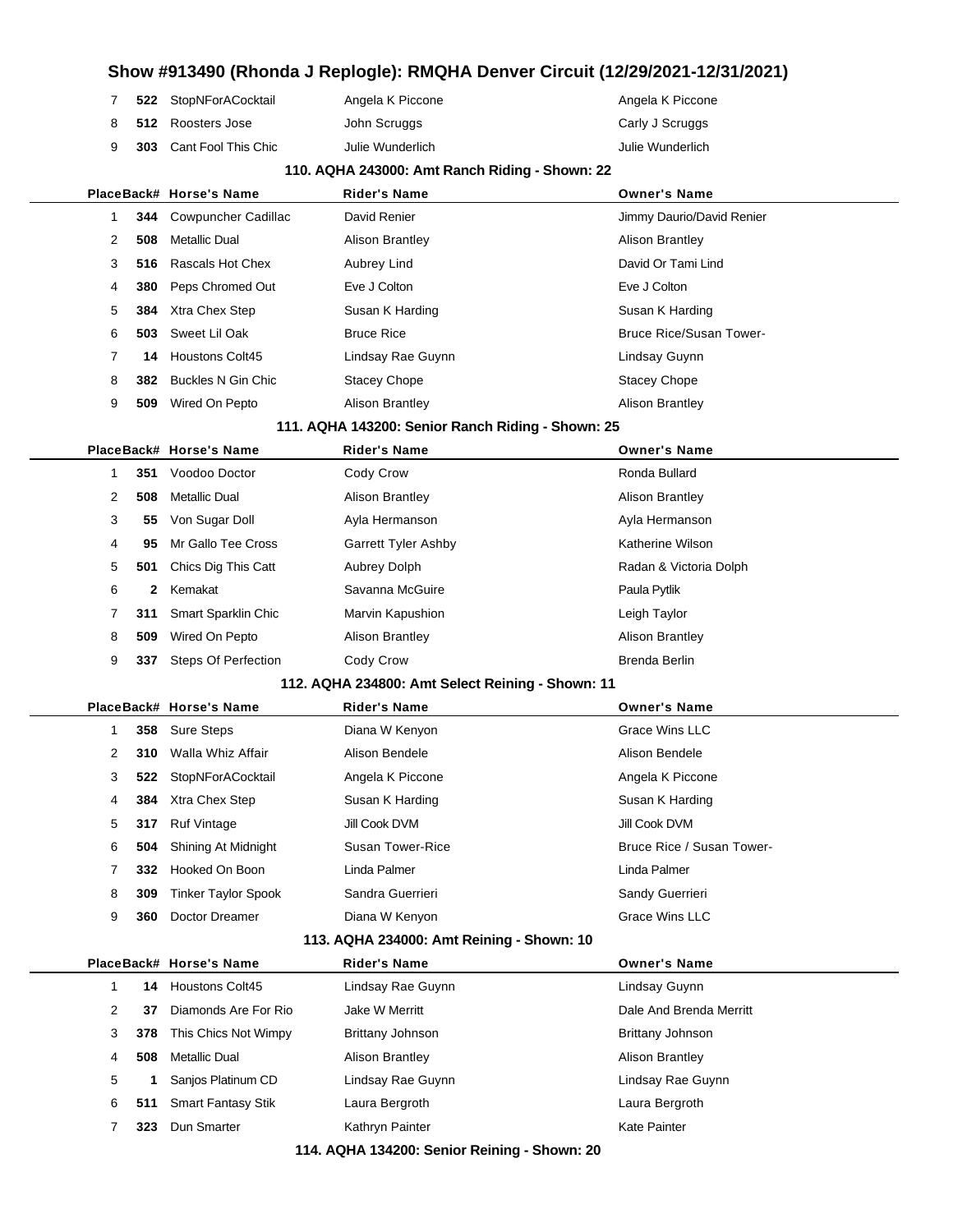|   |     | PlaceBack# Horse's Name   | <b>Rider's Name</b>     | <b>Owner's Name</b>     |
|---|-----|---------------------------|-------------------------|-------------------------|
|   |     | 358 Sure Steps            | Devin K Warren          | Grace Wins LLC          |
| 2 |     | 513 Shes Kinda Spooky     | Gabriel L Garrison      | <b>Kelsey Andrews</b>   |
| 3 | 399 | Houston Hanky Panky       | Shane Allen Brown       | Glo Tazi                |
| 4 | 383 | KB Bucks N Guns           | Shane Allen Brown       | Kaylene Cunningham      |
| 5 |     | 313 Red Carpet Whimpy     | Dori Schwartzenberger   | Dori Schwartzenberger   |
| 6 |     | 522 StopNForACocktail     | Angela K Piccone        | Angela K Piccone        |
|   | 400 | Conquistarita             | Ryan A Jensen           | Ryan Jensen             |
| 8 | 510 | <b>Little Starry Stik</b> | <b>Warrick Bergroth</b> | <b>Warrick Bergroth</b> |
| 9 | 374 | Winnemucca Chex           | Linda K Hitt            | Linda Hitt              |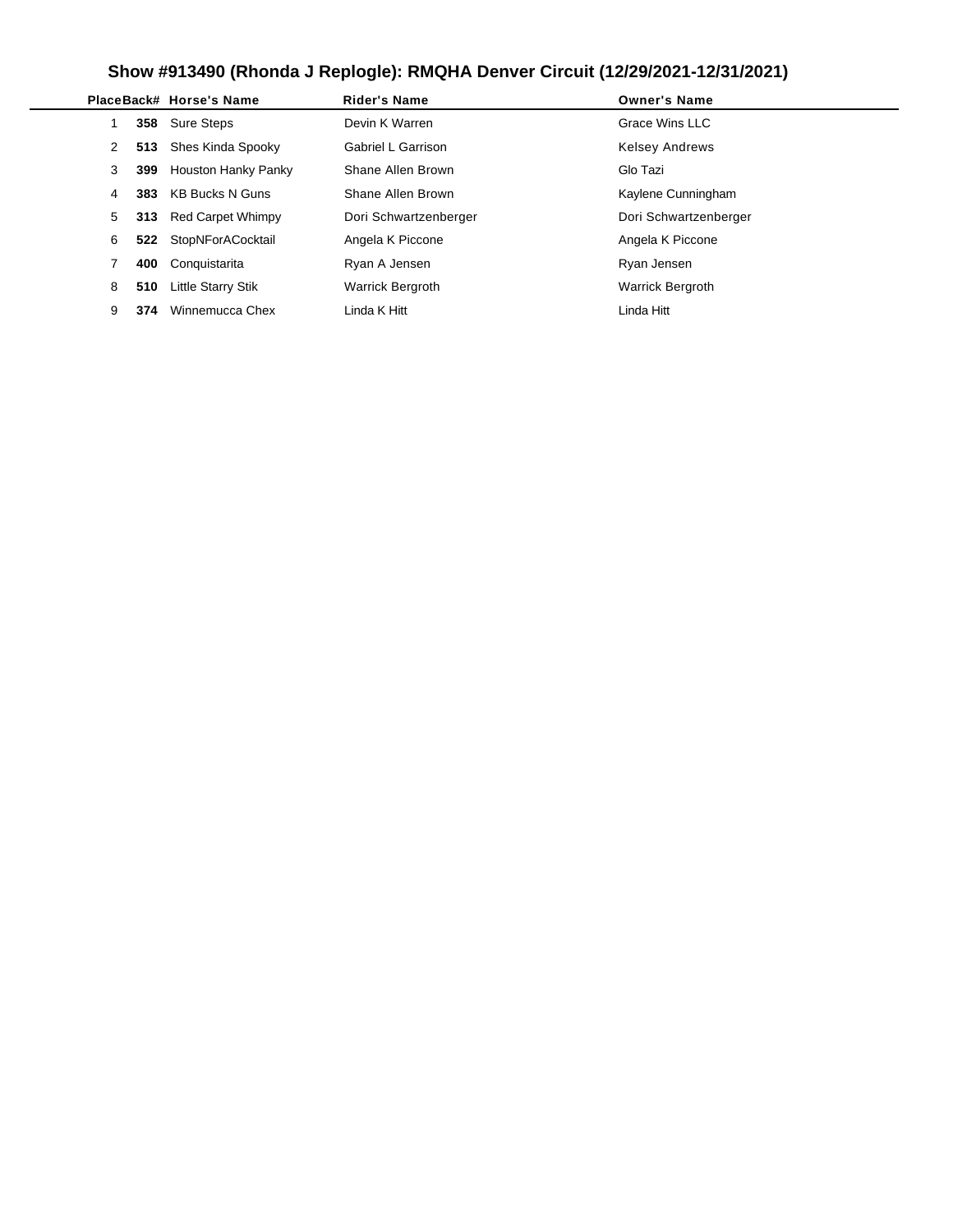## **1. AQHA 138004: L1 Trail - Shown: 12**

|              |     | PlaceBack# Horse's Name    | <b>Rider's Name</b>                       | <b>Owner's Name</b>   |
|--------------|-----|----------------------------|-------------------------------------------|-----------------------|
| 1            | 49  | My Diamond Loper           | Jimmy Daurio                              | Patty D Goodwin       |
| 2            | 58  | Sho Me The Monie           | Leslie Vagneur Lange                      | Kelley C Simonsen     |
| 3            | 320 | Uptown Blazer              | Suzanne Kapushion                         | <b>Judy Worrell</b>   |
| 4            | 364 | Get Your Shyne On          | Miya D Childers                           | Gary & Darcy Stricker |
| 5            | 334 | Only Intuition             | Danette Watson                            | Susanne Johnson       |
| 6            | 321 | <b>Flatout Iresistable</b> | Suzanne Kapushion                         | <b>Beth Gibbon</b>    |
| 7            | 333 | Im Fancy Schmancy          | Linda K Hitt                              | Jeri Lockwood         |
| 8            | 368 | Lopin In Place             | Kenneth M Scott                           | Gayle McDonald        |
| 9            | 370 | Expense Acct               | Leslie Vagneur Lange                      | Colleen Kurtz         |
|              |     |                            | 2. AQHA 438002: L1 Youth Trail - Shown: 5 |                       |
|              |     | PlaceBack# Horse's Name    | <b>Rider's Name</b>                       | <b>Owner's Name</b>   |
| 1            | 329 | Metamorphic                | Aubrey Leigh Gerdes                       | Amy Gerdes            |
| 2            | 330 | <b>Definately Deluxe</b>   | Alexa Gerdes                              | Amy Gerdes            |
| 3            | 336 | Gotta Cadillac Mac         | Piper Rae Warren                          | Piper Rae Warren      |
|              |     |                            | 3. AQHA 238002: L1 Amt Trail - Shown: 6   |                       |
|              |     | PlaceBack# Horse's Name    | <b>Rider's Name</b>                       | <b>Owner's Name</b>   |
| $\mathbf 1$  | 369 | <b>Km Smooth Moves</b>     | Terri S Kenney                            | Terri S Kenney        |
| 2            | 66  | <b>Slow Ridin</b>          | Caitlyn Kauffman                          | Caitlyn Kauffman      |
| 3            | 49  | My Diamond Loper           | Patty D Goodwin                           | Patty D Goodwin       |
| 4            | 334 | Only Intuition             | Susan Johnson                             | Susanne Johnson       |
| 5            | 333 | Im Fancy Schmancy          | Jeri Kay Lockwood                         | Jeri Lockwood         |
| 6            | 320 | <b>Uptown Blazer</b>       | Judy Bergner-Worrell                      | <b>Judy Worrell</b>   |
|              |     |                            | 4. AQHA 138100: Junior Trail - Shown: 3   |                       |
|              |     | PlaceBack# Horse's Name    | <b>Rider's Name</b>                       | <b>Owner's Name</b>   |
| 1            | 58  | Sho Me The Monie           | Leslie Vagneur Lange                      | Kelley C Simonsen     |
| 2            | 346 | Say Somethin               | Jimmy Daurio                              | Sandy Brasier         |
| 3            | 371 | <b>Money Gate</b>          | Leslie Vagneur Lange                      | Colleen D Kurtz       |
|              |     |                            | 5. AQHA 438000: Youth Trail - Shown: 6    |                       |
|              |     | PlaceBack# Horse's Name    | Rider's Name                              | <b>Owner's Name</b>   |
| 1            | 329 | Metamorphic                | Aubrey Leigh Gerdes                       | Amy Gerdes            |
| 2            | 363 | <b>Invitation To Boot</b>  | Logan Marie Gloude                        | Logan Marie Gloude    |
| 3            | 331 | Winkin For Chocolate       | Reagan Taylor Thenhaus                    | Regan Taylor Thenhaus |
| 4            | 326 | Miss Daisy Is Lazy         | Kendall Dirksen                           | Kendall Dirksen       |
|              |     |                            | 7. AQHA 238000: Amt Trail - Shown: 9      |                       |
|              |     | PlaceBack# Horse's Name    | <b>Rider's Name</b>                       | <b>Owner's Name</b>   |
| $\mathbf{1}$ | 99  | <b>Rumors Inthe Dark</b>   | Kendra Whitney                            | Kendra Whitney        |
| 2            | 98  | Snapchat Diva              | Roxanne Doogan                            | Roxanne Doogan        |
| 3            | 367 | Toucht                     | Kim Burrell Gutowski                      | Kim Gutowski          |
| 4            | 369 | <b>Km Smooth Moves</b>     | Terri S Kenney                            | Terri S Kenney        |
| 5            | 49  | My Diamond Loper           | Patty D Goodwin                           | Patty D Goodwin       |
| 6            | 68  | The Absolute Answer        | Patricia A Vitari                         | Patricia A Vitari     |
| 7            | 76  | Hez Kool                   | Connie L Holtz                            | Connie L Holtz        |
| 8            | 58  | Sho Me The Monie           | Kelley C Simonsen                         | Kelley C Simonsen     |
|              |     |                            | 8. AQHA 138200: Senior Trail - Shown: 11  |                       |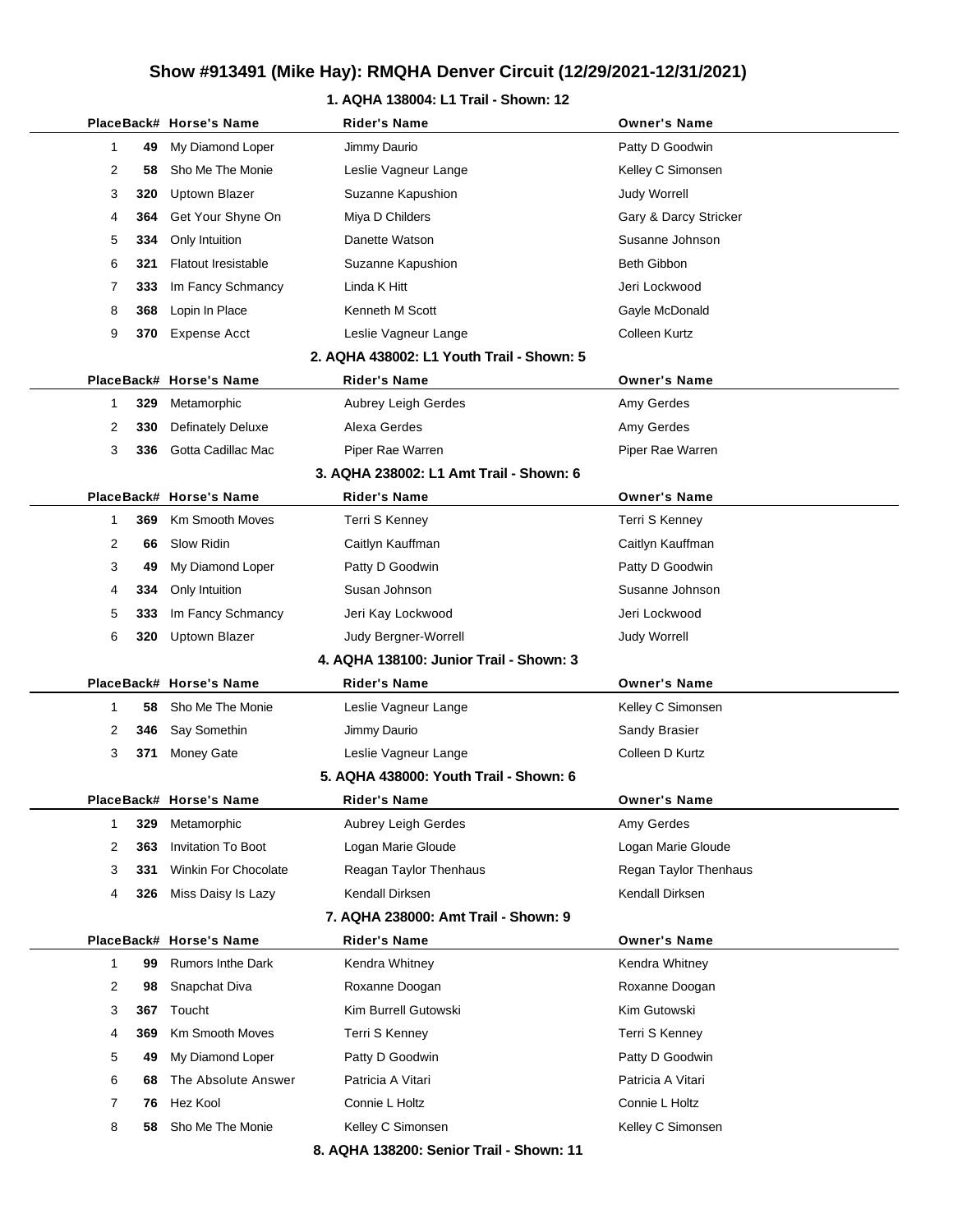|              |           | PlaceBack# Horse's Name                         | <b>Rider's Name</b>                                 | <b>Owner's Name</b>              |
|--------------|-----------|-------------------------------------------------|-----------------------------------------------------|----------------------------------|
| 1            | 98        | Snapchat Diva                                   | Leslie Vagneur Lange                                | Roxanne Doogan                   |
| 2            | 369       | <b>Km Smooth Moves</b>                          | Terri S Kenney                                      | Terri S Kenney                   |
| 3            | 365       | Sensualyzed                                     | Miya D Childers                                     | Megan A Worley                   |
| 4            | 99        | <b>Rumors Inthe Dark</b>                        | Kendra Whitney                                      | Kendra Whitney                   |
| 5            | 347       | Hez Pretty Extreme                              | Jimmy Daurio                                        | Sandy Brasier                    |
| 6            | 342       | Zips Making You Look                            | Miya D Childers                                     | Jessica Gonifas                  |
| 7            | 76        | Hez Kool                                        | Connie L Holtz                                      | Connie L Holtz                   |
| 8            | 364       | Get Your Shyne On                               | Miya D Childers                                     | Gary & Darcy Stricker            |
|              |           |                                                 | 9. AQHA 136004: L1 Western Riding - Shown: 10       |                                  |
|              |           | PlaceBack# Horse's Name                         | <b>Rider's Name</b>                                 | <b>Owner's Name</b>              |
| 1            | 98        | Snapchat Diva                                   | Leslie Vagneur Lange                                | Roxanne Doogan                   |
| 2            | 346       | Say Somethin                                    | Jimmy Daurio                                        | Sandy Brasier                    |
| 3            | 76        | Hez Kool                                        | Leslie Vagneur Lange                                | Connie L Holtz                   |
| 4            | 86        | If It Aint Dixie                                | Leslie Vagneur Lange                                | Connie L Holtz                   |
| 5            | 320       | <b>Uptown Blazer</b>                            | Suzanne Kapushion                                   | <b>Judy Worrell</b>              |
| 6            | 334       | Only Intuition                                  | Danette Watson                                      | Susanne Johnson                  |
| 7            | 333       | Im Fancy Schmancy                               | Linda K Hitt                                        | Jeri Lockwood                    |
| 8            | 301       | Shes Lopin The Range                            | Miya D Childers                                     | <b>Bill And Susan Gerhardt</b>   |
| 9            | 342       | Zips Making You Look                            | Miya D Childers                                     | Jessica Gonifas                  |
|              |           |                                                 | 10. AQHA 436002: L1 Youth Western Riding - Shown: 2 |                                  |
|              |           | PlaceBack# Horse's Name                         | Rider's Name                                        | <b>Owner's Name</b>              |
| 1            | 329       | Metamorphic                                     | Aubrey Leigh Gerdes                                 | Amy Gerdes                       |
|              |           |                                                 | 11. AQHA 236002: L1 Amt Western Riding - Shown: 5   |                                  |
|              |           |                                                 |                                                     |                                  |
|              |           | PlaceBack# Horse's Name                         | <b>Rider's Name</b>                                 | <b>Owner's Name</b>              |
| 1            | 66        | Slow Ridin                                      | Caitlyn Kauffman                                    | Caitlyn Kauffman                 |
| 2            | 377       | Optimyzed                                       | Brittany Johnson                                    | Brittany Johnson                 |
| 3            | 334       | Only Intuition                                  | Susan Johnson                                       | Susanne Johnson                  |
| 4            | 369       | <b>Km Smooth Moves</b>                          | Terri S Kenney                                      | Terri S Kenney                   |
|              |           |                                                 | 13. AQHA 436000: Youth Western Riding - Shown: 3    |                                  |
|              |           | PlaceBack# Horse's Name                         | <b>Rider's Name</b>                                 | <b>Owner's Name</b>              |
| $\mathbf 1$  |           | 326 Miss Daisy Is Lazy                          | Kendall Dirksen                                     | Kendall Dirksen                  |
|              |           |                                                 | 14. AQHA 236000: Amt Western Riding - Shown: 2      |                                  |
|              |           | PlaceBack# Horse's Name                         | <b>Rider's Name</b>                                 | <b>Owner's Name</b>              |
| 1            | 369       | <b>Km Smooth Moves</b>                          | Terri S Kenney                                      | Terri S Kenney                   |
| 2            | 377       | Optimyzed                                       | Brittany Johnson                                    | Brittany Johnson                 |
|              |           |                                                 | 16. AQHA 443002: L1 Youth Ranch Riding - Shown: 9   |                                  |
|              |           | PlaceBack# Horse's Name                         | <b>Rider's Name</b>                                 | <b>Owner's Name</b>              |
| $\mathbf{1}$ | 351       | Voodoo Doctor                                   | <b>Kristin Bullard</b>                              | Ronda Bullard                    |
| 2            | 335       | Gunnabe N Hollywood                             | Bella Beck                                          | Krista Beck                      |
| 3            | 327       | Miss Winnie Whiz                                | Savannah De Kruif                                   | Savannah DeKruif                 |
| 4            | 372       | Shes Gotta Pistol                               | Mattea L McQueen                                    | Mattea L McQueen                 |
| 5            | 373       | Sneak Me Chocolate                              | Moriah McQueen                                      | Moriah McQueen                   |
| 6            | 2         | Kemakat                                         | Savanna McGuire                                     | Paula Pytlik                     |
| 7<br>8       | 16<br>340 | No Surprise Here<br><b>NVR Moonshine Dunnit</b> | Savanna McGuire<br>Peyton R Wahl                    | Savanna McGuire<br>Peyton R Wahl |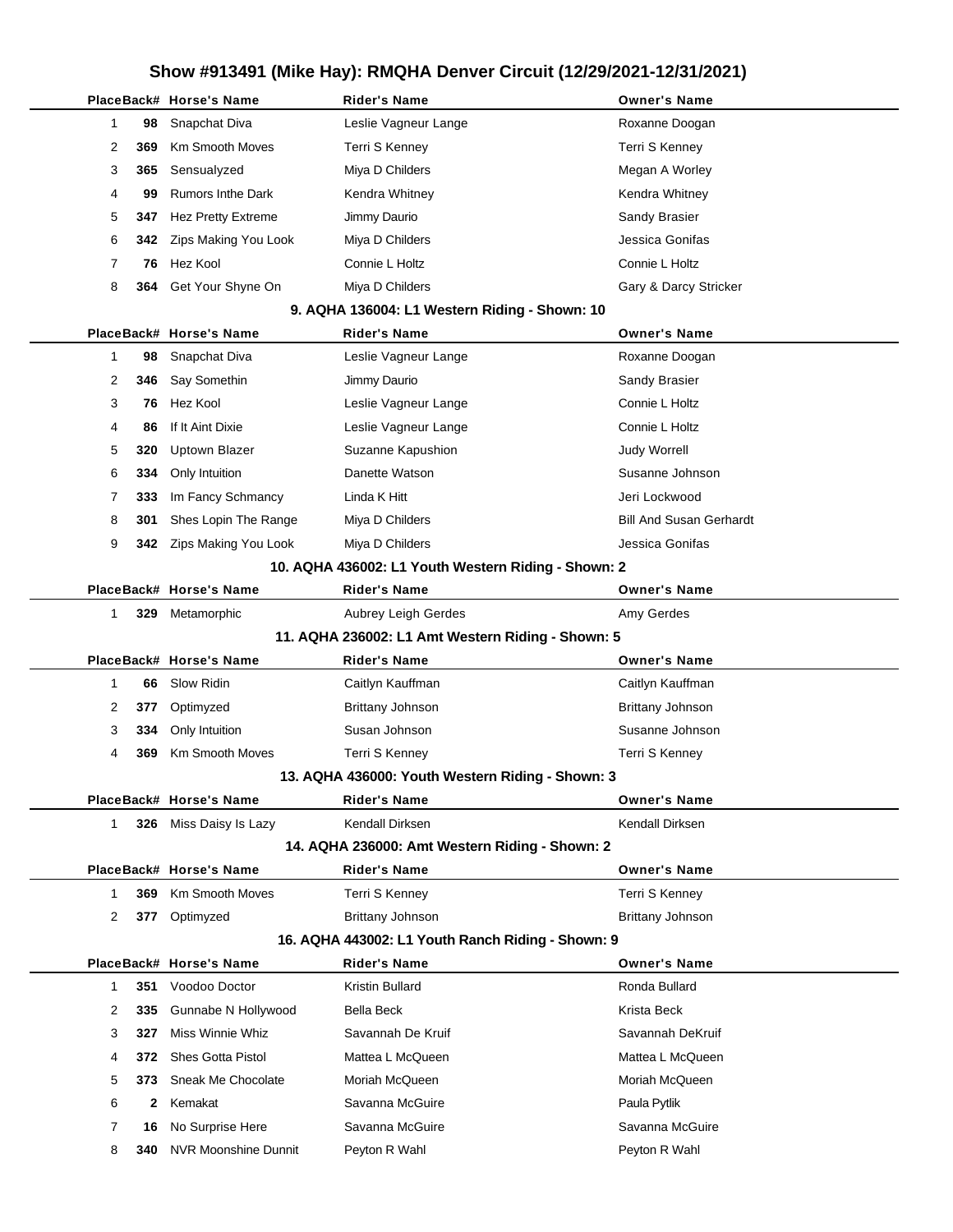#### **17. AQHA 443000: Youth Ranch Riding - Shown: 15**

|              |     | PlaceBack# Horse's Name                              | <b>Rider's Name</b>                                          | <b>Owner's Name</b>            |
|--------------|-----|------------------------------------------------------|--------------------------------------------------------------|--------------------------------|
| 1            | 351 | Voodoo Doctor                                        | Kristin Bullard                                              | Ronda Bullard                  |
| 2            | 337 | Steps Of Perfection                                  | Payton Porterfield                                           | Brenda Berlin                  |
| 3            | 55  | Von Sugar Doll                                       | Ayla Hermanson                                               | Ayla Hermanson                 |
| 4            | 341 | You Dont Spook Me                                    | Campbell Zink                                                | Campbell Zink                  |
| 5            | 361 | <b>Can Buttermilk Shine</b>                          | Ava Reed                                                     | Julia Reed                     |
| 6            | 340 | NVR Moonshine Dunnit                                 | Peyton R Wahl                                                | Peyton R Wahl                  |
| 7            | 376 | Dunnit With Moves                                    | Kaitlynn Paige Hanes                                         | Kaitlynn Paige Hanes           |
| 8            | 327 | Miss Winnie Whiz                                     | Savannah De Kruif                                            | Savannah DeKruif               |
| 9            | 375 | Sports Model Scooter                                 | Kaitlynn Paige Hanes                                         | Kaitlynn Paige Hanes           |
|              |     |                                                      | 18. AQHA 434000: Youth Reining - Shown: 16                   |                                |
|              |     | PlaceBack# Horse's Name                              | <b>Rider's Name</b>                                          | <b>Owner's Name</b>            |
| 1            | 55  | Von Sugar Doll                                       | Ayla Hermanson                                               | Ayla Hermanson                 |
| 2            | 349 | Mercedes Kenz                                        | <b>Brooke Hudson</b>                                         | Jeff And Kristen Hudson        |
| 3            | 373 | Sneak Me Chocolate                                   | Moriah McQueen                                               | Moriah McQueen                 |
| 4            | 400 | Conquistarita                                        | Ryan A Jensen                                                | Ryan Jensen                    |
| 5            | 355 | Bit Of Magnum                                        | Hannah Schuck                                                | Michelle Schuck                |
| 6            | 356 | Magnums Chexy Dream                                  | Hannah Schuck                                                | Michelle Schuck                |
| 7            | 341 | You Dont Spook Me                                    | Campbell Zink                                                | Campbell Zink                  |
| 8            | 376 | Dunnit With Moves                                    | Kaitlynn Paige Hanes                                         | Kaitlynn Paige Hanes           |
| 9            |     | 372 Shes Gotta Pistol                                | Mattea L McQueen                                             | Mattea L McQueen               |
|              |     |                                                      | 19. AQHA 173000: Performance Halter Stallions - Shown: 1     |                                |
|              |     | PlaceBack# Horse's Name                              | <b>Rider's Name</b>                                          | <b>Owner's Name</b>            |
| $\mathbf{1}$ |     | <b>344</b> Cowpuncher Cadillac                       | Jimmy Daurio                                                 | Jimmy Daurio/David Renier      |
|              |     |                                                      | 26. AQHA 273000: Amt Performance Halter Stallions - Shown: 1 |                                |
|              |     | PlaceBack# Horse's Name                              | Rider's Name                                                 | <b>Owner's Name</b>            |
| 1            |     | <b>344</b> Cowpuncher Cadillac                       | David Renier                                                 | Jimmy Daurio/David Renier      |
|              |     | 33. AQHA 175000: Performance Halter Mares - Shown: 2 |                                                              |                                |
|              |     | PlaceBack# Horse's Name                              | Rider's Name                                                 | <b>Owner's Name</b>            |
| 1            | 98  | Snapchat Diva                                        | Leslie Vagneur Lange                                         | Roxanne Doogan                 |
| 2            | 301 | Shes Lopin The Range                                 | Miya D Childers                                              | <b>Bill And Susan Gerhardt</b> |
|              |     |                                                      | 36. AQHA 105600: Three Yr Old Mares - Shown: 1               |                                |
|              |     | PlaceBack# Horse's Name                              | <b>Rider's Name</b>                                          | <b>Owner's Name</b>            |
| 1            |     | 21 Clear Blue Platinum                               | Shaun Duley-Gloude                                           | Natalie Rasperger              |
|              |     |                                                      | 38. AQHA 101200: Grand Champion Mares - Shown: 1             |                                |
|              |     | PlaceBack# Horse's Name                              | <b>Rider's Name</b>                                          | <b>Owner's Name</b>            |
| 0            |     | 21 Clear Blue Platinum                               | Shaun Duley-Gloude                                           | Natalie Rasperger              |
|              |     |                                                      | 39. AQHA 101300: Reserve Champion Mare - Shown: 1            |                                |
|              |     | PlaceBack# Horse's Name                              | <b>Rider's Name</b>                                          | <b>Owner's Name</b>            |
| 1            |     | 21 Clear Blue Platinum                               | Shaun Duley-Gloude                                           | Natalie Rasperger              |
|              |     |                                                      | 40. AQHA 275000: Amt Performance Halter Mares - Shown: 3     |                                |
|              |     | PlaceBack# Horse's Name                              | <b>Rider's Name</b>                                          | <b>Owner's Name</b>            |
| 1            | 98  | Snapchat Diva                                        | Roxanne Doogan                                               | Roxanne Doogan                 |
| 2            | 333 | Im Fancy Schmancy                                    | Jeri Kay Lockwood                                            | Jeri Lockwood                  |
| 3            | 7   | MitaBeenTheMoonShine                                 | Kelley C Simonsen                                            | Kelley C Simonsen              |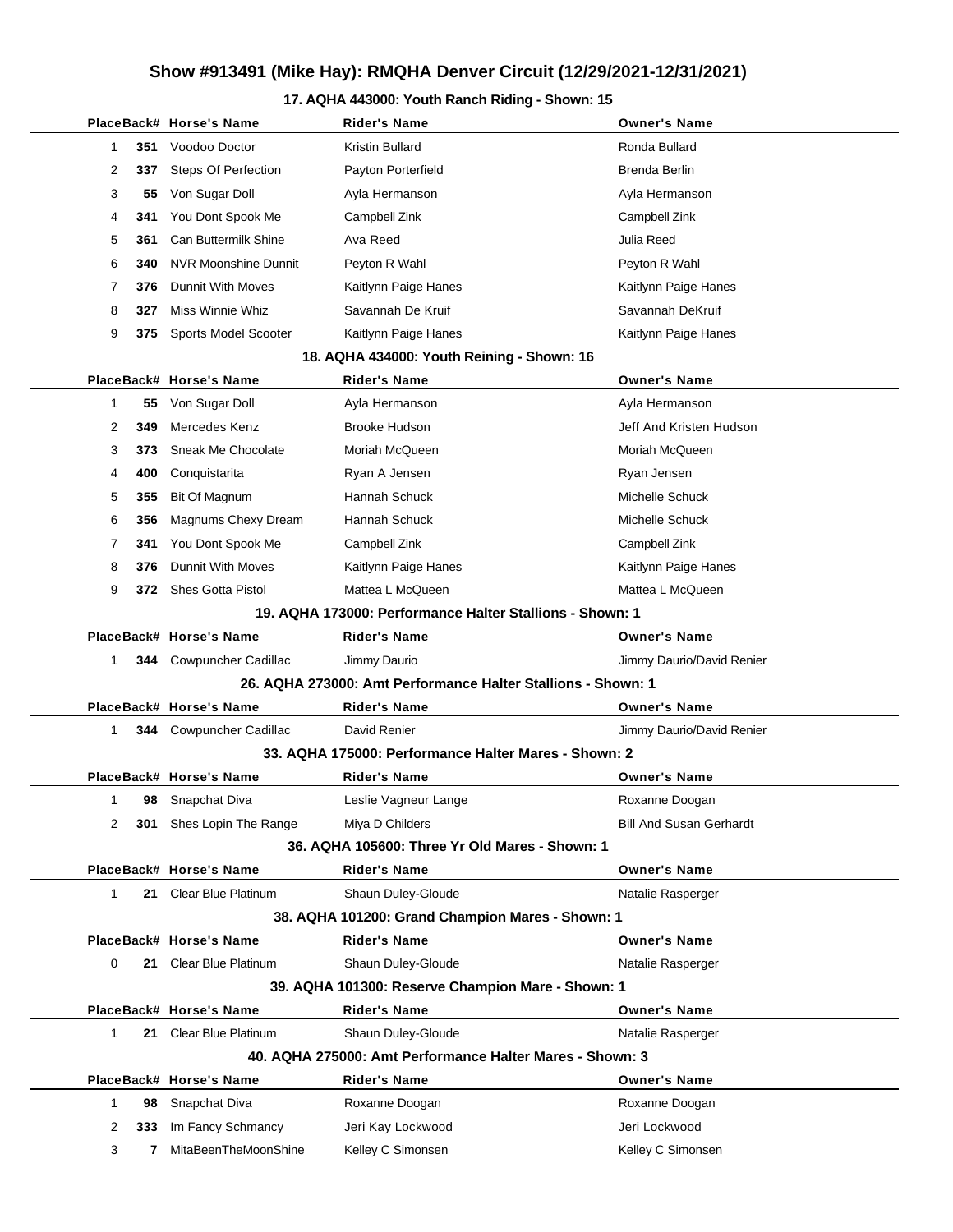#### **50. AQHA 405600: Youth Three Yr Old Mares - Shown: 1**

|   |     | PlaceBack# Horse's Name                                  | <b>Rider's Name</b>                                           | <b>Owner's Name</b>       |
|---|-----|----------------------------------------------------------|---------------------------------------------------------------|---------------------------|
| 1 | 21  | <b>Clear Blue Platinum</b>                               | Natalie Rasperger                                             | Natalie Rasperger         |
|   |     |                                                          | 54. AQHA 177000: Performance Halter Geldings - Shown: 6       |                           |
|   |     | PlaceBack# Horse's Name                                  | <b>Rider's Name</b>                                           | <b>Owner's Name</b>       |
| 1 | 346 | Say Somethin                                             | Jimmy Daurio                                                  | Sandy Brasier             |
| 2 | 99  | <b>Rumors Inthe Dark</b>                                 | Kendra Whitney                                                | Kendra Whitney            |
| 3 | 364 | Get Your Shyne On                                        | Miya D Childers                                               | Gary & Darcy Stricker     |
| 4 | 74  | My Invited Machine                                       | Marvin Kapushion                                              | Kathie English            |
| 5 | 351 | Voodoo Doctor                                            | <b>Kristin Bullard</b>                                        | Ronda Bullard             |
| 6 | 347 | <b>Hez Pretty Extreme</b>                                | Jimmy Daurio                                                  | Sandy Brasier             |
|   |     |                                                          | 58. AQHA 107700: Aged Geldings - Shown: 1                     |                           |
|   |     | PlaceBack# Horse's Name                                  | <b>Rider's Name</b>                                           | <b>Owner's Name</b>       |
| 1 |     | 324 Certainly A Chance                                   | Chad L Toney                                                  | Lily Bennion              |
|   |     |                                                          | 61. AQHA 277000: Amt Performance Halter Geldings - Shown: 3   |                           |
|   |     | PlaceBack# Horse's Name                                  | <b>Rider's Name</b>                                           | <b>Owner's Name</b>       |
| 1 | 99  | <b>Rumors Inthe Dark</b>                                 | Kendra Whitney                                                | Kendra Whitney            |
| 2 | 367 | Toucht                                                   | Kim Burrell Gutowski                                          | Kim Gutowski              |
| 3 | 76  | Hez Kool                                                 | Connie L Holtz                                                | Connie L Holtz            |
|   |     |                                                          | 68. AQHA 477000: Youth Performance Halter Geldings - Shown: 3 |                           |
|   |     | PlaceBack# Horse's Name                                  | <b>Rider's Name</b>                                           | <b>Owner's Name</b>       |
| 1 | 329 | Metamorphic                                              | Aubrey Leigh Gerdes                                           | Amy Gerdes                |
| 2 | 351 | Voodoo Doctor                                            | <b>Kristin Bullard</b>                                        | Ronda Bullard             |
| 3 | 122 | Oneandonlyintuition                                      | Mackenzie Koon                                                | Jennifer Koon             |
|   |     |                                                          | 75. AQHA 412002: L1 Youth Showmanship at Halter - Shown: 4    |                           |
|   |     | PlaceBack# Horse's Name                                  | <b>Rider's Name</b>                                           | <b>Owner's Name</b>       |
| 1 | 330 | <b>Definately Deluxe</b>                                 | Alexa Gerdes                                                  | Amy Gerdes                |
| 2 | 336 | Gotta Cadillac Mac                                       | Piper Rae Warren                                              | Piper Rae Warren          |
| 3 | 342 | Zips Making You Look                                     | Nicholas Brady Gonifas                                        | Jessica Gonifas           |
| 4 | 122 | Oneandonlyintuition                                      | Mackenzie Koon                                                | Jennifer Koon             |
|   |     | 76. AQHA 212002: L1 Amt Showmanship at Halter - Shown: 3 |                                                               |                           |
|   |     | PlaceBack# Horse's Name                                  | <b>Rider's Name</b>                                           | <b>Owner's Name</b>       |
| 1 | 93  | Only Time And Money                                      | MS Lindsey Brackle                                            | <b>MS Lindsey Brackle</b> |
| 2 | 49  | My Diamond Loper                                         | Patty D Goodwin                                               | Patty D Goodwin           |
| 3 | 345 | <b>Tattle Tails</b>                                      | Jessica Collier                                               | Jessica Collier           |
|   |     |                                                          | 77. AQHA 412000: Youth Showmanship at Halter - Shown: 4       |                           |
|   |     | PlaceBack# Horse's Name                                  | Rider's Name                                                  | <b>Owner's Name</b>       |
| 1 | 363 | <b>Invitation To Boot</b>                                | Logan Marie Gloude                                            | Logan Marie Gloude        |
| 2 | 326 | Miss Daisy Is Lazy                                       | Kendall Dirksen                                               | Kendall Dirksen           |
| 3 | 330 | <b>Definately Deluxe</b>                                 | Alexa Gerdes                                                  | Amy Gerdes                |
| 4 | 342 | Zips Making You Look                                     | Nicholas Brady Gonifas                                        | Jessica Gonifas           |
|   |     |                                                          | 79. AQHA 212000: Amt Showmanship at Halter - Shown: 4         |                           |
|   |     | PlaceBack# Horse's Name                                  | <b>Rider's Name</b>                                           | <b>Owner's Name</b>       |
| 1 | 367 | Toucht                                                   | Kim Burrell Gutowski                                          | Kim Gutowski              |
| 2 | 98  | Snapchat Diva                                            | Roxanne Doogan                                                | Roxanne Doogan            |
| 3 | 49  | My Diamond Loper                                         | Patty D Goodwin                                               | Patty D Goodwin           |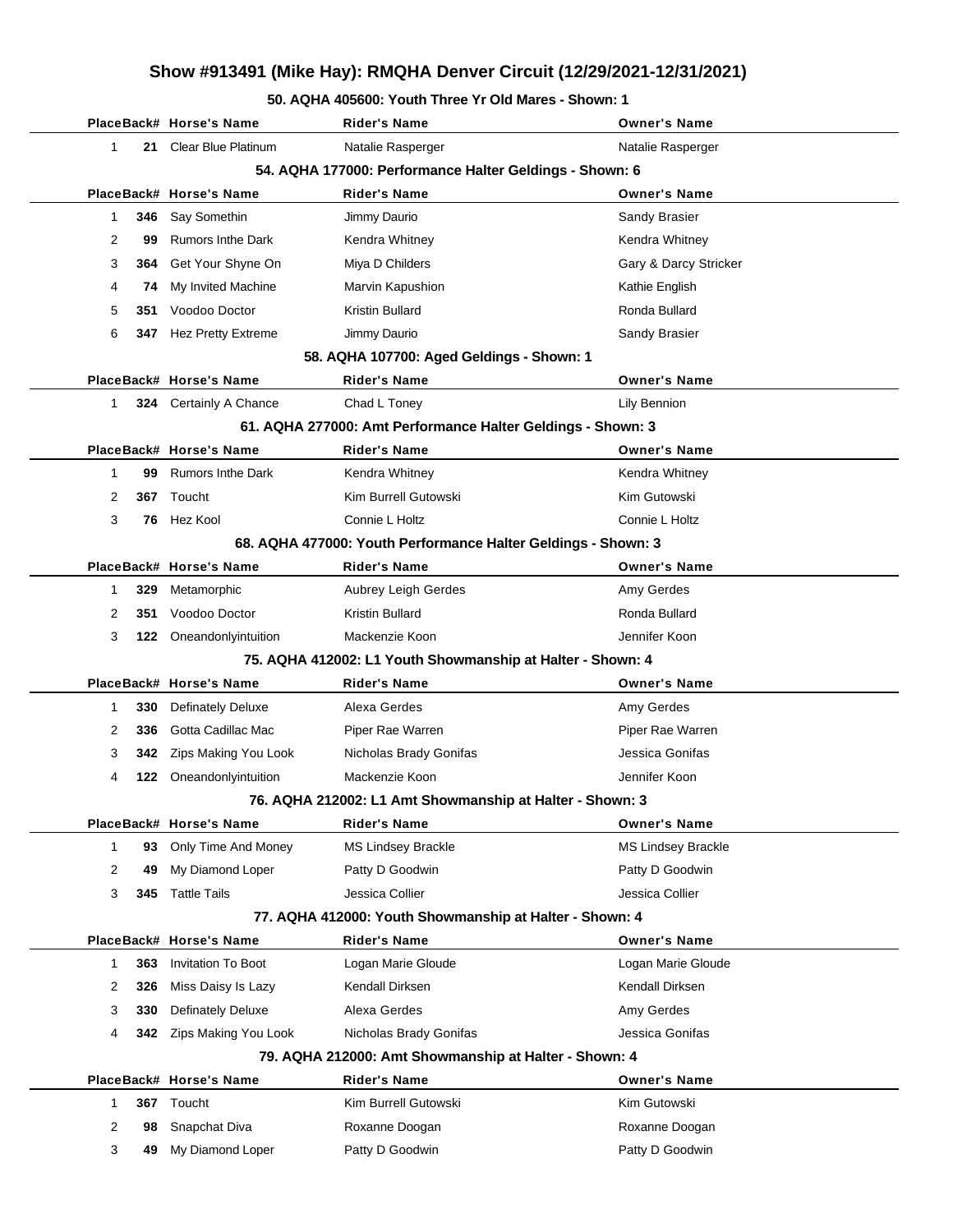|              |      |                            |                                                           | Show #913491 (Mike Hay): RMQHA Denver Circuit (12/29/2021-12/31/2021) |
|--------------|------|----------------------------|-----------------------------------------------------------|-----------------------------------------------------------------------|
| 4            |      | 345 Tattle Tails           | Jessica Collier                                           | Jessica Collier                                                       |
|              |      |                            | 80. AQHA 144004: L1 Hunter Under Saddle - Shown: 3        |                                                                       |
|              |      | PlaceBack# Horse's Name    | <b>Rider's Name</b>                                       | <b>Owner's Name</b>                                                   |
| 1            | 324  | Certainly A Chance         | Miya D Childers                                           | Lily Bennion                                                          |
| 2            | 320  | Uptown Blazer              | Suzanne Kapushion                                         | <b>Judy Worrell</b>                                                   |
| 3            | 21   | <b>Clear Blue Platinum</b> | Shaun Duley-Gloude                                        | Natalie Rasperger                                                     |
|              |      |                            | 81. AQHA 444002: L1 Youth Hunter Under Saddle - Shown: 4  |                                                                       |
|              |      | PlaceBack# Horse's Name    | Rider's Name                                              | <b>Owner's Name</b>                                                   |
| 1            | 324  | Certainly A Chance         | Lily Bennion                                              | Lily Bennion                                                          |
| 2            | 21   | <b>Clear Blue Platinum</b> | Natalie Rasperger                                         | Natalie Rasperger                                                     |
| 3            | 343. | Bound To Be Blazin         | David I Gonifas                                           | Jessica Gonifas                                                       |
| 4            | 122  | Oneandonlyintuition        | Mackenzie Koon                                            | Jennifer Koon                                                         |
|              |      |                            | 82. AQHA 244002: L1 Amt Hunter Under Saddle - Shown: 3    |                                                                       |
|              |      | PlaceBack# Horse's Name    | <b>Rider's Name</b>                                       | <b>Owner's Name</b>                                                   |
| 1            | 93   | Only Time And Money        | <b>MS Lindsey Brackle</b>                                 | <b>MS Lindsey Brackle</b>                                             |
| 2            | 320  | Uptown Blazer              | Judy Bergner-Worrell                                      | <b>Judy Worrell</b>                                                   |
| 3            | 345  | <b>Tattle Tails</b>        | Jessica Collier                                           | Jessica Collier                                                       |
|              |      |                            | 84. AQHA 444000: Youth Hunter Under Saddle - Shown: 4     |                                                                       |
|              |      | PlaceBack# Horse's Name    | Rider's Name                                              | <b>Owner's Name</b>                                                   |
| 1            | 366  | VS Life Flight             | Logan Marie Gloude                                        | Logan Marie Gloude                                                    |
| 2            | 21   | <b>Clear Blue Platinum</b> | Natalie Rasperger                                         | Natalie Rasperger                                                     |
| 3            | 324  | Certainly A Chance         | Lily Bennion                                              | Lily Bennion                                                          |
| 4            | 343. | Bound To Be Blazin         | David I Gonifas                                           | Jessica Gonifas                                                       |
|              |      |                            | 86. AQHA 244000: Amt Hunter Under Saddle - Shown: 4       |                                                                       |
|              |      | PlaceBack# Horse's Name    | Rider's Name                                              | <b>Owner's Name</b>                                                   |
| 0            | 58   | Sho Me The Monie           | Kelley C Simonsen                                         | Kelley C Simonsen                                                     |
| 1            | 93   | Only Time And Money        | <b>MS Lindsey Brackle</b>                                 | <b>MS Lindsey Brackle</b>                                             |
| 2            | 502  | Fulla Rythm N Blues        | Jessica Laine Martin                                      | Jessica Laine Martin                                                  |
| 3            | 58   | Sho Me The Monie           | Kelley C Simonsen                                         | Kelley C Simonsen                                                     |
|              |      |                            | 88. AQHA 452002: L1 Youth Hunt Seat Equitation - Shown: 2 |                                                                       |
|              |      | PlaceBack# Horse's Name    | <b>Rider's Name</b>                                       | <b>Owner's Name</b>                                                   |
| 1            | 343  | Bound To Be Blazin         | David I Gonifas                                           | Jessica Gonifas                                                       |
| 2            |      | 122 Oneandonlyintuition    | Mackenzie Koon                                            | Jennifer Koon                                                         |
|              |      |                            | 89. AQHA 252002: L1 Amt Hunt Seat Equitation - Shown: 3   |                                                                       |
|              |      | PlaceBack# Horse's Name    | <b>Rider's Name</b>                                       | <b>Owner's Name</b>                                                   |
| 1            | 66   | Slow Ridin                 | Caitlyn Kauffman                                          | Caitlyn Kauffman                                                      |
| 2            | 320  | Uptown Blazer              | Judy Bergner-Worrell                                      | <b>Judy Worrell</b>                                                   |
| 3            | 93   | Only Time And Money        | <b>MS Lindsey Brackle</b>                                 | <b>MS Lindsey Brackle</b>                                             |
|              |      |                            | 90. AQHA 452000: Youth Hunt Seat Equitation - Shown: 2    |                                                                       |
|              |      | PlaceBack# Horse's Name    | <b>Rider's Name</b>                                       | <b>Owner's Name</b>                                                   |
| $\mathbf{1}$ |      | 326 Miss Daisy Is Lazy     | Kendall Dirksen                                           | Kendall Dirksen                                                       |
|              |      |                            | 92. AQHA 252000: Amt Hunt Seat Equitation - Shown: 3      |                                                                       |
|              |      | PlaceBack# Horse's Name    | <b>Rider's Name</b>                                       | <b>Owner's Name</b>                                                   |
| 1            | 502  | Fulla Rythm N Blues        | Jessica Laine Martin                                      | Jessica Laine Martin                                                  |
| 2            | 58   | Sho Me The Monie           | Kelley C Simonsen                                         | Kelley C Simonsen                                                     |
| 3            | 93   | Only Time And Money        | <b>MS Lindsey Brackle</b>                                 | <b>MS Lindsey Brackle</b>                                             |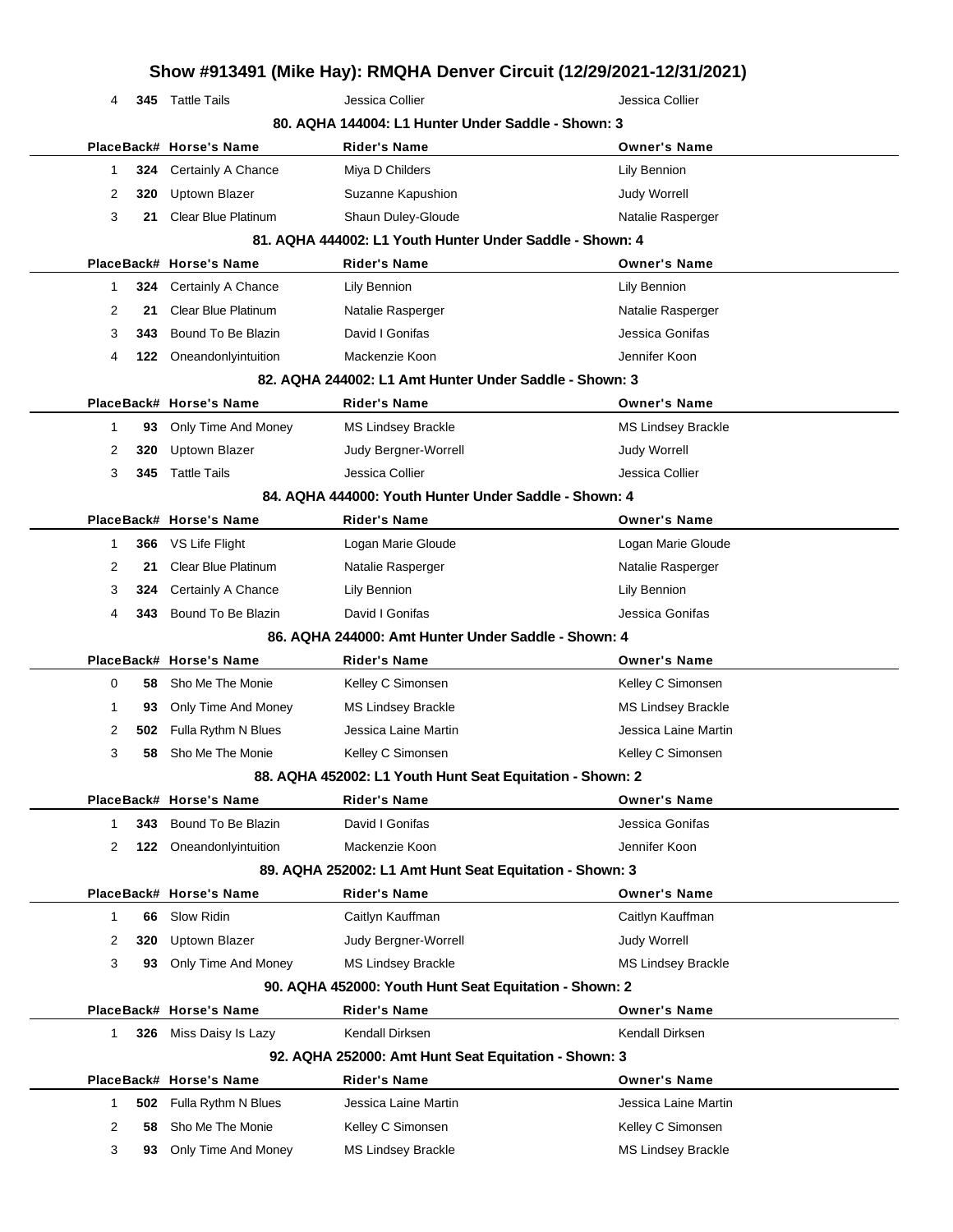#### **93. AQHA 142004: L1 Western Pleasure - Shown: 3**

|              |     | PlaceBack# Horse's Name    | <b>Rider's Name</b>                                          | <b>Owner's Name</b> |
|--------------|-----|----------------------------|--------------------------------------------------------------|---------------------|
| 1            | 346 | Say Somethin               | Jimmy Daurio                                                 | Sandy Brasier       |
| 2            | 321 | <b>Flatout Iresistable</b> | Suzanne Kapushion                                            | Beth Gibbon         |
| 3            |     | 74 My Invited Machine      | Marvin Kapushion                                             | Kathie English      |
|              |     |                            | 94. AQHA 442002: L1 Youth Western Pleasure - Shown: 1        |                     |
|              |     | PlaceBack# Horse's Name    | <b>Rider's Name</b>                                          | <b>Owner's Name</b> |
| $\mathbf{1}$ |     | 122 Oneandonlyintuition    | Mackenzie Koon                                               | Jennifer Koon       |
|              |     |                            | 95. AQHA 242002: L1 Amt Western Pleasure - Shown: 5          |                     |
|              |     | PlaceBack# Horse's Name    | Rider's Name                                                 | <b>Owner's Name</b> |
| $\mathbf 1$  | 49  | My Diamond Loper           | Patty D Goodwin                                              | Patty D Goodwin     |
| 2            | 66  | Slow Ridin                 | Caitlyn Kauffman                                             | Caitlyn Kauffman    |
| 3            | 334 | Only Intuition             | Susan Johnson                                                | Susanne Johnson     |
| 4            | 58  | Sho Me The Monie           | Kelley C Simonsen                                            | Kelley C Simonsen   |
| 5            | 320 | <b>Uptown Blazer</b>       | Judy Bergner-Worrell                                         | <b>Judy Worrell</b> |
|              |     |                            | 99. AQHA 242000: Amt Western Pleasure - Shown: 5             |                     |
|              |     | PlaceBack# Horse's Name    | Rider's Name                                                 | <b>Owner's Name</b> |
| $\mathbf 1$  | 99  | <b>Rumors Inthe Dark</b>   | Kendra Whitney                                               | Kendra Whitney      |
| 2            | 98  | Snapchat Diva              | Roxanne Doogan                                               | Roxanne Doogan      |
| 3            | 86  | If It Aint Dixie           | Connie L Holtz                                               | Connie L Holtz      |
| 4            | 333 | Im Fancy Schmancy          | Jeri Kay Lockwood                                            | Jeri Lockwood       |
| 5            | 334 | Only Intuition             | Susan Johnson                                                | Susanne Johnson     |
|              |     |                            | 101. AQHA 440002: L1 Youth Western Horsemanship - Shown: 4   |                     |
|              |     | PlaceBack# Horse's Name    | <b>Rider's Name</b>                                          | <b>Owner's Name</b> |
| 1            | 329 | Metamorphic                | Aubrey Leigh Gerdes                                          | Amy Gerdes          |
| 2            | 330 | <b>Definately Deluxe</b>   | Alexa Gerdes                                                 | Amy Gerdes          |
| 3            | 122 | Oneandonlyintuition        | Mackenzie Koon                                               | Jennifer Koon       |
| 4            | 336 | Gotta Cadillac Mac         | Piper Rae Warren                                             | Piper Rae Warren    |
|              |     |                            | 102. AQHA 240002: L1 Amt Western Horsemanship - Shown: 6     |                     |
|              |     | PlaceBack# Horse's Name    | <b>Rider's Name</b>                                          | <b>Owner's Name</b> |
| 1            | 49  | My Diamond Loper           | Patty D Goodwin                                              | Patty D Goodwin     |
| 2            | 66  | Slow Ridin                 | Caitlyn Kauffman                                             | Caitlyn Kauffman    |
| 3            | 93  | Only Time And Money        | <b>MS Lindsey Brackle</b>                                    | MS Lindsey Brackle  |
| 4            | 333 | Im Fancy Schmancy          | Jeri Kay Lockwood                                            | Jeri Lockwood       |
| 5            | 320 | Uptown Blazer              | Judy Bergner-Worrell                                         | <b>Judy Worrell</b> |
| 6            | 377 | Optimyzed                  | <b>Brittany Johnson</b>                                      | Brittany Johnson    |
|              |     |                            | 103. AQHA 440000: Youth Western Horsemanship - Shown: 5      |                     |
|              |     | PlaceBack# Horse's Name    | <b>Rider's Name</b>                                          | <b>Owner's Name</b> |
| 1            | 363 | <b>Invitation To Boot</b>  | Logan Marie Gloude                                           | Logan Marie Gloude  |
| 2            | 326 | Miss Daisy Is Lazy         | Kendall Dirksen                                              | Kendall Dirksen     |
| 3            | 330 | <b>Definately Deluxe</b>   | Alexa Gerdes                                                 | Amy Gerdes          |
|              |     |                            | 104. AQHA 240800: Amt Select Western Horsemanship - Shown: 5 |                     |
|              |     | PlaceBack# Horse's Name    | Rider's Name                                                 | <b>Owner's Name</b> |
| 1            |     | 367 Toucht                 | Kim Burrell Gutowski                                         | Kim Gutowski        |
| 2            | 98  | Snapchat Diva              | Roxanne Doogan                                               | Roxanne Doogan      |
| 3            | 76  | Hez Kool                   | Connie L Holtz                                               | Connie L Holtz      |
|              |     |                            |                                                              |                     |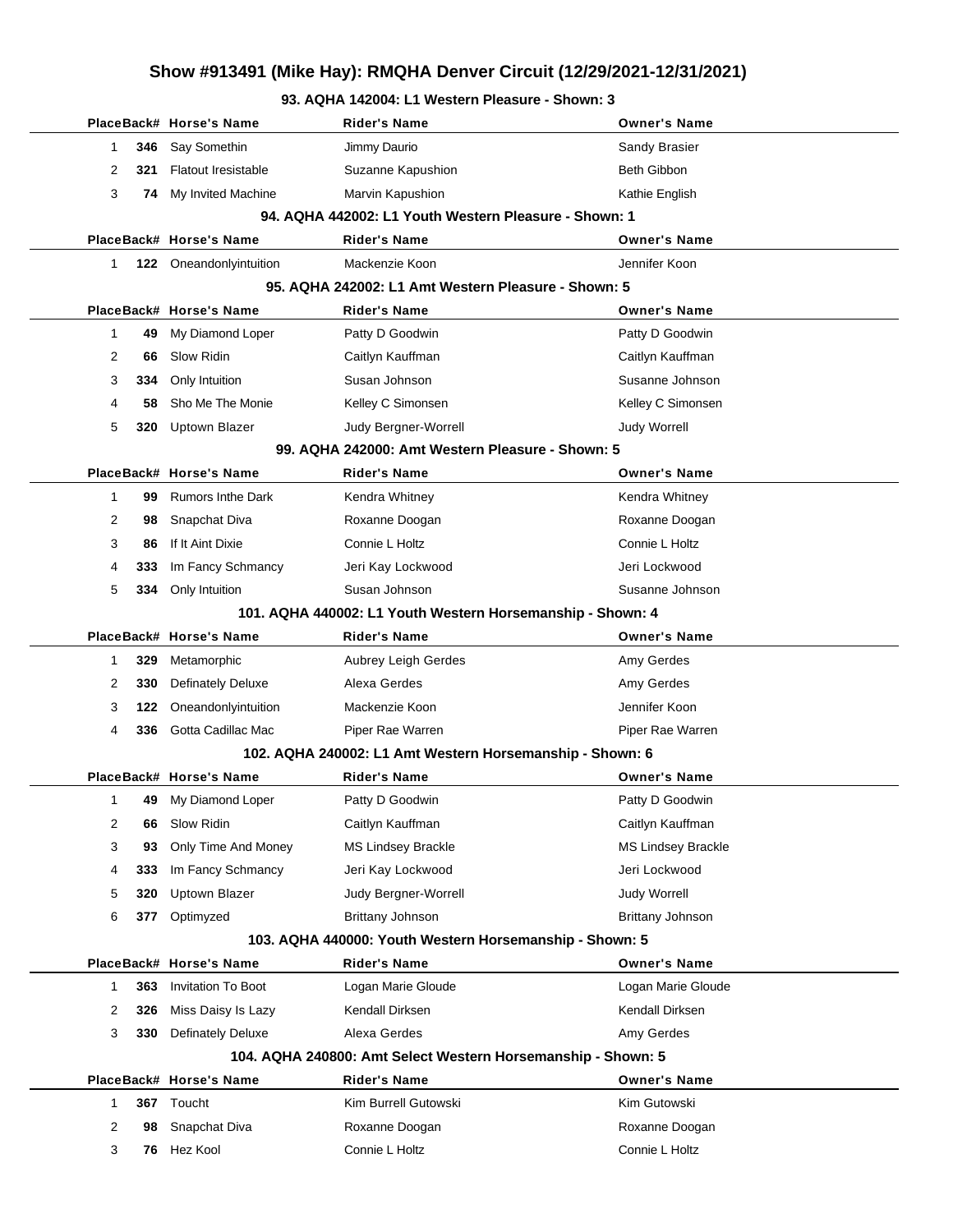#### **105. AQHA 240000: Amt Western Horsemanship - Shown: 3**

|                |     | PlaceBack# Horse's Name     | Rider's Name                                      | <b>Owner's Name</b>            |
|----------------|-----|-----------------------------|---------------------------------------------------|--------------------------------|
| $\mathbf 1$    | 7   | MitaBeenTheMoonShine        | Kelley C Simonsen                                 | Kelley C Simonsen              |
| $\overline{2}$ | 86  | If It Aint Dixie            | Connie L Holtz                                    | Connie L Holtz                 |
| 3              | 377 | Optimyzed                   | Brittany Johnson                                  | <b>Brittany Johnson</b>        |
|                |     |                             | 106. AQHA 143004: L1 Ranch Riding - Shown: 27     |                                |
|                |     | PlaceBack# Horse's Name     | <b>Rider's Name</b>                               | <b>Owner's Name</b>            |
| -1             |     | 344 Cowpuncher Cadillac     | Jimmy Daurio                                      | Jimmy Daurio/David Renier      |
| 2              | 501 | Chics Dig This Catt         | <b>Aubrey Dolph</b>                               | Radan & Victoria Dolph         |
| 3              | 354 | <b>SE Spicy Wine</b>        | Cody Crow                                         | Ann Hards                      |
| 4              | 339 | METALLIC SHOCK WAVE         | Colette M Ledlow                                  | Colette M Ledlow               |
| 5              | 505 | <b>SCR Dualinon Tuesday</b> | <b>Kelsey Dawson</b>                              | Kelsey Dawson                  |
| 6              | 386 | Magnanimous                 | Cody Crow                                         | Mary Jane Scruggs              |
| 7              | 306 | Xtra Okie Shiner            | Suzanne Kapushion                                 | Marvin Kapushion               |
| 8              | 503 | Sweet Lil Oak               | <b>Bruce Rice</b>                                 | <b>Bruce Rice/Susan Tower-</b> |
| 9              | 337 | <b>Steps Of Perfection</b>  | Cody Crow                                         | Brenda Berlin                  |
|                |     |                             | 107. AQHA 143100: Junior Ranch Riding - Shown: 16 |                                |
|                |     | PlaceBack# Horse's Name     | <b>Rider's Name</b>                               | <b>Owner's Name</b>            |
| -1             |     | 344 Cowpuncher Cadillac     | Jimmy Daurio                                      | Jimmy Daurio/David Renier      |
| 2              | 395 | <b>Gunnz N Money</b>        | Shane Allen Brown                                 | Glo Tazi                       |
| 3              | 506 | Joemaster                   | <b>Barry Bader</b>                                | Ruth P Dismuke-Blakley         |
| 4              | 385 | Chicsnrobbers               | Cody Crow                                         | Don And Vivian Beard           |
| 5              | 390 | Hes Pretty Tuff             | Elizabeth Kennedy Snyder                          | Elizabeth Kennedy Snyder       |
| 6              | 387 | <b>SS Genuine Metal</b>     | Cody Crow                                         | Brenda & James Brown           |
| 7              | 308 | Gotyer Whizkey Nguns        | Marvin Kapushion                                  | Sandra Guerrieri               |
| 8              | 382 | <b>Buckles N Gin Chic</b>   | Cody Crow                                         | Stacey Chope                   |
| 9              | 338 | <b>Wicked Spook</b>         | <b>Barry Bader</b>                                | Alison Bendele                 |
|                |     |                             | 108. AQHA 134100: Junior Reining - Shown: 20      |                                |
|                |     | PlaceBack# Horse's Name     | <b>Rider's Name</b>                               | <b>Owner's Name</b>            |
| -1             | 325 | Spooks Matrix               | Sharee R                                          | Sharee R Schwartzenberger      |
| 2              |     | 315 Shineywhippersnapper    | Sharee R                                          | <b>Charlie Sue Pates</b>       |
| 3              | 11  | Foolin Whiz Guns            | Devin K Warren                                    | Caryn Hill                     |
| 4              | 357 | Lil Joes Cash N Gold        | Devin K Warren                                    | <b>Grace Wins LLC</b>          |
| 5              | 390 | Hes Pretty Tuff             | Elizabeth Kennedy Snyder                          | Elizabeth Kennedy Snyder       |
| 6              | 338 | <b>Wicked Spook</b>         | Barry Bader                                       | Alison Bendele                 |
| 7              | 318 | Decode Her                  | Dori Schwartzenberger                             | Patrice A Lee-Begnaud          |
| 8              | 317 | <b>Ruf Vintage</b>          | Sharee R                                          | Jill Cook DVM                  |
| 9              | 396 | Xtra Voodoos Storm          | Shane Allen Brown                                 | Shane Allen Brown              |
|                |     |                             | 109. AQHA 243002: L1 Amt Ranch Riding - Shown: 16 |                                |
|                |     | PlaceBack# Horse's Name     | <b>Rider's Name</b>                               | <b>Owner's Name</b>            |
| 1              | 309 | <b>Tinker Taylor Spook</b>  | Sandra Guerrieri                                  | Sandy Guerrieri                |
| 2              | 382 | <b>Buckles N Gin Chic</b>   | <b>Stacey Chope</b>                               | <b>Stacey Chope</b>            |
| 3              | 380 | Peps Chromed Out            | Eve J Colton                                      | Eve J Colton                   |
| 4              | 509 | Wired On Pepto              | <b>Alison Brantley</b>                            | <b>Alison Brantley</b>         |
| 5              | 512 | Roosters Jose               | John Scruggs                                      | Carly J Scruggs                |
| 6              | 387 | <b>SS Genuine Metal</b>     | Ryan Brown                                        | Brenda & James Brown           |
|                |     |                             |                                                   |                                |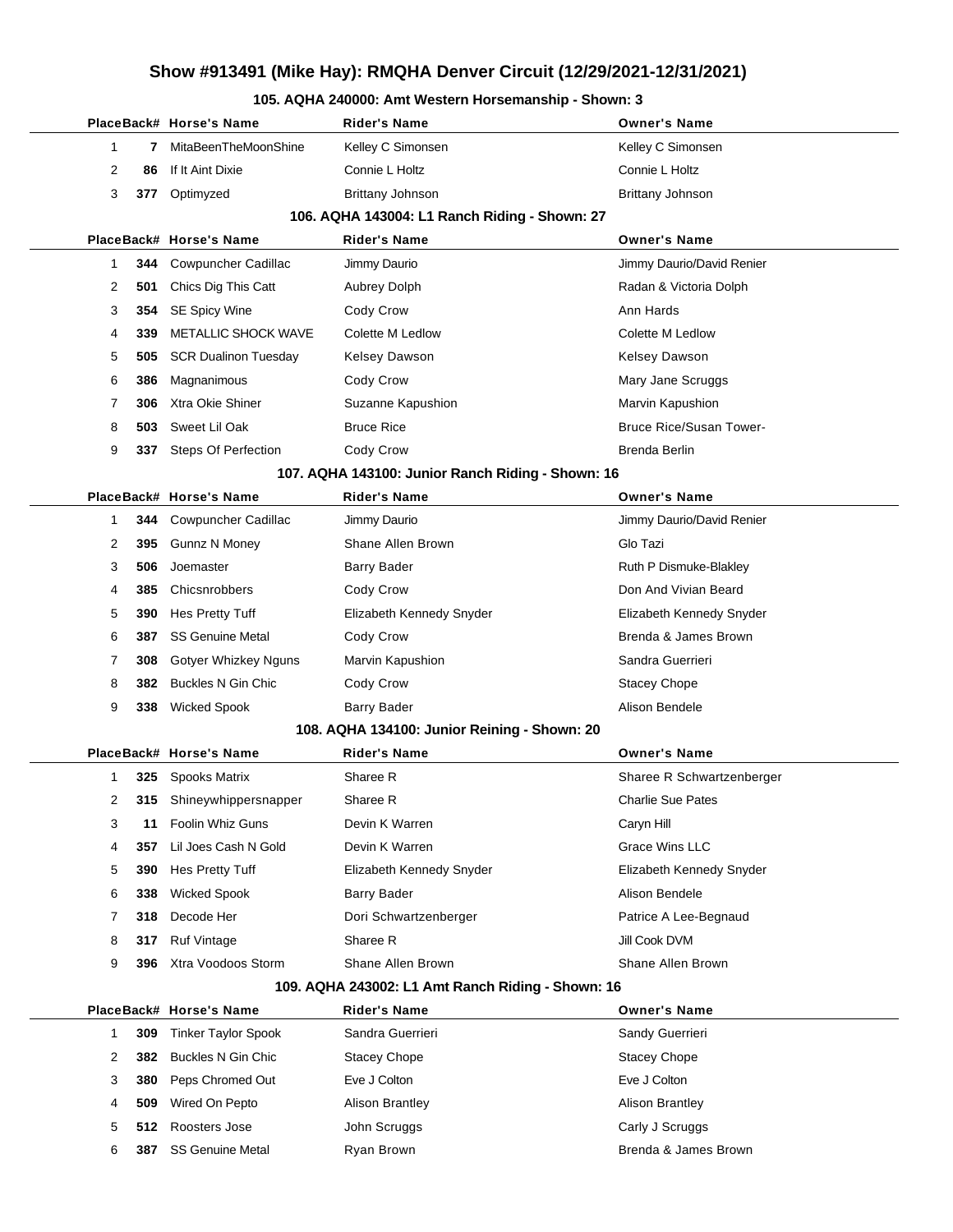|  | 522 StopNForACocktail            | Angela K Piccone | Angela K Piccone |
|--|----------------------------------|------------------|------------------|
|  | 8 <b>339</b> METALLIC SHOCK WAVE | Colette M Ledlow | Colette M Ledlow |
|  | 9 303 Cant Fool This Chic        | Julie Wunderlich | Julie Wunderlich |

#### **110. AQHA 243000: Amt Ranch Riding - Shown: 22**

|                                                   |     | PlaceBack# Horse's Name        | <b>Rider's Name</b>     | <b>Owner's Name</b>            |  |  |
|---------------------------------------------------|-----|--------------------------------|-------------------------|--------------------------------|--|--|
|                                                   |     | 380 Peps Chromed Out           | Eve J Colton            | Eve J Colton                   |  |  |
| 2                                                 | 384 | Xtra Chex Step                 | Susan K Harding         | Susan K Harding                |  |  |
| 3                                                 |     | <b>344</b> Cowpuncher Cadillac | David Renier            | Jimmy Daurio/David Renier      |  |  |
| 4                                                 | 14  | <b>Houstons Colt45</b>         | Lindsay Rae Guynn       | Lindsay Guynn                  |  |  |
| 5                                                 | 508 | Metallic Dual                  | Alison Brantley         | <b>Alison Brantley</b>         |  |  |
| 6                                                 | 503 | Sweet Lil Oak                  | <b>Bruce Rice</b>       | <b>Bruce Rice/Susan Tower-</b> |  |  |
|                                                   | 382 | Buckles N Gin Chic             | <b>Stacey Chope</b>     | Stacey Chope                   |  |  |
| 8                                                 | 509 | Wired On Pepto                 | <b>Alison Brantley</b>  | <b>Alison Brantley</b>         |  |  |
| 9                                                 | 378 | This Chics Not Wimpy           | <b>Brittany Johnson</b> | <b>Brittany Johnson</b>        |  |  |
| 111. AQHA 143200: Senior Ranch Riding - Shown: 25 |     |                                |                         |                                |  |  |

|   |              | PlaceBack# Horse's Name    | <b>Rider's Name</b>        | <b>Owner's Name</b>            |
|---|--------------|----------------------------|----------------------------|--------------------------------|
|   | 351          | Voodoo Doctor              | Cody Crow                  | Ronda Bullard                  |
| 2 | 501          | Chics Dig This Catt        | Aubrey Dolph               | Radan & Victoria Dolph         |
| 3 | 95           | Mr Gallo Tee Cross         | <b>Garrett Tyler Ashby</b> | Katherine Wilson               |
| 4 | 398          | <b>HA Spooky Tune</b>      | Shane Allen Brown          | Janice Symcaych                |
| 5 | 55           | Von Sugar Doll             | Ayla Hermanson             | Ayla Hermanson                 |
| 6 | $\mathbf{2}$ | Kemakat                    | Savanna McGuire            | Paula Pytlik                   |
|   | 337          | <b>Steps Of Perfection</b> | Cody Crow                  | Brenda Berlin                  |
| 8 | 503          | Sweet Lil Oak              | <b>Bruce Rice</b>          | <b>Bruce Rice/Susan Tower-</b> |
| 9 | 397          | Spinnin Guns               | Shane Allen Brown          | Janice Symchych                |

#### **112. AQHA 234800: Amt Select Reining - Shown: 11**

|   |     | PlaceBack# Horse's Name    | <b>Rider's Name</b> | <b>Owner's Name</b>       |
|---|-----|----------------------------|---------------------|---------------------------|
|   |     | <b>384</b> Xtra Chex Step  | Susan K Harding     | Susan K Harding           |
| 2 |     | 358 Sure Steps             | Diana W Kenyon      | Grace Wins LLC            |
| 3 | 504 | Shining At Midnight        | Susan Tower-Rice    | Bruce Rice / Susan Tower- |
| 4 | 317 | <b>Ruf Vintage</b>         | Jill Cook DVM       | Jill Cook DVM             |
| 5 | 522 | StopNForACocktail          | Angela K Piccone    | Angela K Piccone          |
| 6 | 310 | Walla Whiz Affair          | Alison Bendele      | Alison Bendele            |
| 7 | 309 | <b>Tinker Taylor Spook</b> | Sandra Guerrieri    | Sandy Guerrieri           |
| 8 | 332 | Hooked On Boon             | Linda Palmer        | Linda Palmer              |
| 9 | 360 | Doctor Dreamer             | Diana W Kenyon      | Grace Wins LLC            |
|   |     |                            |                     |                           |

#### **113. AQHA 234000: Amt Reining - Shown: 10**

|   |     | PlaceBack# Horse's Name   | <b>Rider's Name</b>    | <b>Owner's Name</b>     |
|---|-----|---------------------------|------------------------|-------------------------|
|   | 14  | <b>Houstons Colt45</b>    | Lindsay Rae Guynn      | Lindsay Guynn           |
| 2 | 37  | Diamonds Are For Rio      | Jake W Merritt         | Dale And Brenda Merritt |
| 3 | 508 | Metallic Dual             | <b>Alison Brantley</b> | <b>Alison Brantley</b>  |
| 4 | 378 | This Chics Not Wimpy      | Brittany Johnson       | Brittany Johnson        |
| 5 |     | Sanios Platinum CD        | Lindsay Rae Guynn      | Lindsay Rae Guynn       |
| 6 | 511 | <b>Smart Fantasy Stik</b> | Laura Bergroth         | Laura Bergroth          |
|   | 323 | Dun Smarter               | Kathryn Painter        | Kate Painter            |
|   |     |                           |                        |                         |

**114. AQHA 134200: Senior Reining - Shown: 20**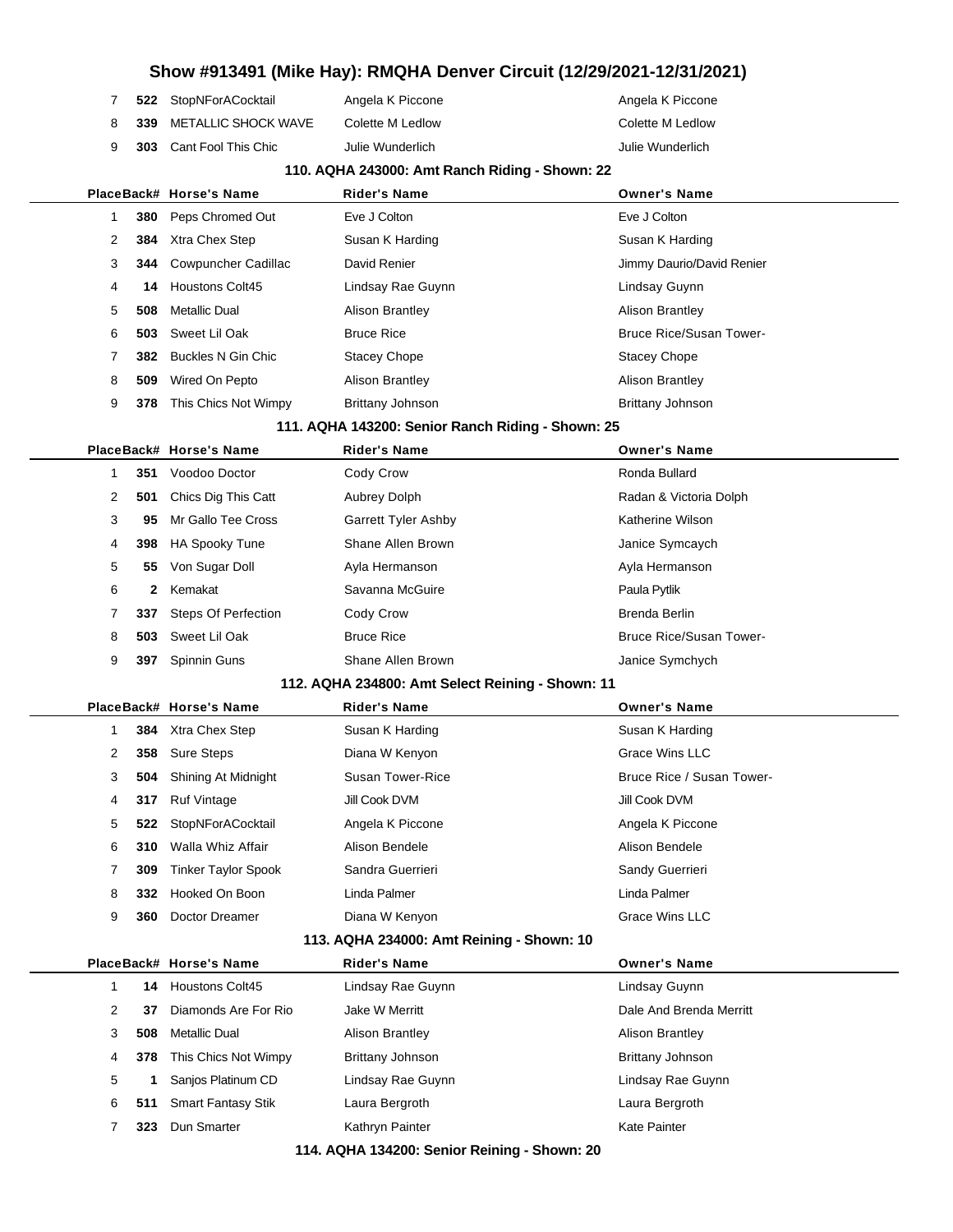|   |     | PlaceBack# Horse's Name  | <b>Rider's Name</b>       | <b>Owner's Name</b>   |
|---|-----|--------------------------|---------------------------|-----------------------|
|   |     | 358 Sure Steps           | Devin K Warren            | Grace Wins LLC        |
| 2 | 513 | Shes Kinda Spooky        | Gabriel L Garrison        | <b>Kelsey Andrews</b> |
| 3 | 399 | Houston Hanky Panky      | Shane Allen Brown         | Glo Tazi              |
| 4 |     | 514 KR Easy Chic         | <b>Gabriel L Garrison</b> | Reighann Duncan       |
| 5 | 383 | KB Bucks N Guns          | Shane Allen Brown         | Kaylene Cunningham    |
| 6 | 400 | Conquistarita            | Ryan A Jensen             | Ryan Jensen           |
|   | 319 | <b>Game Day Surprise</b> | Sharee R                  | Bernetha L Kurth      |
| 8 | 313 | <b>Red Carpet Whimpy</b> | Dori Schwartzenberger     | Dori Schwartzenberger |
| 9 | 397 | Spinnin Guns             | Shane Allen Brown         | Janice Symchych       |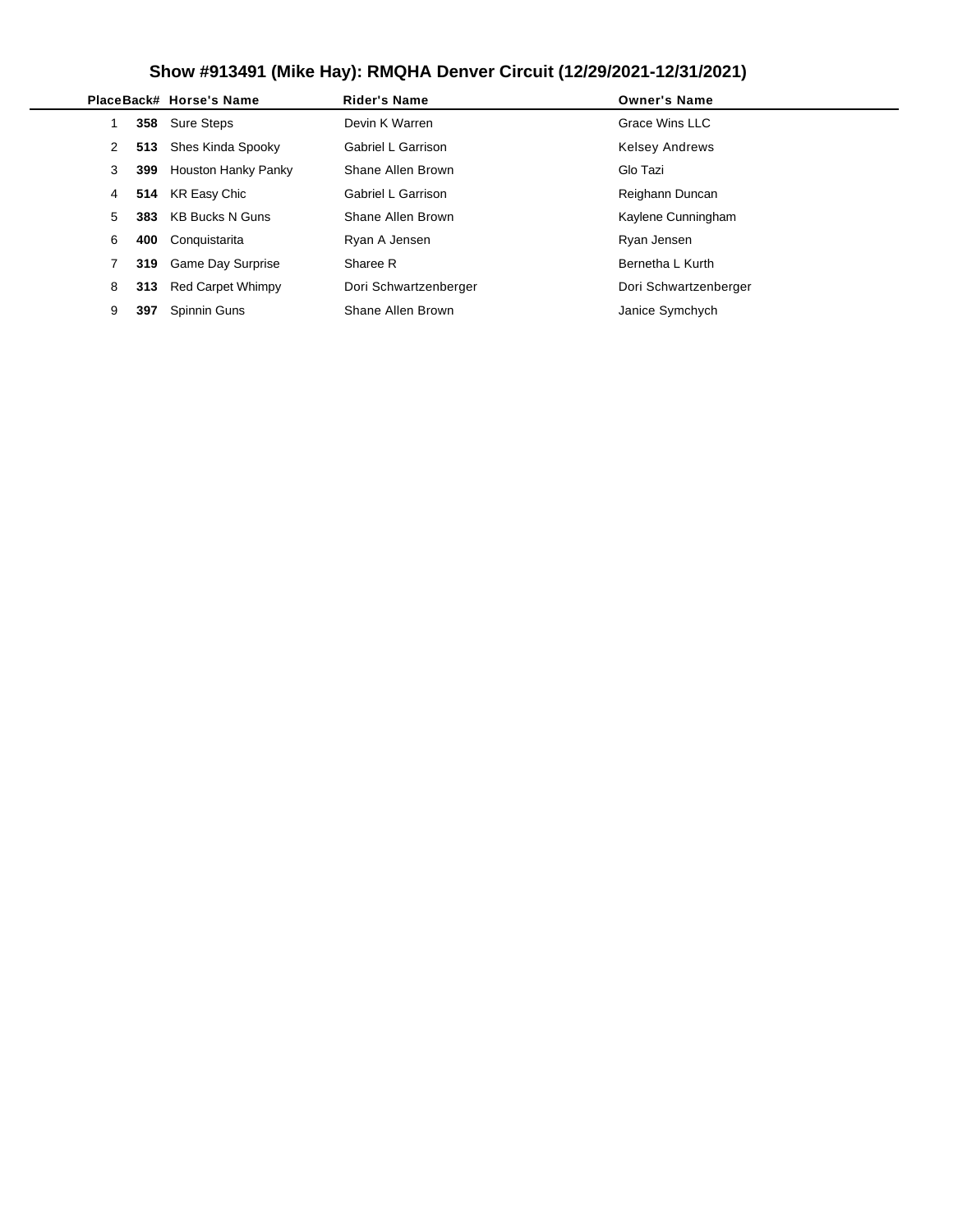#### **1. AQHA 138004: L1 Trail - Shown: 12**

|   |     | PlaceBack# Horse's Name    | <b>Rider's Name</b>                       | <b>Owner's Name</b>   |
|---|-----|----------------------------|-------------------------------------------|-----------------------|
| 1 | 49  | My Diamond Loper           | Jimmy Daurio                              | Patty D Goodwin       |
| 2 | 58  | Sho Me The Monie           | Leslie Vagneur Lange                      | Kelley C Simonsen     |
| 3 | 320 | Uptown Blazer              | Suzanne Kapushion                         | <b>Judy Worrell</b>   |
| 4 | 364 | Get Your Shyne On          | Miya D Childers                           | Gary & Darcy Stricker |
| 5 | 333 | Im Fancy Schmancy          | Linda K Hitt                              | Jeri Lockwood         |
| 6 | 321 | <b>Flatout Iresistable</b> | Suzanne Kapushion                         | Beth Gibbon           |
| 7 | 334 | Only Intuition             | Danette Watson                            | Susanne Johnson       |
| 8 | 368 | Lopin In Place             | Kenneth M Scott                           | Gayle McDonald        |
| 9 | 370 | Expense Acct               | Leslie Vagneur Lange                      | Colleen Kurtz         |
|   |     |                            | 2. AQHA 438002: L1 Youth Trail - Shown: 5 |                       |
|   |     | PlaceBack# Horse's Name    | Rider's Name                              | <b>Owner's Name</b>   |
| 1 | 329 | Metamorphic                | Aubrey Leigh Gerdes                       | Amy Gerdes            |
| 2 | 330 | <b>Definately Deluxe</b>   | Alexa Gerdes                              | Amy Gerdes            |
| 3 | 336 | Gotta Cadillac Mac         | Piper Rae Warren                          | Piper Rae Warren      |
|   |     |                            | 3. AQHA 238002: L1 Amt Trail - Shown: 6   |                       |
|   |     | PlaceBack# Horse's Name    | <b>Rider's Name</b>                       | <b>Owner's Name</b>   |
| 1 | 369 | <b>Km Smooth Moves</b>     | Terri S Kenney                            | Terri S Kenney        |
| 2 | 66  | Slow Ridin                 | Caitlyn Kauffman                          | Caitlyn Kauffman      |
| 3 | 49  | My Diamond Loper           | Patty D Goodwin                           | Patty D Goodwin       |
| 4 | 334 | Only Intuition             | Susan Johnson                             | Susanne Johnson       |
| 5 | 333 | Im Fancy Schmancy          | Jeri Kay Lockwood                         | Jeri Lockwood         |
| 6 | 320 | <b>Uptown Blazer</b>       | Judy Bergner-Worrell                      | <b>Judy Worrell</b>   |
|   |     |                            | 4. AQHA 138100: Junior Trail - Shown: 3   |                       |
|   |     | PlaceBack# Horse's Name    | <b>Rider's Name</b>                       | <b>Owner's Name</b>   |
| 1 | 58  | Sho Me The Monie           | Leslie Vagneur Lange                      | Kelley C Simonsen     |
| 2 | 346 | Say Somethin               | Jimmy Daurio                              | Sandy Brasier         |
| 3 | 371 | Money Gate                 | Leslie Vagneur Lange                      | Colleen D Kurtz       |
|   |     |                            | 5. AQHA 438000: Youth Trail - Shown: 6    |                       |
|   |     | PlaceBack# Horse's Name    | Rider's Name                              | <b>Owner's Name</b>   |
| 1 | 329 | Metamorphic                | Aubrey Leigh Gerdes                       | Amy Gerdes            |
| 2 | 363 | <b>Invitation To Boot</b>  | Logan Marie Gloude                        | Logan Marie Gloude    |
| 3 | 331 | Winkin For Chocolate       | Reagan Taylor Thenhaus                    | Regan Taylor Thenhaus |
| 4 | 326 | Miss Daisy Is Lazy         | Kendall Dirksen                           | Kendall Dirksen       |
|   |     |                            | 7. AQHA 238000: Amt Trail - Shown: 9      |                       |
|   |     | PlaceBack# Horse's Name    | Rider's Name                              | <b>Owner's Name</b>   |
| 1 | 99  | <b>Rumors Inthe Dark</b>   | Kendra Whitney                            | Kendra Whitney        |
| 2 | 369 | <b>Km Smooth Moves</b>     | Terri S Kenney                            | Terri S Kenney        |
| 3 | 98  | Snapchat Diva              | Roxanne Doogan                            | Roxanne Doogan        |
| 4 | 367 | Toucht                     | Kim Burrell Gutowski                      | Kim Gutowski          |
| 5 | 76  | Hez Kool                   | Connie L Holtz                            | Connie L Holtz        |
| 6 | 68  | The Absolute Answer        | Patricia A Vitari                         | Patricia A Vitari     |
| 7 | 49  | My Diamond Loper           | Patty D Goodwin                           | Patty D Goodwin       |
| 8 | 58  | Sho Me The Monie           | Kelley C Simonsen                         | Kelley C Simonsen     |
|   |     |                            | 8. AQHA 138200: Senior Trail - Shown: 11  |                       |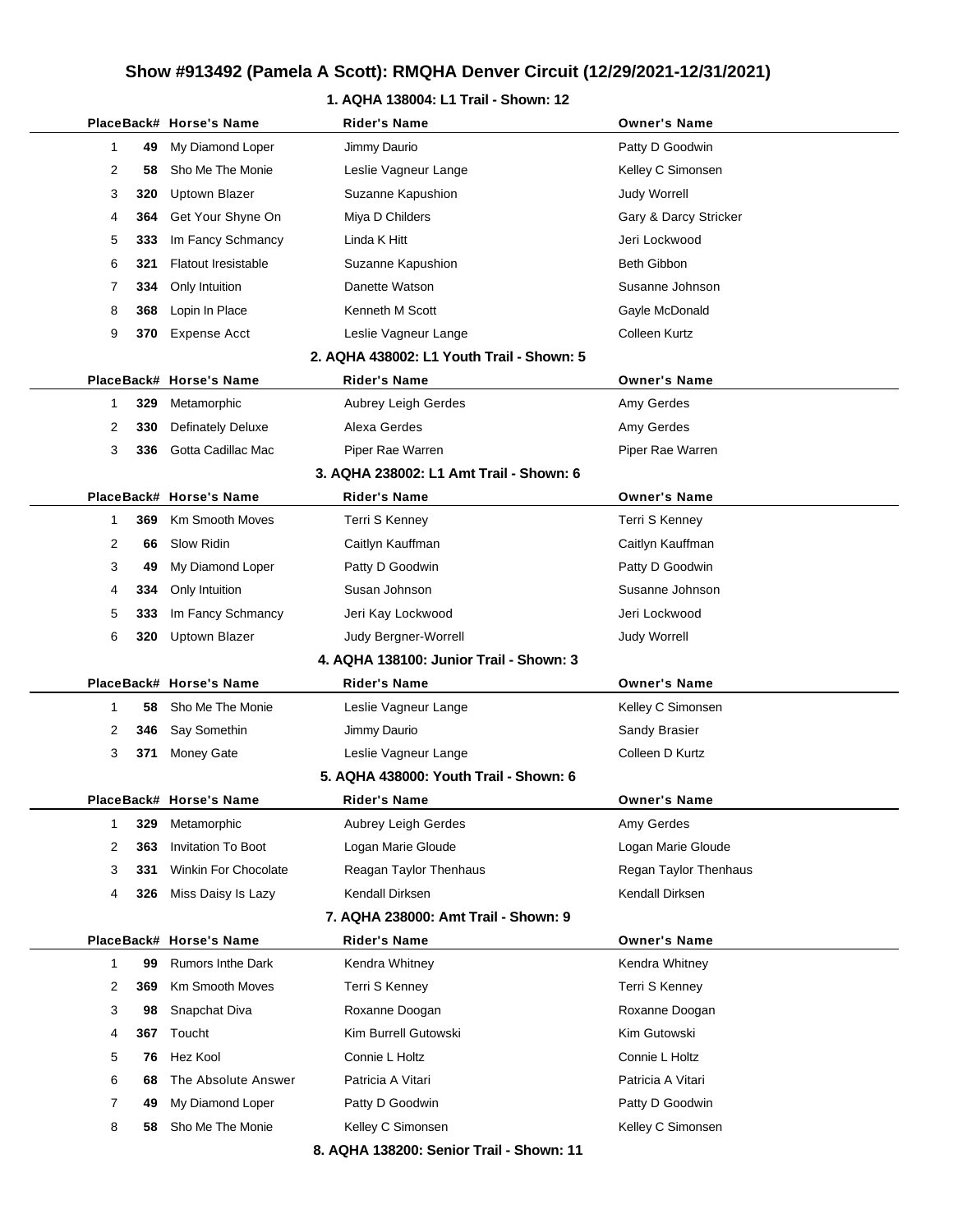|  |              |      | PlaceBack# Horse's Name     | <b>Rider's Name</b>                                 | <b>Owner's Name</b>            |
|--|--------------|------|-----------------------------|-----------------------------------------------------|--------------------------------|
|  | 1            | 98   | Snapchat Diva               | Leslie Vagneur Lange                                | Roxanne Doogan                 |
|  | 2            | 347  | Hez Pretty Extreme          | Jimmy Daurio                                        | Sandy Brasier                  |
|  | 3            | 365  | Sensualyzed                 | Miya D Childers                                     | Megan A Worley                 |
|  | 4            | 76   | Hez Kool                    | Connie L Holtz                                      | Connie L Holtz                 |
|  | 5            | 99   | <b>Rumors Inthe Dark</b>    | Kendra Whitney                                      | Kendra Whitney                 |
|  | 6            | 369  | <b>Km Smooth Moves</b>      | Terri S Kenney                                      | Terri S Kenney                 |
|  | 7            | 364  | Get Your Shyne On           | Miya D Childers                                     | Gary & Darcy Stricker          |
|  | 8            | 342  | Zips Making You Look        | Miya D Childers                                     | Jessica Gonifas                |
|  |              |      |                             | 9. AQHA 136004: L1 Western Riding - Shown: 10       |                                |
|  |              |      | PlaceBack# Horse's Name     | <b>Rider's Name</b>                                 | <b>Owner's Name</b>            |
|  | 1            | 346  | Say Somethin                | Jimmy Daurio                                        | Sandy Brasier                  |
|  | 2            | 76   | Hez Kool                    | Leslie Vagneur Lange                                | Connie L Holtz                 |
|  | 3            | 98   | Snapchat Diva               | Leslie Vagneur Lange                                | Roxanne Doogan                 |
|  | 4            | 333  | Im Fancy Schmancy           | Linda K Hitt                                        | Jeri Lockwood                  |
|  | 5            | 64   | Absolutely Too Cute         | Kenneth M Scott                                     | Patricia Vitari                |
|  | 6            | 320  | <b>Uptown Blazer</b>        | Suzanne Kapushion                                   | Judy Worrell                   |
|  | 7            | 334  | Only Intuition              | Danette Watson                                      | Susanne Johnson                |
|  | 8            | 342  | Zips Making You Look        | Miya D Childers                                     | Jessica Gonifas                |
|  | 9            | 301  | Shes Lopin The Range        | Miya D Childers                                     | <b>Bill And Susan Gerhardt</b> |
|  |              |      |                             | 10. AQHA 436002: L1 Youth Western Riding - Shown: 2 |                                |
|  |              |      | PlaceBack# Horse's Name     | <b>Rider's Name</b>                                 | <b>Owner's Name</b>            |
|  | $\mathbf{1}$ |      | 329 Metamorphic             | Aubrey Leigh Gerdes                                 | Amy Gerdes                     |
|  |              |      |                             | 11. AQHA 236002: L1 Amt Western Riding - Shown: 5   |                                |
|  |              |      | PlaceBack# Horse's Name     | <b>Rider's Name</b>                                 | <b>Owner's Name</b>            |
|  | 1            | 66   | Slow Ridin                  | Caitlyn Kauffman                                    | Caitlyn Kauffman               |
|  | 2            | 377  | Optimyzed                   | <b>Brittany Johnson</b>                             | Brittany Johnson               |
|  | 3            | 334  | Only Intuition              | Susan Johnson                                       | Susanne Johnson                |
|  | 4            | 369  | <b>Km Smooth Moves</b>      | Terri S Kenney                                      | Terri S Kenney                 |
|  |              |      |                             | 13. AQHA 436000: Youth Western Riding - Shown: 3    |                                |
|  |              |      | PlaceBack# Horse's Name     | Rider's Name                                        | <b>Owner's Name</b>            |
|  | $\mathbf{1}$ |      | 326 Miss Daisy Is Lazy      | Kendall Dirksen                                     | Kendall Dirksen                |
|  |              |      |                             | 14. AQHA 236000: Amt Western Riding - Shown: 2      |                                |
|  |              |      | PlaceBack# Horse's Name     | <b>Rider's Name</b>                                 | <b>Owner's Name</b>            |
|  | $\mathbf{1}$ | 369  | <b>Km Smooth Moves</b>      | Terri S Kenney                                      | Terri S Kenney                 |
|  | 2            | 377  | Optimyzed                   | <b>Brittany Johnson</b>                             | Brittany Johnson               |
|  |              |      |                             | 16. AQHA 443002: L1 Youth Ranch Riding - Shown: 9   |                                |
|  |              |      | PlaceBack# Horse's Name     | <b>Rider's Name</b>                                 | <b>Owner's Name</b>            |
|  | $\mathbf{1}$ | 351  | Voodoo Doctor               | Kristin Bullard                                     | Ronda Bullard                  |
|  | 2            | 335  | Gunnabe N Hollywood         | Bella Beck                                          | Krista Beck                    |
|  | 3            | 327  | Miss Winnie Whiz            | Savannah De Kruif                                   | Savannah DeKruif               |
|  | 4            | 372  | <b>Shes Gotta Pistol</b>    | Mattea L McQueen                                    | Mattea L McQueen               |
|  | 5            | 373  | Sneak Me Chocolate          | Moriah McQueen                                      | Moriah McQueen                 |
|  | 6            | 2    | Kemakat                     | Savanna McGuire                                     | Paula Pytlik                   |
|  | 7            | 16   | No Surprise Here            | Savanna McGuire                                     | Savanna McGuire                |
|  | 8            | 340. | <b>NVR Moonshine Dunnit</b> | Peyton R Wahl                                       | Peyton R Wahl                  |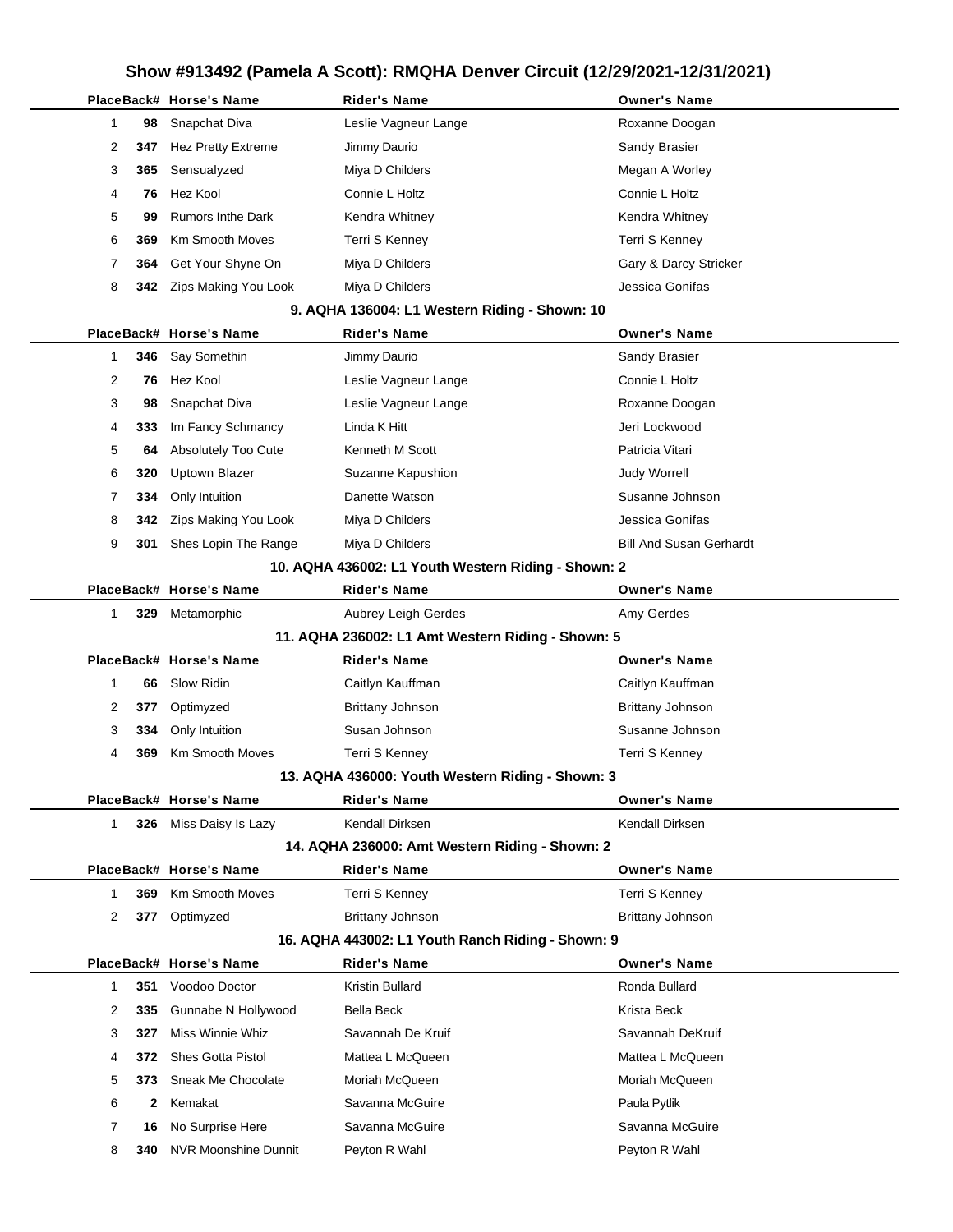#### **17. AQHA 443000: Youth Ranch Riding - Shown: 15**

|        |     | PlaceBack# Horse's Name                   | <b>Rider's Name</b>                                                       | <b>Owner's Name</b>            |
|--------|-----|-------------------------------------------|---------------------------------------------------------------------------|--------------------------------|
| 1      | 351 | Voodoo Doctor                             | Kristin Bullard                                                           | Ronda Bullard                  |
| 2      | 55  | Von Sugar Doll                            | Ayla Hermanson                                                            | Ayla Hermanson                 |
| 3      | 337 | <b>Steps Of Perfection</b>                | Payton Porterfield                                                        | Brenda Berlin                  |
| 4      | 376 | Dunnit With Moves                         | Kaitlynn Paige Hanes                                                      | Kaitlynn Paige Hanes           |
| 5      | 375 | Sports Model Scooter                      | Kaitlynn Paige Hanes                                                      | Kaitlynn Paige Hanes           |
| 6      | 341 | You Dont Spook Me                         | Campbell Zink                                                             | Campbell Zink                  |
| 7      | 400 | Conquistarita                             | Ryan A Jensen                                                             | Ryan Jensen                    |
| 8      | 361 | Can Buttermilk Shine                      | Ava Reed                                                                  | Julia Reed                     |
| 9      | 340 | <b>NVR Moonshine Dunnit</b>               | Peyton R Wahl                                                             | Peyton R Wahl                  |
|        |     |                                           | 18. AQHA 434000: Youth Reining - Shown: 16                                |                                |
|        |     | PlaceBack# Horse's Name                   | <b>Rider's Name</b>                                                       | <b>Owner's Name</b>            |
| 1      | 400 | Conquistarita                             | Ryan A Jensen                                                             | Ryan Jensen                    |
| 2      | 355 | Bit Of Magnum                             | Hannah Schuck                                                             | Michelle Schuck                |
| 3      | 372 | <b>Shes Gotta Pistol</b>                  | Mattea L McQueen                                                          | Mattea L McQueen               |
| 4      | 373 | Sneak Me Chocolate                        | Moriah McQueen                                                            | Moriah McQueen                 |
| 5      | 349 | Mercedes Kenz                             | Brooke Hudson                                                             | Jeff And Kristen Hudson        |
| 6      | 362 | <b>Tinseltown Footprint</b>               | Josephine Krekeler                                                        | Josephine Krekeler             |
| 7      | 341 | You Dont Spook Me                         | Campbell Zink                                                             | Campbell Zink                  |
| 8      | 356 | Magnums Chexy Dream                       | Hannah Schuck                                                             | Michelle Schuck                |
| 9      | 340 | <b>NVR Moonshine Dunnit</b>               | Peyton R Wahl                                                             | Peyton R Wahl                  |
|        |     |                                           | 19. AQHA 173000: Performance Halter Stallions - Shown: 1                  |                                |
|        |     | PlaceBack# Horse's Name                   | <b>Rider's Name</b>                                                       | <b>Owner's Name</b>            |
| 1      |     | <b>344</b> Cowpuncher Cadillac            | Jimmy Daurio                                                              | Jimmy Daurio/David Renier      |
|        |     |                                           | 26. AQHA 273000: Amt Performance Halter Stallions - Shown: 1              |                                |
|        |     | PlaceBack# Horse's Name                   | <b>Rider's Name</b>                                                       | <b>Owner's Name</b>            |
| 1      | 344 | <b>Cowpuncher Cadillac</b>                | David Renier                                                              | Jimmy Daurio/David Renier      |
|        |     |                                           | 33. AQHA 175000: Performance Halter Mares - Shown: 2                      |                                |
|        |     | PlaceBack# Horse's Name                   | <b>Rider's Name</b>                                                       | <b>Owner's Name</b>            |
| 1      | 98  | Snapchat Diva                             | Leslie Vagneur Lange                                                      | Roxanne Doogan                 |
| 2      | 301 | Shes Lopin The Range                      | Miya D Childers                                                           | <b>Bill And Susan Gerhardt</b> |
|        |     |                                           | 36. AQHA 105600: Three Yr Old Mares - Shown: 1                            |                                |
|        |     | PlaceBack# Horse's Name                   | <b>Rider's Name</b>                                                       | <b>Owner's Name</b>            |
| 1      | 21  | <b>Clear Blue Platinum</b>                | Shaun Duley-Gloude                                                        | Natalie Rasperger              |
|        |     |                                           | 38. AQHA 101200: Grand Champion Mares - Shown: 1                          |                                |
|        |     | PlaceBack# Horse's Name                   | Rider's Name                                                              | <b>Owner's Name</b>            |
| 0      | 21  | Clear Blue Platinum                       | Shaun Duley-Gloude                                                        | Natalie Rasperger              |
|        |     |                                           | 40. AQHA 275000: Amt Performance Halter Mares - Shown: 3                  |                                |
|        |     | PlaceBack# Horse's Name                   | <b>Rider's Name</b>                                                       | <b>Owner's Name</b>            |
| 1      | 98  | Snapchat Diva                             | Roxanne Doogan                                                            | Roxanne Doogan                 |
| 2<br>3 | 333 | Im Fancy Schmancy<br>MitaBeenTheMoonShine | Jeri Kay Lockwood                                                         | Jeri Lockwood                  |
|        |     |                                           | Kelley C Simonsen<br>50. AQHA 405600: Youth Three Yr Old Mares - Shown: 1 | Kelley C Simonsen              |
|        |     | PlaceBack# Horse's Name                   | Rider's Name                                                              | <b>Owner's Name</b>            |
| 1      | 21  | <b>Clear Blue Platinum</b>                | Natalie Rasperger                                                         | Natalie Rasperger              |
|        |     |                                           |                                                                           |                                |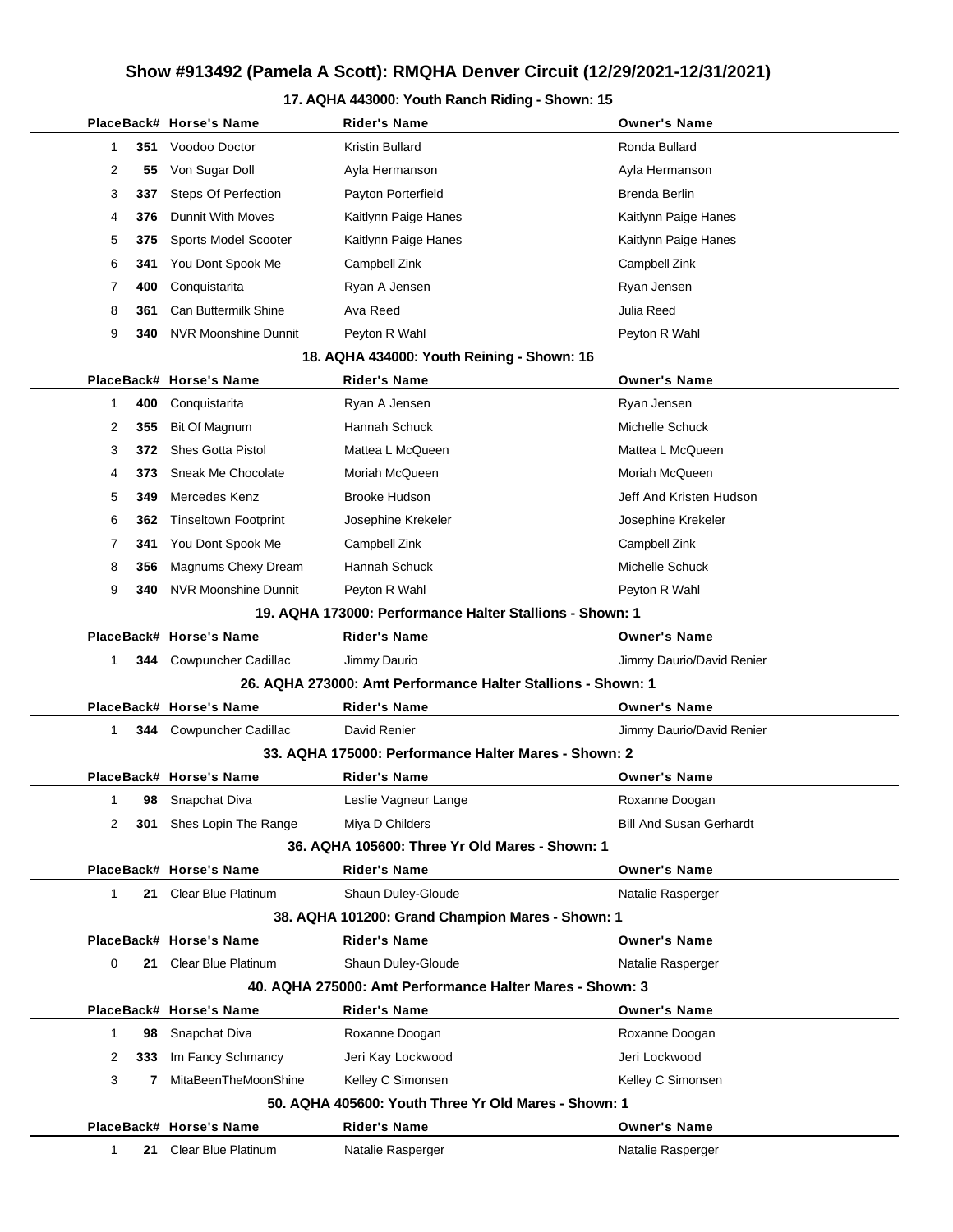#### **54. AQHA 177000: Performance Halter Geldings - Shown: 6**

|   |     | PlaceBack# Horse's Name   | <b>Rider's Name</b>                                           | <b>Owner's Name</b>       |
|---|-----|---------------------------|---------------------------------------------------------------|---------------------------|
| 1 | 99  | <b>Rumors Inthe Dark</b>  | Kendra Whitney                                                | Kendra Whitney            |
| 2 | 74  | My Invited Machine        | Marvin Kapushion                                              | Kathie English            |
| 3 | 347 | <b>Hez Pretty Extreme</b> | Jimmy Daurio                                                  | Sandy Brasier             |
| 4 | 364 | Get Your Shyne On         | Miya D Childers                                               | Gary & Darcy Stricker     |
| 5 | 346 | Say Somethin              | Jimmy Daurio                                                  | Sandy Brasier             |
| 6 | 351 | Voodoo Doctor             | Kristin Bullard                                               | Ronda Bullard             |
|   |     |                           | 58. AQHA 107700: Aged Geldings - Shown: 1                     |                           |
|   |     | PlaceBack# Horse's Name   | <b>Rider's Name</b>                                           | <b>Owner's Name</b>       |
| 1 |     | 324 Certainly A Chance    | Chad L Toney                                                  | Lily Bennion              |
|   |     |                           | 61. AQHA 277000: Amt Performance Halter Geldings - Shown: 3   |                           |
|   |     | PlaceBack# Horse's Name   | <b>Rider's Name</b>                                           | <b>Owner's Name</b>       |
| 1 | 99  | <b>Rumors Inthe Dark</b>  | Kendra Whitney                                                | Kendra Whitney            |
| 2 | 76  | Hez Kool                  | Connie L Holtz                                                | Connie L Holtz            |
| 3 |     | 367 Toucht                | Kim Burrell Gutowski                                          | Kim Gutowski              |
|   |     |                           | 68. AQHA 477000: Youth Performance Halter Geldings - Shown: 3 |                           |
|   |     | PlaceBack# Horse's Name   | <b>Rider's Name</b>                                           | <b>Owner's Name</b>       |
| 1 | 329 | Metamorphic               | Aubrey Leigh Gerdes                                           | Amy Gerdes                |
| 2 | 351 | Voodoo Doctor             | Kristin Bullard                                               | Ronda Bullard             |
| 3 |     | 122 Oneandonlyintuition   | Mackenzie Koon                                                | Jennifer Koon             |
|   |     |                           | 75. AQHA 412002: L1 Youth Showmanship at Halter - Shown: 4    |                           |
|   |     | PlaceBack# Horse's Name   | Rider's Name                                                  | <b>Owner's Name</b>       |
| 1 | 336 | Gotta Cadillac Mac        | Piper Rae Warren                                              | Piper Rae Warren          |
| 2 | 330 | <b>Definately Deluxe</b>  | Alexa Gerdes                                                  | Amy Gerdes                |
| 3 | 342 | Zips Making You Look      | Nicholas Brady Gonifas                                        | Jessica Gonifas           |
| 4 |     | 122 Oneandonlyintuition   | Mackenzie Koon                                                | Jennifer Koon             |
|   |     |                           | 76. AQHA 212002: L1 Amt Showmanship at Halter - Shown: 3      |                           |
|   |     | PlaceBack# Horse's Name   | Rider's Name                                                  | <b>Owner's Name</b>       |
| 1 | 93  | Only Time And Money       | <b>MS Lindsey Brackle</b>                                     | <b>MS Lindsey Brackle</b> |
| 2 | 49  | My Diamond Loper          | Patty D Goodwin                                               | Patty D Goodwin           |
| 3 | 345 | Tattle Tails              | Jessica Collier                                               | Jessica Collier           |
|   |     |                           | 77. AQHA 412000: Youth Showmanship at Halter - Shown: 4       |                           |
|   |     | PlaceBack# Horse's Name   | <b>Rider's Name</b>                                           | <b>Owner's Name</b>       |
| 1 | 326 | Miss Daisy Is Lazy        | Kendall Dirksen                                               | Kendall Dirksen           |
| 2 | 363 | <b>Invitation To Boot</b> | Logan Marie Gloude                                            | Logan Marie Gloude        |
| 3 | 330 | <b>Definately Deluxe</b>  | Alexa Gerdes                                                  | Amy Gerdes                |
| 4 |     | 342 Zips Making You Look  | Nicholas Brady Gonifas                                        | Jessica Gonifas           |
|   |     |                           | 79. AQHA 212000: Amt Showmanship at Halter - Shown: 4         |                           |
|   |     | PlaceBack# Horse's Name   | <b>Rider's Name</b>                                           | <b>Owner's Name</b>       |
| 1 | 49  | My Diamond Loper          | Patty D Goodwin                                               | Patty D Goodwin           |
| 2 | 367 | Toucht                    | Kim Burrell Gutowski                                          | Kim Gutowski              |
| 3 | 98  | Snapchat Diva             | Roxanne Doogan                                                | Roxanne Doogan            |
| 4 | 345 | <b>Tattle Tails</b>       | Jessica Collier                                               | Jessica Collier           |
|   |     |                           | 80. AQHA 144004: L1 Hunter Under Saddle - Shown: 3            |                           |
|   |     | PlaceBack# Horse's Name   | <b>Rider's Name</b>                                           | <b>Owner's Name</b>       |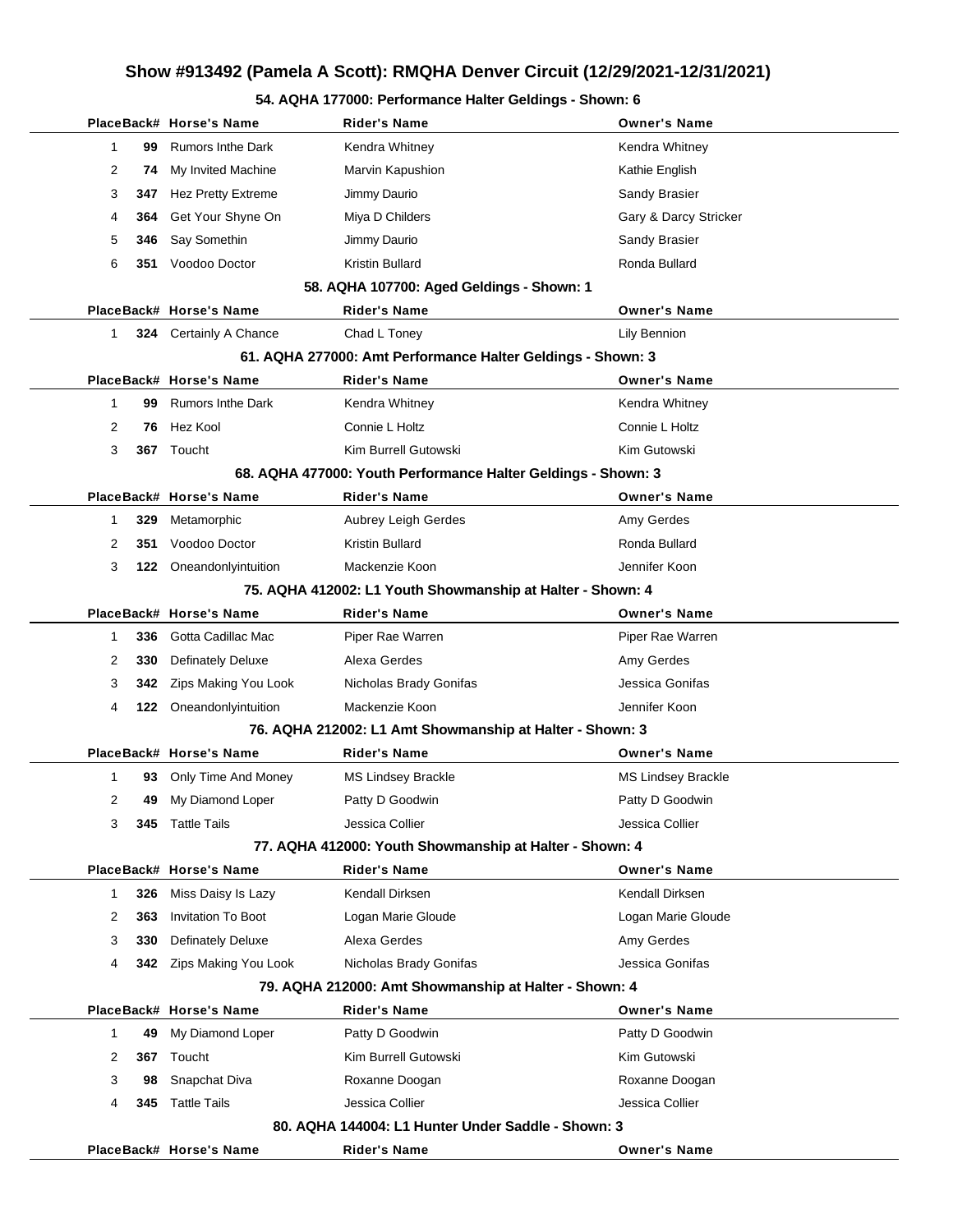| Show #913492 (Pamela A Scott): RMQHA Denver Circuit (12/29/2021-12/31/2021) |     |                            |                                                           |                           |  |
|-----------------------------------------------------------------------------|-----|----------------------------|-----------------------------------------------------------|---------------------------|--|
| 1                                                                           | 21  | <b>Clear Blue Platinum</b> | Shaun Duley-Gloude                                        | Natalie Rasperger         |  |
| 2                                                                           | 324 | Certainly A Chance         | Miya D Childers                                           | Lily Bennion              |  |
| 3                                                                           | 320 | <b>Uptown Blazer</b>       | Suzanne Kapushion                                         | <b>Judy Worrell</b>       |  |
|                                                                             |     |                            | 81. AQHA 444002: L1 Youth Hunter Under Saddle - Shown: 4  |                           |  |
|                                                                             |     | PlaceBack# Horse's Name    | Rider's Name                                              | <b>Owner's Name</b>       |  |
| $\mathbf{1}$                                                                | 21  | <b>Clear Blue Platinum</b> | Natalie Rasperger                                         | Natalie Rasperger         |  |
| 2                                                                           | 324 | Certainly A Chance         | Lily Bennion                                              | Lily Bennion              |  |
| 3                                                                           | 343 | Bound To Be Blazin         | David I Gonifas                                           | Jessica Gonifas           |  |
| 4                                                                           | 122 | Oneandonlyintuition        | Mackenzie Koon                                            | Jennifer Koon             |  |
|                                                                             |     |                            | 82. AQHA 244002: L1 Amt Hunter Under Saddle - Shown: 3    |                           |  |
|                                                                             |     | PlaceBack# Horse's Name    | Rider's Name                                              | <b>Owner's Name</b>       |  |
| $\mathbf 1$                                                                 | 93  | Only Time And Money        | <b>MS Lindsey Brackle</b>                                 | <b>MS Lindsey Brackle</b> |  |
| 2                                                                           | 320 | Uptown Blazer              | Judy Bergner-Worrell                                      | <b>Judy Worrell</b>       |  |
| 3                                                                           | 345 | <b>Tattle Tails</b>        | Jessica Collier                                           | Jessica Collier           |  |
|                                                                             |     |                            | 84. AQHA 444000: Youth Hunter Under Saddle - Shown: 4     |                           |  |
|                                                                             |     | PlaceBack# Horse's Name    | <b>Rider's Name</b>                                       | <b>Owner's Name</b>       |  |
| 1                                                                           | 21  | Clear Blue Platinum        | Natalie Rasperger                                         | Natalie Rasperger         |  |
| 2                                                                           | 324 | Certainly A Chance         | Lily Bennion                                              | Lily Bennion              |  |
| 3                                                                           | 366 | VS Life Flight             | Logan Marie Gloude                                        | Logan Marie Gloude        |  |
| 4                                                                           | 343 | Bound To Be Blazin         | David I Gonifas                                           | Jessica Gonifas           |  |
|                                                                             |     |                            | 86. AQHA 244000: Amt Hunter Under Saddle - Shown: 4       |                           |  |
|                                                                             |     | PlaceBack# Horse's Name    | <b>Rider's Name</b>                                       | <b>Owner's Name</b>       |  |
| 0                                                                           | 58  | Sho Me The Monie           | Kelley C Simonsen                                         | Kelley C Simonsen         |  |
| 1                                                                           | 93  | Only Time And Money        | <b>MS Lindsey Brackle</b>                                 | <b>MS Lindsey Brackle</b> |  |
| 2                                                                           | 58  | Sho Me The Monie           | Kelley C Simonsen                                         | Kelley C Simonsen         |  |
| 3                                                                           | 502 | Fulla Rythm N Blues        | Jessica Laine Martin                                      | Jessica Laine Martin      |  |
|                                                                             |     |                            | 88. AQHA 452002: L1 Youth Hunt Seat Equitation - Shown: 2 |                           |  |
|                                                                             |     | PlaceBack# Horse's Name    | <b>Rider's Name</b>                                       | <b>Owner's Name</b>       |  |
| 1                                                                           | 343 | Bound To Be Blazin         | David I Gonifas                                           | Jessica Gonifas           |  |
| 2                                                                           |     | 122 Oneandonlyintuition    | Mackenzie Koon                                            | Jennifer Koon             |  |
|                                                                             |     |                            | 89. AQHA 252002: L1 Amt Hunt Seat Equitation - Shown: 3   |                           |  |
|                                                                             |     | PlaceBack# Horse's Name    | <b>Rider's Name</b>                                       | <b>Owner's Name</b>       |  |
| 1                                                                           | 66  | <b>Slow Ridin</b>          | Caitlyn Kauffman                                          | Caitlyn Kauffman          |  |
| 2                                                                           | 93  | Only Time And Money        | MS Lindsey Brackle                                        | <b>MS Lindsey Brackle</b> |  |
| 3                                                                           | 320 | Uptown Blazer              | Judy Bergner-Worrell                                      | Judy Worrell              |  |
|                                                                             |     |                            | 90. AQHA 452000: Youth Hunt Seat Equitation - Shown: 2    |                           |  |
|                                                                             |     | PlaceBack# Horse's Name    | <b>Rider's Name</b>                                       | <b>Owner's Name</b>       |  |
| $\mathbf{1}$                                                                |     | 326 Miss Daisy Is Lazy     | Kendall Dirksen                                           | Kendall Dirksen           |  |
|                                                                             |     |                            | 92. AQHA 252000: Amt Hunt Seat Equitation - Shown: 3      |                           |  |
|                                                                             |     | PlaceBack# Horse's Name    | <b>Rider's Name</b>                                       | <b>Owner's Name</b>       |  |
| $\mathbf{1}$                                                                | 502 | Fulla Rythm N Blues        | Jessica Laine Martin                                      | Jessica Laine Martin      |  |
| 2                                                                           | 93  | Only Time And Money        | <b>MS Lindsey Brackle</b>                                 | <b>MS Lindsey Brackle</b> |  |
| 3                                                                           | 58  | Sho Me The Monie           | Kelley C Simonsen                                         | Kelley C Simonsen         |  |
|                                                                             |     |                            | 93. AQHA 142004: L1 Western Pleasure - Shown: 3           |                           |  |
|                                                                             |     | PlaceBack# Horse's Name    | <b>Rider's Name</b>                                       | <b>Owner's Name</b>       |  |
| $\mathbf{1}$                                                                |     | 346 Say Somethin           | Jimmy Daurio                                              | Sandy Brasier             |  |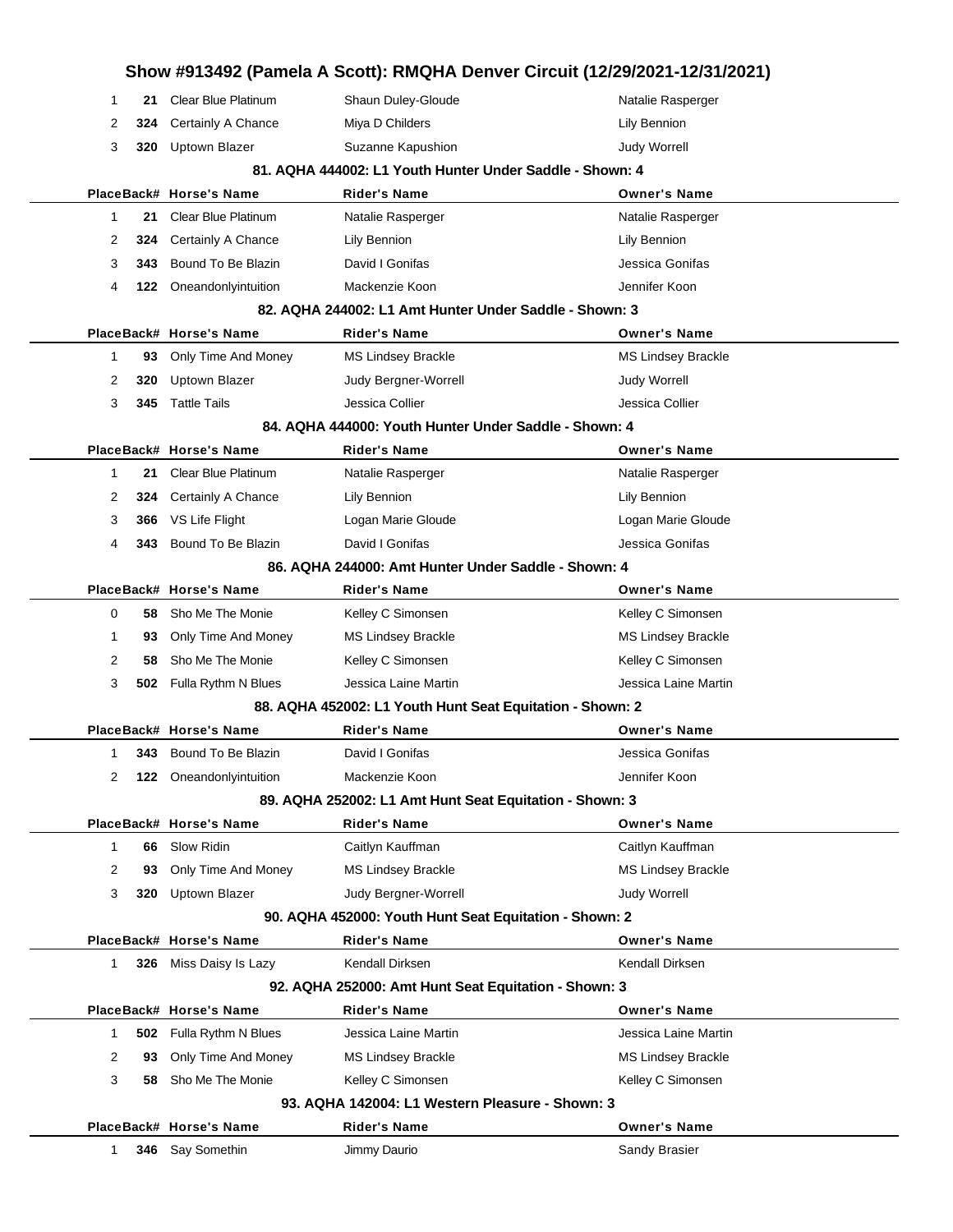| Show #913492 (Pamela A Scott): RMQHA Denver Circuit (12/29/2021-12/31/2021) |     |                            |                                                              |                           |
|-----------------------------------------------------------------------------|-----|----------------------------|--------------------------------------------------------------|---------------------------|
| 2                                                                           | 74  | My Invited Machine         | Marvin Kapushion                                             | Kathie English            |
| 3                                                                           | 321 | <b>Flatout Iresistable</b> | Suzanne Kapushion                                            | Beth Gibbon               |
|                                                                             |     |                            | 94. AQHA 442002: L1 Youth Western Pleasure - Shown: 1        |                           |
|                                                                             |     | PlaceBack# Horse's Name    | <b>Rider's Name</b>                                          | <b>Owner's Name</b>       |
| 1                                                                           |     | 122 Oneandonlyintuition    | Mackenzie Koon                                               | Jennifer Koon             |
|                                                                             |     |                            | 95. AQHA 242002: L1 Amt Western Pleasure - Shown: 5          |                           |
|                                                                             |     | PlaceBack# Horse's Name    | <b>Rider's Name</b>                                          | <b>Owner's Name</b>       |
| 1                                                                           | 49  | My Diamond Loper           | Patty D Goodwin                                              | Patty D Goodwin           |
| 2                                                                           | 66  | Slow Ridin                 | Caitlyn Kauffman                                             | Caitlyn Kauffman          |
| 3                                                                           | 58  | Sho Me The Monie           | Kelley C Simonsen                                            | Kelley C Simonsen         |
| 4                                                                           | 334 | Only Intuition             | Susan Johnson                                                | Susanne Johnson           |
| 5                                                                           | 320 | <b>Uptown Blazer</b>       | Judy Bergner-Worrell                                         | Judy Worrell              |
|                                                                             |     |                            | 99. AQHA 242000: Amt Western Pleasure - Shown: 5             |                           |
|                                                                             |     | PlaceBack# Horse's Name    | <b>Rider's Name</b>                                          | <b>Owner's Name</b>       |
| 1                                                                           | 99  | <b>Rumors Inthe Dark</b>   | Kendra Whitney                                               | Kendra Whitney            |
| 2                                                                           | 98  | Snapchat Diva              | Roxanne Doogan                                               | Roxanne Doogan            |
| 3                                                                           | 86  | If It Aint Dixie           | Connie L Holtz                                               | Connie L Holtz            |
| 4                                                                           | 333 | Im Fancy Schmancy          | Jeri Kay Lockwood                                            | Jeri Lockwood             |
| 5                                                                           | 334 | Only Intuition             | Susan Johnson                                                | Susanne Johnson           |
|                                                                             |     |                            | 101. AQHA 440002: L1 Youth Western Horsemanship - Shown: 4   |                           |
|                                                                             |     | PlaceBack# Horse's Name    | Rider's Name                                                 | <b>Owner's Name</b>       |
| 1                                                                           | 329 | Metamorphic                | Aubrey Leigh Gerdes                                          | Amy Gerdes                |
| 2                                                                           | 330 | <b>Definately Deluxe</b>   | Alexa Gerdes                                                 | Amy Gerdes                |
| 3                                                                           | 122 | Oneandonlyintuition        | Mackenzie Koon                                               | Jennifer Koon             |
| 4                                                                           | 336 | Gotta Cadillac Mac         | Piper Rae Warren                                             | Piper Rae Warren          |
|                                                                             |     |                            | 102. AQHA 240002: L1 Amt Western Horsemanship - Shown: 6     |                           |
|                                                                             |     | PlaceBack# Horse's Name    | <b>Rider's Name</b>                                          | <b>Owner's Name</b>       |
| 1                                                                           | 333 | Im Fancy Schmancy          | Jeri Kay Lockwood                                            | Jeri Lockwood             |
| 2                                                                           | 49  | My Diamond Loper           | Patty D Goodwin                                              | Patty D Goodwin           |
| 3                                                                           | 66  | Slow Ridin                 | Caitlyn Kauffman                                             | Caitlyn Kauffman          |
| 4                                                                           | 93  | Only Time And Money        | <b>MS Lindsey Brackle</b>                                    | <b>MS Lindsey Brackle</b> |
| 5                                                                           | 377 | Optimyzed                  | Brittany Johnson                                             | Brittany Johnson          |
| 6                                                                           | 320 | <b>Uptown Blazer</b>       | Judy Bergner-Worrell                                         | <b>Judy Worrell</b>       |
|                                                                             |     |                            | 103. AQHA 440000: Youth Western Horsemanship - Shown: 5      |                           |
|                                                                             |     | PlaceBack# Horse's Name    | <b>Rider's Name</b>                                          | <b>Owner's Name</b>       |
| 1                                                                           | 363 | <b>Invitation To Boot</b>  | Logan Marie Gloude                                           | Logan Marie Gloude        |
| 2                                                                           | 326 | Miss Daisy Is Lazy         | Kendall Dirksen                                              | Kendall Dirksen           |
| 3                                                                           | 330 | <b>Definately Deluxe</b>   | Alexa Gerdes                                                 | Amy Gerdes                |
|                                                                             |     |                            | 104. AQHA 240800: Amt Select Western Horsemanship - Shown: 5 |                           |
|                                                                             |     | PlaceBack# Horse's Name    | <b>Rider's Name</b>                                          | <b>Owner's Name</b>       |
| 1                                                                           | 98  | Snapchat Diva              | Roxanne Doogan                                               | Roxanne Doogan            |
| 2                                                                           | 58  | Sho Me The Monie           | Kelley C Simonsen                                            | Kelley C Simonsen         |
| 3                                                                           |     | 76 Hez Kool                | Connie L Holtz                                               | Connie L Holtz            |
|                                                                             |     |                            | 105. AQHA 240000: Amt Western Horsemanship - Shown: 3        |                           |
|                                                                             |     | PlaceBack# Horse's Name    | <b>Rider's Name</b>                                          | <b>Owner's Name</b>       |
| 1                                                                           | 7   | MitaBeenTheMoonShine       | Kelley C Simonsen                                            | Kelley C Simonsen         |
|                                                                             |     |                            |                                                              |                           |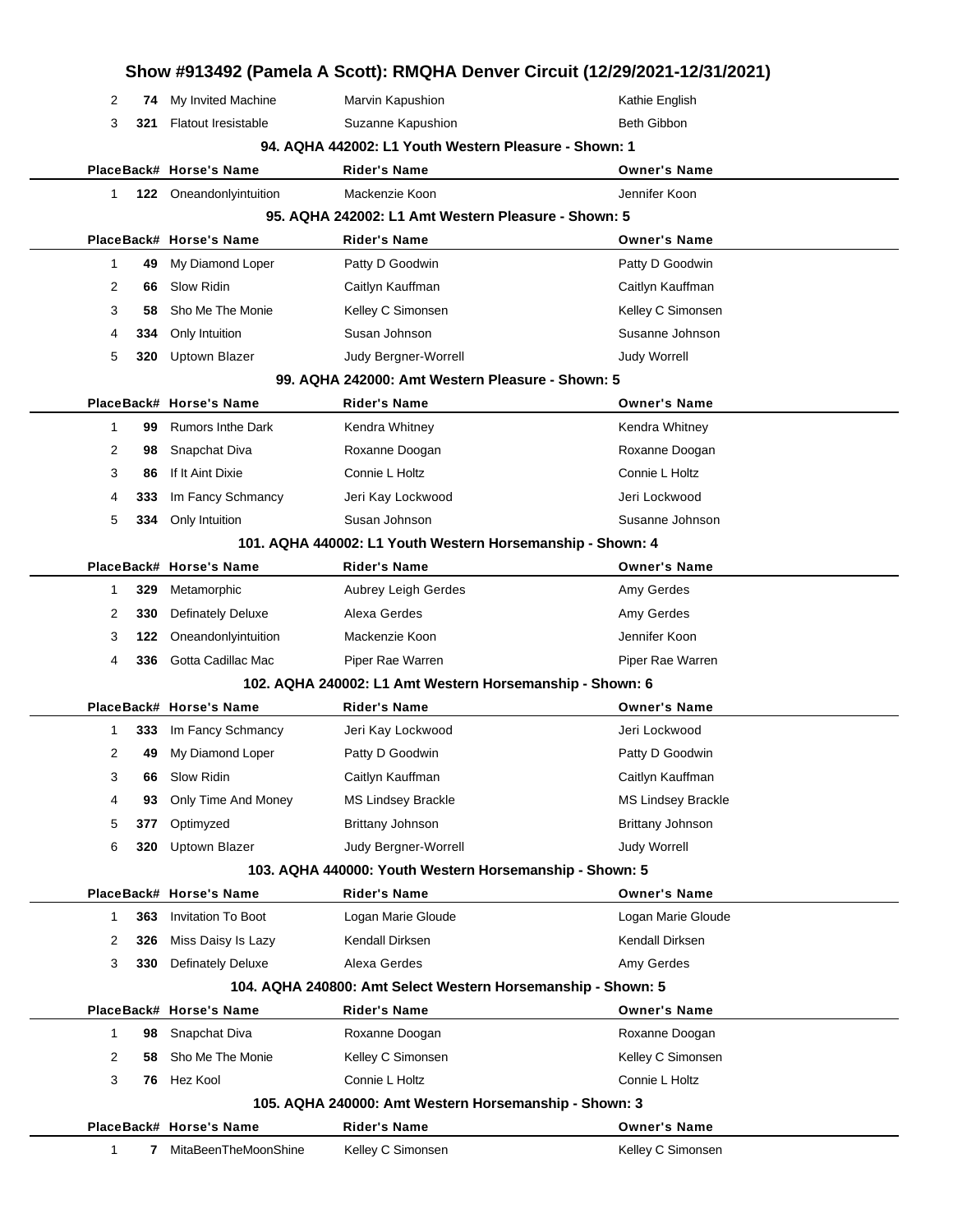| 2 | 86 If It Aint Dixie |
|---|---------------------|
|   |                     |

**377** Optimyzed Brittany Johnson Brittany Johnson

Connie L Holtz **Connie L Holtz** Connie L Holtz

#### **106. AQHA 143004: L1 Ranch Riding - Shown: 27**

|   |     | PlaceBack# Horse's Name        | <b>Rider's Name</b> | <b>Owner's Name</b>       |
|---|-----|--------------------------------|---------------------|---------------------------|
|   |     | <b>344</b> Cowpuncher Cadillac | Jimmy Daurio        | Jimmy Daurio/David Renier |
| 2 | 386 | Magnanimous                    | Cody Crow           | Mary Jane Scruggs         |
| 3 | 501 | Chics Dig This Catt            | Aubrey Dolph        | Radan & Victoria Dolph    |
| 4 | 337 | <b>Steps Of Perfection</b>     | Cody Crow           | Brenda Berlin             |
| 5 |     | 354 SE Spicy Wine              | Cody Crow           | Ann Hards                 |
| 6 | 311 | Smart Sparklin Chic            | Marvin Kapushion    | Leigh Taylor              |
|   | 382 | Buckles N Gin Chic             | Cody Crow           | <b>Stacey Chope</b>       |
| 8 | 339 | <b>METALLIC SHOCK WAVE</b>     | Colette M Ledlow    | Colette M Ledlow          |
| 9 | 380 | Peps Chromed Out               | Eve J Colton        | Eve J Colton              |

#### **107. AQHA 143100: Junior Ranch Riding - Shown: 16**

|   |     | PlaceBack# Horse's Name | <b>Rider's Name</b>      | <b>Owner's Name</b>       |
|---|-----|-------------------------|--------------------------|---------------------------|
|   | 344 | Cowpuncher Cadillac     | Jimmy Daurio             | Jimmy Daurio/David Renier |
| 2 | 385 | Chicsnrobbers           | Cody Crow                | Don And Vivian Beard      |
| 3 | 382 | Buckles N Gin Chic      | Cody Crow                | <b>Stacey Chope</b>       |
| 4 | 387 | <b>SS Genuine Metal</b> | Cody Crow                | Brenda & James Brown      |
| 5 | 506 | Joemaster               | Barry Bader              | Ruth P Dismuke-Blakley    |
| 6 | 306 | Xtra Okie Shiner        | Marvin Kapushion         | Marvin Kapushion          |
|   | 308 | Gotyer Whizkey Nguns    | Marvin Kapushion         | Sandra Guerrieri          |
| 8 | 338 | <b>Wicked Spook</b>     | Barry Bader              | Alison Bendele            |
| 9 | 390 | Hes Pretty Tuff         | Elizabeth Kennedy Snyder | Elizabeth Kennedy Snyder  |

#### **108. AQHA 134100: Junior Reining - Shown: 20**

|   |     | PlaceBack# Horse's Name | <b>Rider's Name</b>   | <b>Owner's Name</b>       |  |
|---|-----|-------------------------|-----------------------|---------------------------|--|
|   | 357 | Lil Joes Cash N Gold    | Devin K Warren        | Grace Wins LLC            |  |
| 2 | 325 | <b>Spooks Matrix</b>    | Sharee R              | Sharee R Schwartzenberger |  |
| 3 | 11  | <b>Foolin Whiz Guns</b> | Devin K Warren        | Caryn Hill                |  |
| 4 | 317 | <b>Ruf Vintage</b>      | Sharee R              | Jill Cook DVM             |  |
| 5 | 396 | Xtra Voodoos Storm      | Shane Allen Brown     | Shane Allen Brown         |  |
| 6 | 394 | Supamax                 | Gabriel L Garrison    | Jeff And Kristen Hudson   |  |
| 7 | 315 | Shineywhippersnapper    | Sharee R              | <b>Charlie Sue Pates</b>  |  |
| 8 | 318 | Decode Her              | Dori Schwartzenberger | Patrice A Lee-Begnaud     |  |
| 9 | 312 | Illshowumybuckle        | Dori Schwartzenberger | Hannah Hardy              |  |
|   |     |                         |                       |                           |  |

#### **109. AQHA 243002: L1 Amt Ranch Riding - Shown: 16**

|   |     | PlaceBack# Horse's Name    | <b>Rider's Name</b>    | <b>Owner's Name</b>    |
|---|-----|----------------------------|------------------------|------------------------|
|   | 380 | Peps Chromed Out           | Eve J Colton           | Eve J Colton           |
| 2 | 382 | Buckles N Gin Chic         | <b>Stacey Chope</b>    | <b>Stacey Chope</b>    |
| 3 | 309 | <b>Tinker Taylor Spook</b> | Sandra Guerrieri       | Sandy Guerrieri        |
| 4 | 512 | Roosters Jose              | John Scruggs           | Carly J Scruggs        |
| 5 | 387 | <b>SS Genuine Metal</b>    | Ryan Brown             | Brenda & James Brown   |
| 6 | 509 | Wired On Pepto             | <b>Alison Brantley</b> | <b>Alison Brantley</b> |
|   | 339 | <b>METALLIC SHOCK WAVE</b> | Colette M Ledlow       | Colette M Ledlow       |
| 8 | 522 | StopNForACocktail          | Angela K Piccone       | Angela K Piccone       |
| 9 | 303 | Cant Fool This Chic        | Julie Wunderlich       | Julie Wunderlich       |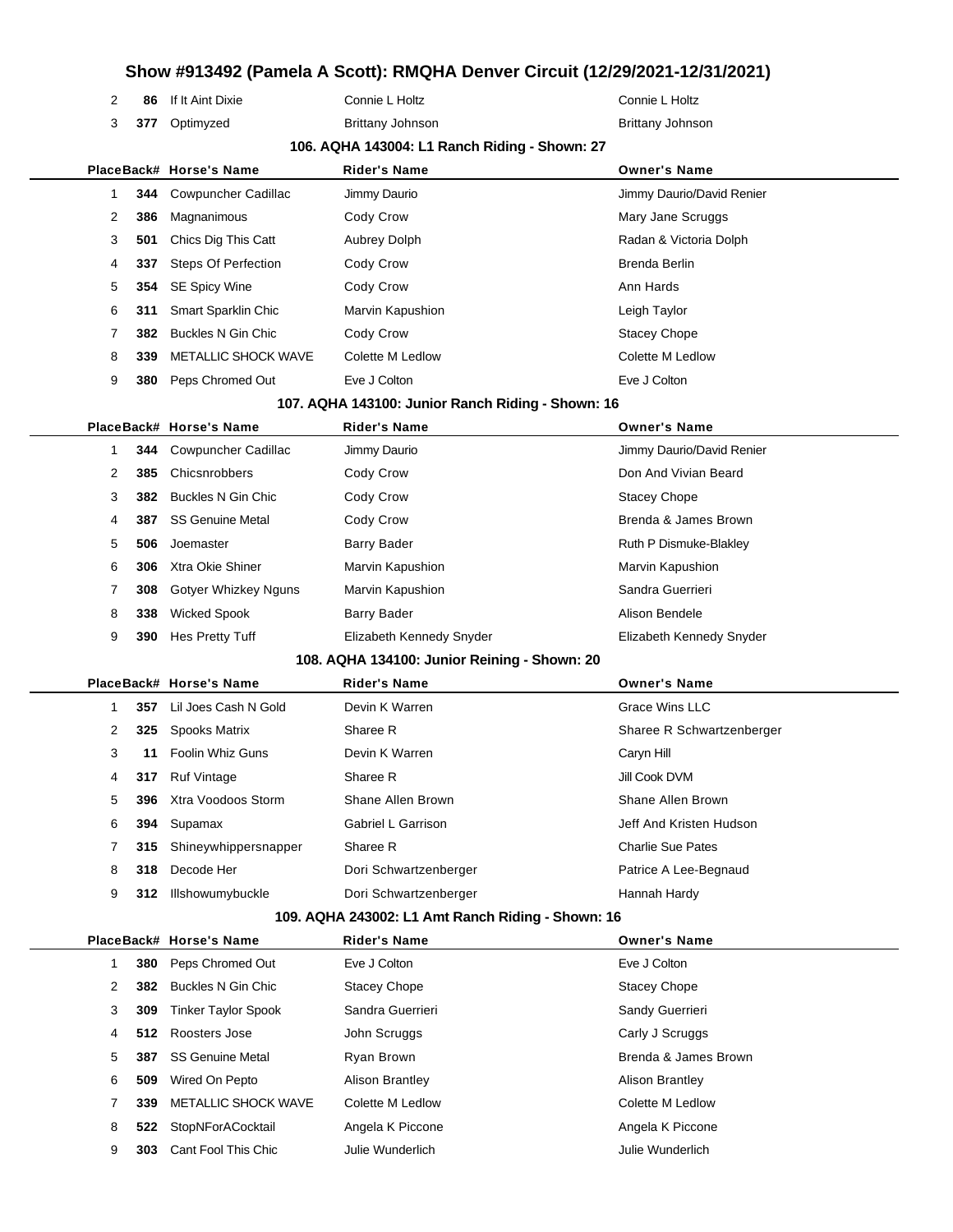#### **110. AQHA 243000: Amt Ranch Riding - Shown: 22**

|                                                  |                                                   |     | PlaceBack# Horse's Name    | <b>Rider's Name</b>        | <b>Owner's Name</b>            |  |  |  |  |
|--------------------------------------------------|---------------------------------------------------|-----|----------------------------|----------------------------|--------------------------------|--|--|--|--|
|                                                  | 1                                                 | 380 | Peps Chromed Out           | Eve J Colton               | Eve J Colton                   |  |  |  |  |
|                                                  | 2                                                 | 344 | <b>Cowpuncher Cadillac</b> | David Renier               | Jimmy Daurio/David Renier      |  |  |  |  |
|                                                  | 3                                                 | 384 | Xtra Chex Step             | Susan K Harding            | Susan K Harding                |  |  |  |  |
|                                                  | 4                                                 | 14  | <b>Houstons Colt45</b>     | Lindsay Rae Guynn          | Lindsay Guynn                  |  |  |  |  |
|                                                  | 5                                                 | 516 | Rascals Hot Chex           | Aubrey Lind                | David Or Tami Lind             |  |  |  |  |
|                                                  | 6                                                 | 508 | <b>Metallic Dual</b>       | <b>Alison Brantley</b>     | <b>Alison Brantley</b>         |  |  |  |  |
|                                                  | 7                                                 | 382 | <b>Buckles N Gin Chic</b>  | <b>Stacey Chope</b>        | <b>Stacey Chope</b>            |  |  |  |  |
|                                                  | 8                                                 | 339 | METALLIC SHOCK WAVE        | Colette M Ledlow           | Colette M Ledlow               |  |  |  |  |
|                                                  | 9                                                 | 503 | Sweet Lil Oak              | <b>Bruce Rice</b>          | <b>Bruce Rice/Susan Tower-</b> |  |  |  |  |
|                                                  | 111. AQHA 143200: Senior Ranch Riding - Shown: 25 |     |                            |                            |                                |  |  |  |  |
|                                                  |                                                   |     | PlaceBack# Horse's Name    | Rider's Name               | <b>Owner's Name</b>            |  |  |  |  |
|                                                  | 1                                                 | 95  | Mr Gallo Tee Cross         | <b>Garrett Tyler Ashby</b> | Katherine Wilson               |  |  |  |  |
|                                                  | 2                                                 | 351 | Voodoo Doctor              | Cody Crow                  | Ronda Bullard                  |  |  |  |  |
|                                                  | 3                                                 | 337 | <b>Steps Of Perfection</b> | Cody Crow                  | <b>Brenda Berlin</b>           |  |  |  |  |
|                                                  | 4                                                 | 311 | Smart Sparklin Chic        | Marvin Kapushion           | Leigh Taylor                   |  |  |  |  |
|                                                  | 5                                                 | 501 | Chics Dig This Catt        | Aubrey Dolph               | Radan & Victoria Dolph         |  |  |  |  |
|                                                  | 6                                                 | 398 | <b>HA Spooky Tune</b>      | Shane Allen Brown          | Janice Symcaych                |  |  |  |  |
|                                                  | 7                                                 | 2   | Kemakat                    | Savanna McGuire            | Paula Pytlik                   |  |  |  |  |
|                                                  | 8                                                 | 55  | Von Sugar Doll             | Ayla Hermanson             | Ayla Hermanson                 |  |  |  |  |
|                                                  | 9                                                 | 397 | Spinnin Guns               | Shane Allen Brown          | Janice Symchych                |  |  |  |  |
| 112. AQHA 234800: Amt Select Reining - Shown: 11 |                                                   |     |                            |                            |                                |  |  |  |  |
|                                                  |                                                   |     | PlaceBack# Horse's Name    | Rider's Name               | <b>Owner's Name</b>            |  |  |  |  |
|                                                  | 1                                                 | 358 | <b>Sure Steps</b>          | Diana W Kenyon             | <b>Grace Wins LLC</b>          |  |  |  |  |
|                                                  | 2                                                 | 384 | Xtra Chex Step             | Susan K Harding            | Susan K Harding                |  |  |  |  |
|                                                  | 3                                                 | 504 | Shining At Midnight        | <b>Susan Tower-Rice</b>    | Bruce Rice / Susan Tower-      |  |  |  |  |
|                                                  | 4                                                 | 522 | StopNForACocktail          | Angela K Piccone           | Angela K Piccone               |  |  |  |  |
|                                                  | 5                                                 | 317 | <b>Ruf Vintage</b>         | Jill Cook DVM              | Jill Cook DVM                  |  |  |  |  |
|                                                  | 6                                                 | 310 | Walla Whiz Affair          | Alison Bendele             | Alison Bendele                 |  |  |  |  |
|                                                  | 7                                                 | 332 | Hooked On Boon             | Linda Palmer               | Linda Palmer                   |  |  |  |  |
|                                                  | 8                                                 | 309 | <b>Tinker Taylor Spook</b> | Sandra Guerrieri           | Sandy Guerrieri                |  |  |  |  |
|                                                  | 9                                                 | 360 | Doctor Dreamer             | Diana W Kenyon             | <b>Grace Wins LLC</b>          |  |  |  |  |
| 113. AQHA 234000: Amt Reining - Shown: 10        |                                                   |     |                            |                            |                                |  |  |  |  |
|                                                  |                                                   |     | PlaceBack# Horse's Name    | <b>Rider's Name</b>        | <b>Owner's Name</b>            |  |  |  |  |
|                                                  | 1                                                 | 14  | <b>Houstons Colt45</b>     | Lindsay Rae Guynn          | Lindsay Guynn                  |  |  |  |  |
|                                                  | 2                                                 | 508 | <b>Metallic Dual</b>       | <b>Alison Brantley</b>     | <b>Alison Brantley</b>         |  |  |  |  |
|                                                  | 3                                                 | 37  | Diamonds Are For Rio       | Jake W Merritt             | Dale And Brenda Merritt        |  |  |  |  |
|                                                  | 4                                                 | 378 | This Chics Not Wimpy       | <b>Brittany Johnson</b>    | <b>Brittany Johnson</b>        |  |  |  |  |
|                                                  | 5                                                 | 511 | Smart Fantasy Stik         | Laura Bergroth             | Laura Bergroth                 |  |  |  |  |
|                                                  | 6                                                 | 1   | Sanjos Platinum CD         | Lindsay Rae Guynn          | Lindsay Rae Guynn              |  |  |  |  |
|                                                  | 7                                                 | 323 | Dun Smarter                | Kathryn Painter            | Kate Painter                   |  |  |  |  |
| 114. AQHA 134200: Senior Reining - Shown: 20     |                                                   |     |                            |                            |                                |  |  |  |  |
|                                                  |                                                   |     | PlaceBack# Horse's Name    | Rider's Name               | <b>Owner's Name</b>            |  |  |  |  |
|                                                  | 1                                                 | 358 | <b>Sure Steps</b>          | Devin K Warren             | Grace Wins LLC                 |  |  |  |  |
|                                                  | 2                                                 | 513 | Shes Kinda Spooky          | Gabriel L Garrison         | <b>Kelsey Andrews</b>          |  |  |  |  |